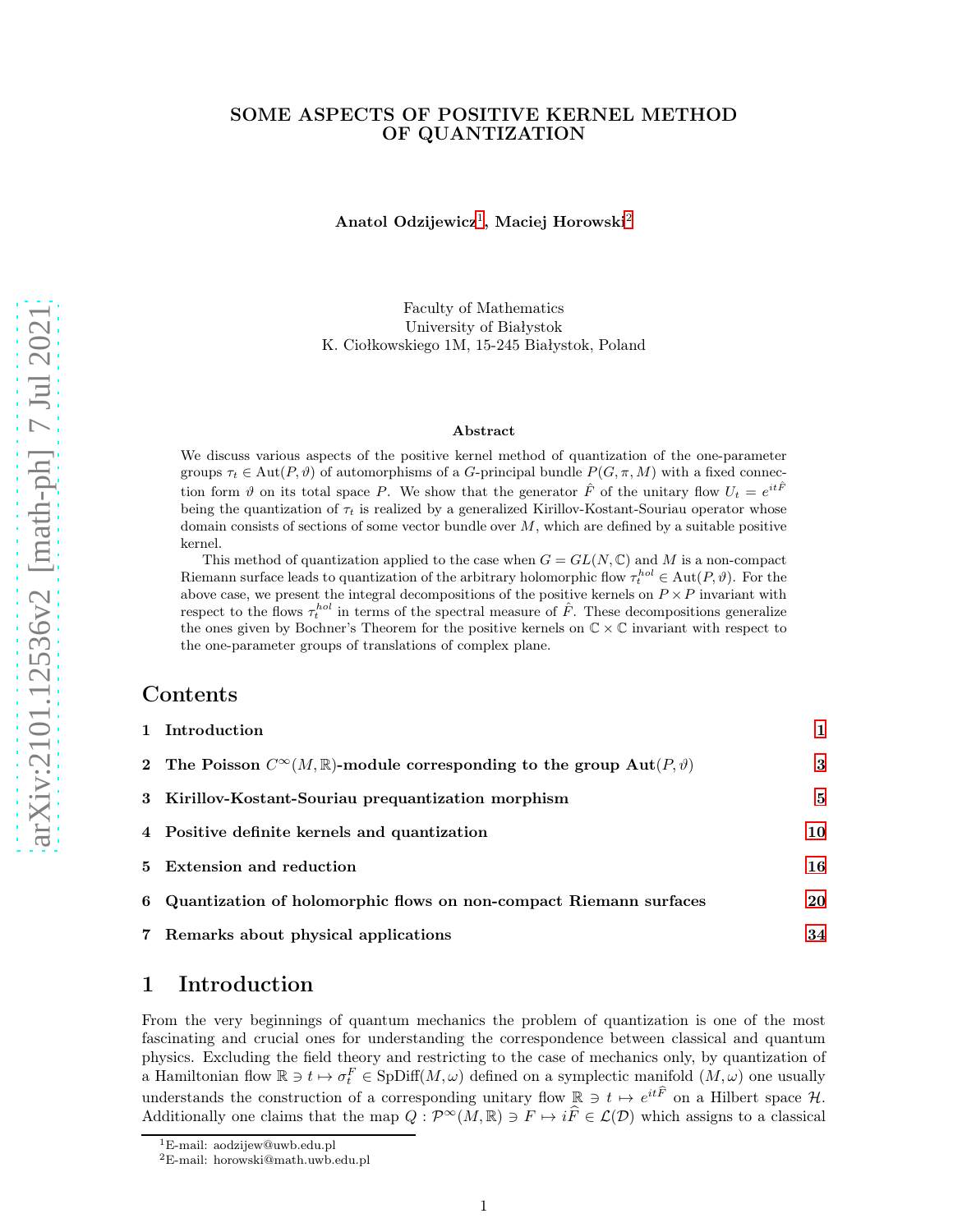generator F the quantum one  $\widehat{F}$  (a self-adjoint operator in H) is a morphism of some Lie algebras, where  $\mathcal{P}^{\infty}(M,\mathbb{R})$  is a Lie subalgebra of the Poisson algebra  $C^{\infty}(M,\mathbb{R})$  and  $\mathcal{L}(\mathcal{D})$  is a Lie algebra of anti-self-adjoint operators having a common domain  $D$  dense in  $H$ .

Among known methods of quantization the Kirillov-Kostant-Souriau geometric quantization [\[18\]](#page-34-0), [\[19\]](#page-34-1), [\[37\]](#page-35-0) is one of the most elegant from a geometric point of view and gives a precise construction of the quantum generator  $\widehat{F}$  for the given classical one  $F \in \mathcal{P}^{\infty}(M,\mathbb{R})$ . For this construction one needs to obtain a  $\sigma_t^F$ -invariant complex Lagrangian distribution  $\mathcal{P} \subset T^{\mathbb{C}}M$  and the appropriate measure (density) on the quotient manifold  $M/P \cap \overline{P}$ . However, this leads to serious difficulties if one wants to quantize concrete mechanical systems. In order to omit these difficulties and for deeper understanding of the relationship between the classical  $(M, \omega)$  and quantum  $(\mathbb{CP}(\mathcal{H}), \omega_{FS})$  phase spaces in [\[26\]](#page-35-1) and [\[29\]](#page-35-2) a method of quantization based on the notion of positive kernel (coherent state map) was proposed, which in our opinion completes the Kirillov-Kostant-Souriau quantization in a natural way. For example one can find the application of the coherent state method of quantization to concrete physical systems in [\[16\]](#page-34-2), [\[30\]](#page-35-3).

For a general theory of positive (reproducing) kernels and its role in differential geometry (including Banach differential manifolds and vector bundles over them) and representation theory we address to [\[5,](#page-34-3) [6\]](#page-34-4) and to the monograph [\[24\]](#page-35-4). See also the classical paper [\[1\]](#page-34-5) of N. Aronszajn.

Basing partly on [\[29\]](#page-35-2), in Section 2 and Section 3 we briefly discuss how to extend the Kirillov-Kostant-Souriau prequantization procedure defined for  $U(1)$ -principal bundle to the case of an arbitrary G-principal bundle  $P(G, \pi, M)$  with a fixed connection form  $\vartheta$  on the total space P. In Section 2 we define the Poisson  $C^{\infty}(M,\mathbb{R})$ -module  $\mathcal{P}_G^{\infty}(P,\vartheta)$  of generators  $(X,F) \in \mathcal{P}_G^{\infty}(P,\vartheta)$  of generalized Hamiltonian flows  $\tau_t^{(X,F)} \in \text{Aut}(P, \vartheta)$ , i.e. those which are solutions of generalized Hamilton equations [\(2.10\)](#page-3-0). In Section 3 we generalize the Kirillov-Kostant-Souriau prequantization morphisms to the morphism  $Q: \mathcal{P}_G^{\infty}(P, \vartheta) \to \mathcal{D}^1\Gamma^{\infty}(M, \mathbb{V})$  of  $P_G^{\infty}(P, v)$  in the  $C^{\infty}(M, \mathbb{R})$ -module of differential operators of order less or equal one acting on the smooth sections  $\Gamma^{\infty}(M, V)$  of an associated smooth vector bundle  $\mathbb{V} \to M$  over M.

In Section 4 we consider the G-equivariant coherent state map  $\mathfrak{K}: P \to \mathcal{B}(V, \mathcal{H})$  and the positive definite G-equivariant kernel  $K : P \times P \to \mathcal{B}(V)$ , where V and H are complex Hilbert spaces and  $\mathcal{B}(V, \mathcal{H})$  is the right Hilbert  $\mathcal{B}(V)$ -module of bounded linear maps of V in  $\mathcal{H}$ . In the same section the equivalence of the coherent state  $\mathfrak K$  and positive kernel K notions is shown and the method of quantization based on them is investigated. Among others we show that the Kirillov-Kostant-Souriau differential operator  $Q_{(X,F)}$  can be treated as a self-adjoint operator F in the Hilbert space  $\mathcal{H}_K$  whose domain is defined by the G-equivariant positive kernel  $K: P \times P \to \mathcal{B}(V)$  (see [\(4.30\)](#page-14-0) and [\(4.31\)](#page-14-1)). The conditions on this kernel needed to quantize  $\tau_t^{(X,F)} \in \text{Aut}(P, \vartheta)$  are presented in [\(4.24\)](#page-13-0) and [\(4.25\)](#page-13-1).

In Section 5 assuming that  $G \subset GL(V, \mathbb{C})$  is a Lie subgroup of  $GL(V, \mathbb{C})$  and that there exists a coherent state map  $\mathfrak{K}: P \to B(V, \mathcal{H})$  on the total space of  $P(G, \pi, M)$ , we define in a canonical way two other principal bundles  $\widetilde{P}(GL(V,\mathbb{C}),\widetilde{\pi},M)$  and  $U(U(V),\pi^u,M)$  over M. The connection forms  $\hat{\theta} \in \Gamma^\infty_{\sim}(\hat{P}_{\sim}T^*\hat{P} \otimes \mathcal{B}(V))$  and  $\theta^a \in \Gamma^\infty(U, T^*U \otimes T_eU(V))$  as well as the respective coherent states maps  $\widetilde{\mathfrak{K}} : \widetilde{P} \to B(V, \mathcal{H})$  and  $\mathfrak{a} : U \to B(V, \mathcal{H})$  are defined on these principal bundles by using of  $\mathfrak{K}: P \to B(V, \mathcal{H})$ . Next we show, see Proposition [5.2,](#page-17-0) that the flows  $\tau_t^{(X, \tilde{F})} \in \text{Aut}(\tilde{P}, \tilde{\vartheta})$  and  $\tau_t^{(X,F^a)} \in \mathrm{Aut}(U, \vartheta^a)$  have the same quantum counterpart  $e^{it\hat{F}}$  as the flow  $\tau_t^{(\check{X},F)} \in \mathrm{Aut}(P, \vartheta)$ .

In Section 6 we quantize the holomorphic one-parameter groups of automorphisms of a holomorphic principal bundles  $P(GL(V, \mathbb{C}), \pi, M)$  over a non-compact Riemann surface M. For this relatively simple but non-trivial case the investigated theory is presented in a complete way. In particular we obtain a Bochner-type integral decompositions of the  $\tau_t^{(X,F)}$ -invariant positive kernels on  $P \times P$  and show their relationship with the spectral decomposition of the corresponding quantum generators  $Q_{(X,F)} = \hat{F}.$ 

Some applications of the coherent state method in physics including quantum optics are shortly discussed in Section [7.](#page-33-0)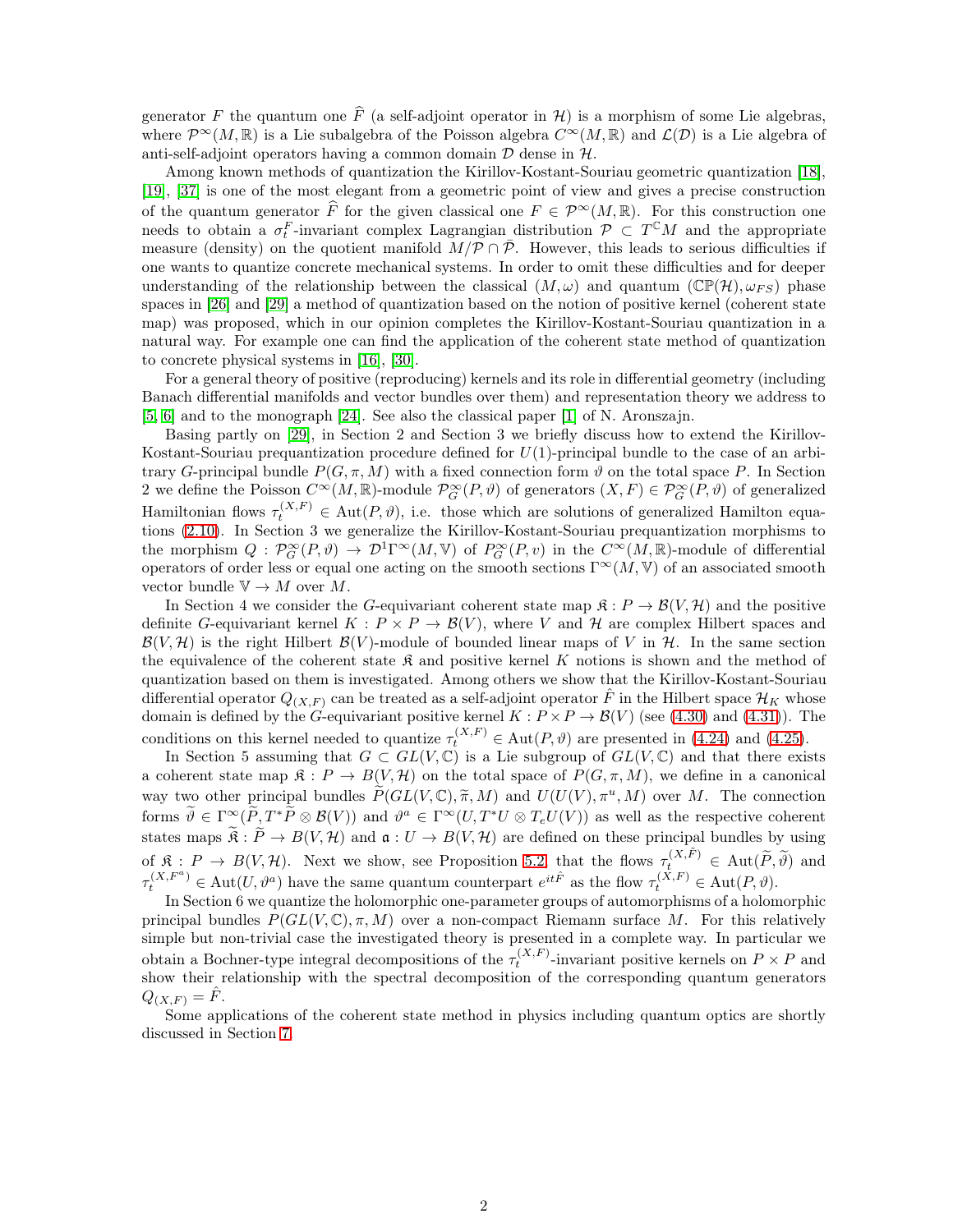# <span id="page-2-0"></span>2 The Poisson  $C^{\infty}(M,\mathbb{R})$ -module corresponding to the group  $\text{Aut}(P,\vartheta)$

The main task of this section is the investigation of some variant of Hamiltonian mechanics on a G-principal bundle  $P(G, \pi, M)$ , where the role of the symplectic form is played by the curvature form  $\Omega$  of a fixed connection form  $\vartheta \in \Gamma^\infty(P, T^*P \otimes T_eG)$ . We will define the Poisson  $C^\infty(M, \mathbb{R})$ -module  $(\mathcal{P}_G^{\infty}(P,\vartheta),\{\cdot,\cdot\}_{\vartheta})$  with the Lie bracket  $\{\cdot,\cdot\}_{\vartheta}$  given in [\(2.11\)](#page-4-1), which satisfies the Leibniz property in the sense of [\(2.13\)](#page-4-2). The corresponding generalization [\(2.10\)](#page-3-0) of the Hamiltonian equation is presented. The model proposed here in the case when  $G = U(1)$  and  $\vartheta$  has non-singular curvature form reduces to standard Hamiltonian mechanics on a symplectic manifold.

Let Aut $(P, \vartheta)$  denote the group of diffeomorphisms of P which preserve the principal bundle structure of P and the connection form  $\vartheta$ . We recall that a  $T_e$ - valued differential one-form  $\vartheta$  on P is a connection form if and only if

<span id="page-2-3"></span>
$$
\vartheta(pg) \circ T\kappa_g(p) = \mathrm{Ad}_{g^{-1}} \circ \vartheta(p),\tag{2.1}
$$

<span id="page-2-4"></span>
$$
\vartheta(p) \circ T\kappa_p(e) = \mathrm{id}_{T_e G},\tag{2.2}
$$

for any  $p \in P$  and  $g \in G$ , where  $\kappa : P \times G \to P$  is the right-action  $\kappa(p, g) =: pg$  of the Lie group G on P and  $T_eG$  is the tangent space to G at the unit element  $e \in G$ , i.e. the Lie algebra of G. By  $\kappa_g : P \to P$  and  $\kappa_p : G \to P$  we denoted the maps defined by  $\kappa_g(p) := pg$  and  $\kappa_p(g) := pg$ . The connection form  $\vartheta$  defines the spliting

$$
T_p P = T_p^v P \oplus T_p^h P,
$$

of the tangent space  $T_p P$  at  $p \in P$  on the horizontal  $T_p^h P := \text{ker } \vartheta(p)$  and vertical  $T_p^v P$ , i.e. tangent to the fibre  $\pi^{-1}(\pi(p))$  of  $\pi : P \to M$ , components (see e.g. [\[21\]](#page-34-6)).

Let  $\tau : (\mathbb{R}, +) \to (\text{Aut}(P, \vartheta), \circ)$  be a one-parameter subgroup of  $\text{Aut}(P, \vartheta)$  i.e. the map  $\tau$ :  $\mathbb{R} \times P \longrightarrow P$  is a smooth map which satisfies

$$
\tau_t(pg)=\tau_t(p)g \quad and \quad \tau_t^*\vartheta=\vartheta.
$$

Then for the vector field  $\xi \in \Gamma^\infty(TP)$  tangent to the flow  $\{\tau_t\}_{t\in\mathbb{R}}$  one has

<span id="page-2-1"></span>
$$
T\kappa_g(p)\xi(p) = \xi(pg),\tag{2.3}
$$

<span id="page-2-2"></span>
$$
\mathcal{L}_{\xi}\vartheta = 0,\tag{2.4}
$$

where  $\mathcal{L}_{\xi}$  is the Lie derivative with respect to  $\xi$ .

The  $C^{\infty}(M,\mathbb{R})$ -modules of vector fields  $\xi \in \Gamma^{\infty}(TP)$  which satisfy the condition [\(2.3\)](#page-2-1) and the con-dition [\(2.3\)](#page-2-1) together with the condition [\(2.4\)](#page-2-2) will be denoted by  $\Gamma_G^{\infty}(TP)$  and  $\Gamma_{G,\vartheta}^{\infty}(TP)$ , respectively. The  $C^{\infty}(M,\mathbb{R})$ -module structure on  $\Gamma_G^{\infty}(TP)$ , and hence on its submodules  $\Gamma_G^{\infty}(T^hP)$  and  $\Gamma_G^{\infty}(T^vP)$ , is defined by

$$
C^{\infty}(M,\mathbb{R})\times\Gamma_G^{\infty}(TP)\ni(f,\xi)\longmapsto(f\circ\pi)\xi\in\Gamma_G^{\infty}(TP),
$$

where by  $T^h P$  and  $T^v P$  we denote the horizontal and vertical vector subbundles of  $TP$ , respectively.

The tangent map  $T\pi : TP \to TM$  defines an isomorphism of  $C^{\infty}(M,\mathbb{R})$ -modules of horizontal vector fields  $\Gamma_G^{\infty}(T^h P)$  on P and vector fields  $\Gamma^{\infty}(T M)$  on M by

<span id="page-2-5"></span>
$$
(\pi^* \xi^h)(\pi(p)) := T\pi(p)\xi^h(p). \tag{2.5}
$$

In the sequel we will need the  $C^{\infty}(M,\mathbb{R})$ -module  $C^{\infty}_G(P,T_eG)$  which by definition consists of smooth functions  $F: P \to T_eG$  satisfying the G-equivariance property

$$
F(pg) = \mathrm{Ad}_{g^{-1}}F(p).
$$

This module is isomorphic to the module of vertical vector fields  $\Gamma_G^{\infty}(T^vP)$  on P, where the  $C^{\infty}(M,\mathbb{R})$ module isomorphism  $\nu^* : \Gamma_G^{\infty}(T^v P) \longrightarrow C_G^{\infty}(P, T_e G)$  is defined as follows

<span id="page-2-6"></span>
$$
\nu^*(\xi^v)(p) := \vartheta(p)(\xi^v(p)) = \vartheta(p)(\xi(p)).
$$
\n(2.6)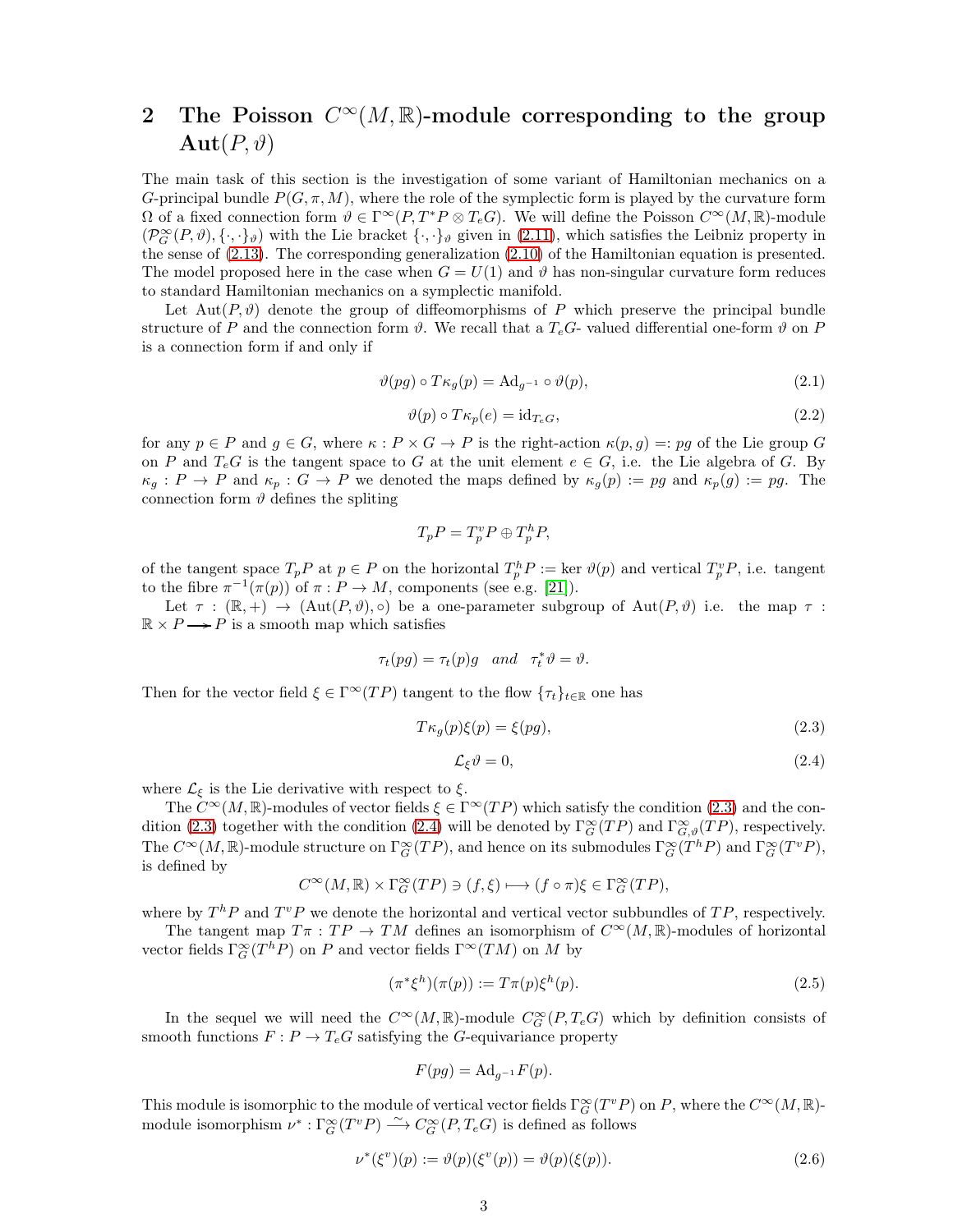Its inverse is given by

$$
(\nu^*)^{-1}(F)(p) = T\kappa_p(e)F(p).
$$

The correctness of the definitions above follows from [\(2.1\)](#page-2-3) and [\(2.2\)](#page-2-4), and from  $T \kappa_q(p) \circ T \kappa_p(e) =$  $T\kappa_{pq}(e)$ .

Taking the decomposition  $\xi = \xi^h + \xi^v$  of  $\xi \in \Gamma_G^{\infty}(TP)$  on the horizontal and vertical components and isomorphisms  $(2.5)$  and  $(2.6)$  we define

$$
(X(\pi(p)), F(p)) = (\pi^* \times \nu^*)(\xi)(p) := (T\pi(p)\xi^h(p), \vartheta(p)(\xi(p)))
$$

a  $C^{\infty}(M,\mathbb{R})$ -module isomorphism  $\pi^* \times \nu^* : \Gamma_G^{\infty}(TP) \longrightarrow \Gamma^{\infty}(TM) \times C_G^{\infty}(P,T_eG)$ . The inverse of  $\pi^* \times \nu^*$  is given by

$$
(\pi^* \times \nu^*)^{-1}(X, F)(p) = H^*(X)(p) + T\kappa_p(e)F(p),
$$

where by  $H^*$ :  $\Gamma^\infty(TM) \to \Gamma^\infty_G(T^hP)$  we denote the horizontal lift, i.e. the module isomorphism inverse to  $\pi^*$ .

For  $\xi \in \Gamma_G^{\infty}(TP)$  one has

<span id="page-3-1"></span>
$$
\mathcal{L}_{\xi}\vartheta = \mathcal{L}_{\xi^h}\vartheta + \mathcal{L}_{\xi^v}\vartheta = d(\xi^h \Box \vartheta) + \xi^h \Box d\vartheta + d(\xi^v \Box \vartheta) + \xi^v \Box d\vartheta =
$$
  
=  $\xi^h \Box \Omega + d(\xi^v \Box \vartheta) + [\xi^v \Box \vartheta, \vartheta] = H^*(X) \Box \Omega + dF + [F, \vartheta] = H^*(X) \Box \Omega + \mathbf{D}F,$  (2.7)

where

$$
\Omega := \mathbf{D}\vartheta = d\vartheta + \frac{1}{2}[\vartheta, \vartheta]
$$

is the curvature form of  $\vartheta$  and

$$
\mathbf{D}F = dF + [\vartheta, F]
$$

is the covariant derivative of F.

On  $\Gamma_G^{\infty}(TP)$  one has the structure of Lie algebra given by the Lie bracket  $[\cdot, \cdot]$  of vector fields. Using the  $C^{\infty}(M,\mathbb{R})$ -modules isomorphism  $\pi^* \times \nu^* : \Gamma_G^{\infty}(TP) \longrightarrow \Gamma^{\infty}(TM) \times C_G^{\infty}(P,T_eG)$ , we can carry the Lie bracket [ $\cdot$ , ] from  $\Gamma_G^{\infty}(TP)$  to  $\Gamma^{\infty}(TM) \times C_G^{\infty}(P, T_eG)$  obtaining in this way the Lie bracket  $f(Y, E)$ ,  $(Y, E)$ 

<span id="page-3-2"></span>
$$
\{(X_1, F_1), (X_2, F_2)\}\vartheta =
$$
  
= ([X<sub>1</sub>, X<sub>2</sub>], -H<sup>\*</sup>(X<sub>2</sub>)) $\sqcup$  **D**F<sub>1</sub> + H<sup>\*</sup>(X<sub>1</sub>)) $\sqcup$  **D**F<sub>2</sub> - 2 $\Omega$ (H<sup>\*</sup>(X<sub>1</sub>), H<sup>\*</sup>(X<sub>2</sub>)) - [F<sub>1</sub>, F<sub>2</sub>]), (2.8)

of  $(X_i, F_i) = (\pi^* \times \nu^*)(\xi_i), i = 1, 2$ , where  $[F_1, F_2](p) := [F_1(p), F_2(p)].$ 

It is reasonable to mention here that the Lie algebra  $(\Gamma_G^{\infty}(TP), [\cdot, \cdot])$  is isomorphic with the Lie algebra  $(\Gamma^{\infty}(TP/G), [\cdot, \cdot])$  of the Atiyah Lie algebroid, being a central ingredient of the Atiyah exact sequence of algebroids

$$
0 \to P \times_{Ad^{-1}} T_e G \xrightarrow{l} TP/G \xrightarrow{a} TM \to 0,
$$

see e.g. [\[23\]](#page-35-5).

Though the language of Lie algebroid theory will not be used later, we note that the projection on the first component  $pr_1: \Gamma^\infty(TM) \times C_G^\infty(P, T_eG) \to \Gamma^\infty(TM)$  corresponds to the anchor map  $a:TP/G \to TM$  of the Atiyah algebroid. Hence, from the defining property of the anchor map we have

$$
\mathrm{pr}_1\{(X_1,F_1),(X_2,F_2)\}_{\vartheta}=[\mathrm{pr}_1(X_1,F_1),\mathrm{pr}_1(X_2,F_2)]
$$

and

$$
\{(X_1, F_1), f(X_2, F_2)\}\n\quad = f\{(X_1, F_1), (X_2, F_2)\}\n\quad\n + X_1(f)(X_2, F_2).
$$
\n(2.9)

These properties of  $pr_1$  and  $\{\cdot,\cdot\}_\vartheta$  can also be obtained directly from their definitions.

The above structure of Lie  $C^{\infty}(M)$ -module on  $\Gamma^{\infty}(TM) \times C^{\infty}_G(P, T_eG)$  restricts to  $\mathcal{P}^{\infty}_G(P, \vartheta) :=$  $(\pi^* \times \nu^*)(\Gamma_{G,\vartheta}^{\infty}(TP))$  making it a Lie  $C^{\infty}(M,\mathbb{R})$ -submodule of  $\Gamma^{\infty}(TM) \times C_G^{\infty}(P,T_eG)$ . It follows from [\(2.7\)](#page-3-1) that  $(X, F) \in \mathcal{P}_G^{\infty}(P, \vartheta)$  if and only if

<span id="page-3-0"></span>
$$
H^*(X)\llcorner \Omega + \mathbf{D}F = 0. \tag{2.10}
$$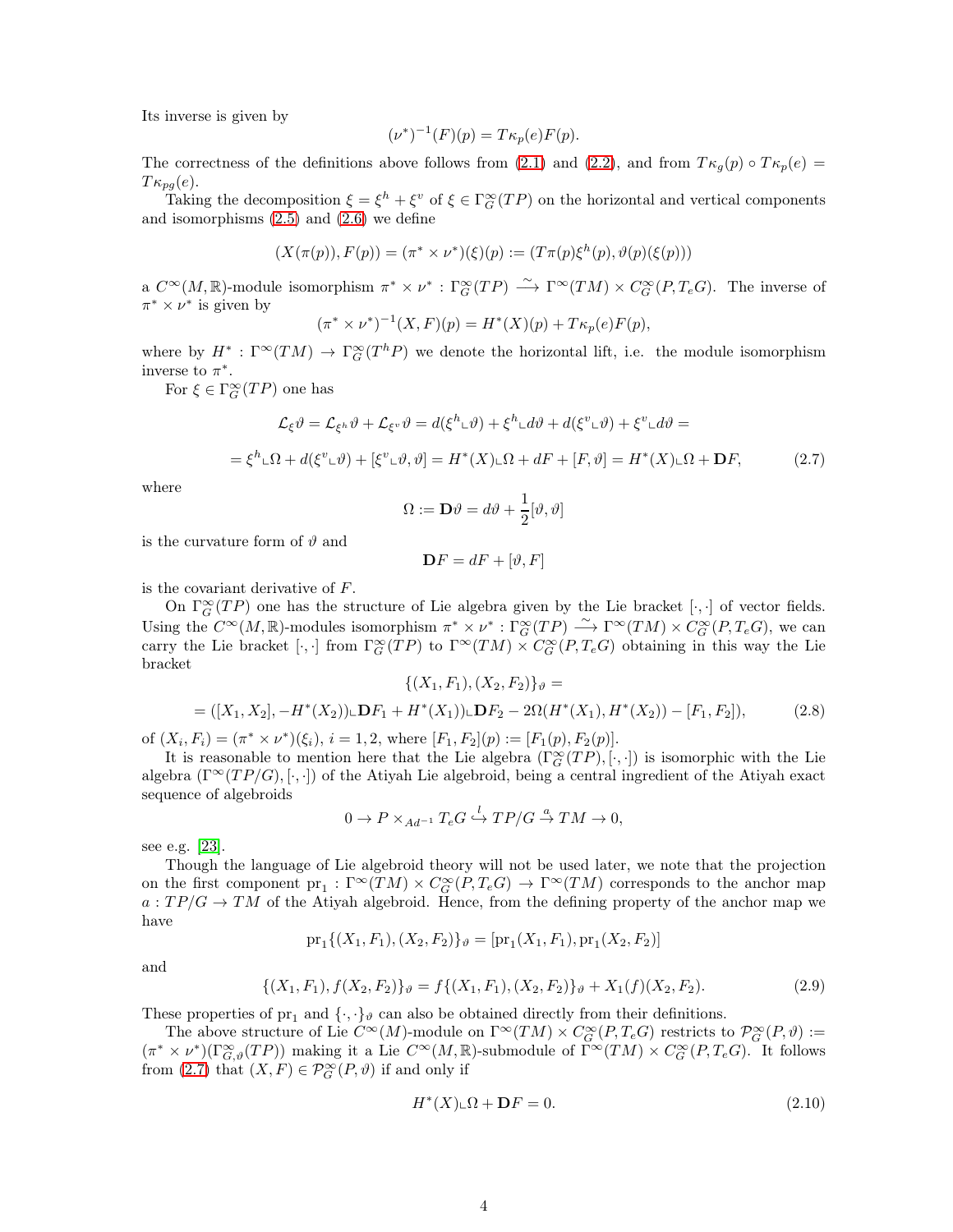Let us note here that the condition [\(2.10\)](#page-3-0) is invariant with respect to the Lie  $C^{\infty}(M,\mathbb{R})$ -module operation. Thus, for  $(X_1, F_1), (X_2, F_2) \in \mathcal{P}^{\infty}(P, \vartheta)$  the Lie bracket [\(2.8\)](#page-3-2) simplifies to the form

$$
\{(X_1, F_1), (X_2, F_2)\}\n\vartheta = ([X_1, X_2], 2\Omega(H^*(X_1), H^*(X_2)) - [F_1, F_2]) =\n= ([X_1, X_2], H^*(X_1) \cup \mathbf{D} F_2 - [F_1, F_2]) = ([X_1, X_2], H^*(X_1)(F_2) - [F_1, F_2]).
$$
\n(2.11)

In the case when the curvature form  $\Omega$  is a non-singular 2-form, i.e. when  $\xi^h \square \Omega = 0$  implies  $\xi^h = 0$ , one has from [\(2.10\)](#page-3-0) that for  $(X, F) \in \mathcal{P}_G^{\infty}(P, \vartheta)$  the vector field  $X \in \Gamma^{\infty}(TM)$  is defined uniquely by the function  $F \in C_G^{\infty}(P, T_eG)$ . So, in this case we have the  $C^{\infty}(M, \mathbb{R})$ -modules morphism  $\mathfrak{b}: C_G^{\infty}(P, T_eG) \to \mathcal{P}_G^{\infty}(P, \vartheta)$ . Note here that  $F \in \text{ker}\mathfrak{b}$  if and only if  $\mathbf{D}F = 0$ , which does not mean in general that  $F = \text{const.}$  Substituting  $X_1 = \mathfrak{b}(F_1)$  and  $X_2 = \mathfrak{b}(F_2)$  into [\(2.11\)](#page-4-1) we obtain the Lie bracket

<span id="page-4-3"></span><span id="page-4-1"></span>
$$
\{F_1, F_2\}_{\vartheta} := \{(\mathfrak{b}(F_1), F_1), (\mathfrak{b}(F_2), F_2)\}_{\vartheta}
$$
\n(2.12)

of  $F_1, F_2 \in C_G^{\infty}(P, T_eG)$ , which satisfies the Leibniz property

<span id="page-4-2"></span>
$$
\{F_1, fF_2\}_{\vartheta} = f\{F_1, F_2\}_{\vartheta} + \mathfrak{b}(F_1)(f)F_2 \tag{2.13}
$$

in sense of  $C^{\infty}(M,\mathbb{R})$ -module.

Assuming  $G = U(1)$  we find that  $C_G^{\infty}(P, T_e G)$  is canonically isomorphic with  $C^{\infty}(M, \mathbb{R})$  and the curvature form  $\Omega$  is identified with the closed  $d\omega = 0$  2-form  $\omega$  on M, which is a symplectic form in the non-singular case. Hence, formula [\(2.12\)](#page-4-3) reduces to the symplectic Poisson bracket and [\(2.13\)](#page-4-2) to its Leibniz property.

Taking the above facts into account, further we will call  $(\mathcal{P}_G^{\infty}(P,\vartheta), \{\cdot,\cdot\}_{\vartheta})$  the Poisson  $C^{\infty}(M,\mathbb{R})$ module.

In the framework of the assumed terminology it is natural to consider:

- (i) the equation [\(2.10\)](#page-3-0) as a generalization of Hamilton's equation to the arbitrary Lie group  $G$  case;
- (ii) the one-parameter group  $\tau_t^{(X,F)} \in \text{Aut}(P,\vartheta)$  as a generalized Hamiltonian flow generated by  $(X, F) \in \mathcal{P}_G^{\infty}(P, \vartheta)$  (in non-singular case by  $F \in C_G^{\infty}(P, T_e G)$ ).

In the next two sections we propose and investigate a method of quantization of the Hamiltonian flow  $\tau_t^{(X,F)} \in \text{Aut}(P, \vartheta)$  based on the notion of G-equivariant positive kernel on  $P \times P$ .

Though our considerations below are valid for an arbitrary Lie group G we will assume that  $G \subset GL(V, \mathbb{C}) \cong GL(N, \mathbb{C})$  is a Lie subgroup of the linear group  $GL(V, \mathbb{C})$  of a complex N-dimensional Hilbert space V. By  $\langle \cdot, \cdot \rangle : V \times V \to \mathbb{C}$  we denote the scalar product for V and by

$$
G \times V \ni (g, v) \mapsto gv \in V
$$

the canonical action of G in V. The group of unitary maps of V as usually will be denoted by  $U(V) \cong U(N)$ .

### <span id="page-4-0"></span>3 Kirillov-Kostant-Souriau prequantization morphism

In this section we generalize the Kirillov-Kostant-Souriau prequantization procedure [\[18\]](#page-34-0), [\[19\]](#page-34-1), [\[37\]](#page-35-0) for the case of an arbitrary Lie group  $G \subset GL(V, \mathbb{C})$ , i.e. we obtain the Lie  $C^{\infty}(M, \mathbb{R})$ -module morphism  $Q: \mathcal{P}_G^{\infty}(P,\vartheta) \to \mathcal{D}^1\Gamma^{\infty}(M,\mathbb{V})$  of the Poisson module  $\mathcal{P}_G^{\infty}(P,\vartheta)$  into the Lie module of differential operators of the order less or equal one acting on the smooth sections of some complex vector bundle  $\mathbb{V} \to M$  over M.

To this end we define the smooth complex bundle  $\mathbb{V} := (P \times V)/G \to M$  over M associated to  $P(G, \pi, M)$  by the action  $P \times V \times G \ni (p, v, q) \mapsto (pq, q^{-1}v) \in P \times V$  of the Lie group G on  $P \times V$ . One has the natural  $C^{\infty}(M,\mathbb{R})$ -module isomorphism between the module  $\Gamma^{\infty}(M, V)$  of smooth sections of  $\mathbb{V} \to M$  and the module  $C_G^{\infty}(P, V) := \{f \in C^{\infty}(P, V) : f(pg) = g^{-1}f(p)$  for  $g \in G\}$  of G-equivariant smooth functions on  $P$  defined by the one-to-one dependence

<span id="page-4-4"></span>
$$
\psi(\pi(p)) = [(p, f(p))] := \{(pg, g^{-1}f(p)) : g \in G\}
$$
\n(3.1)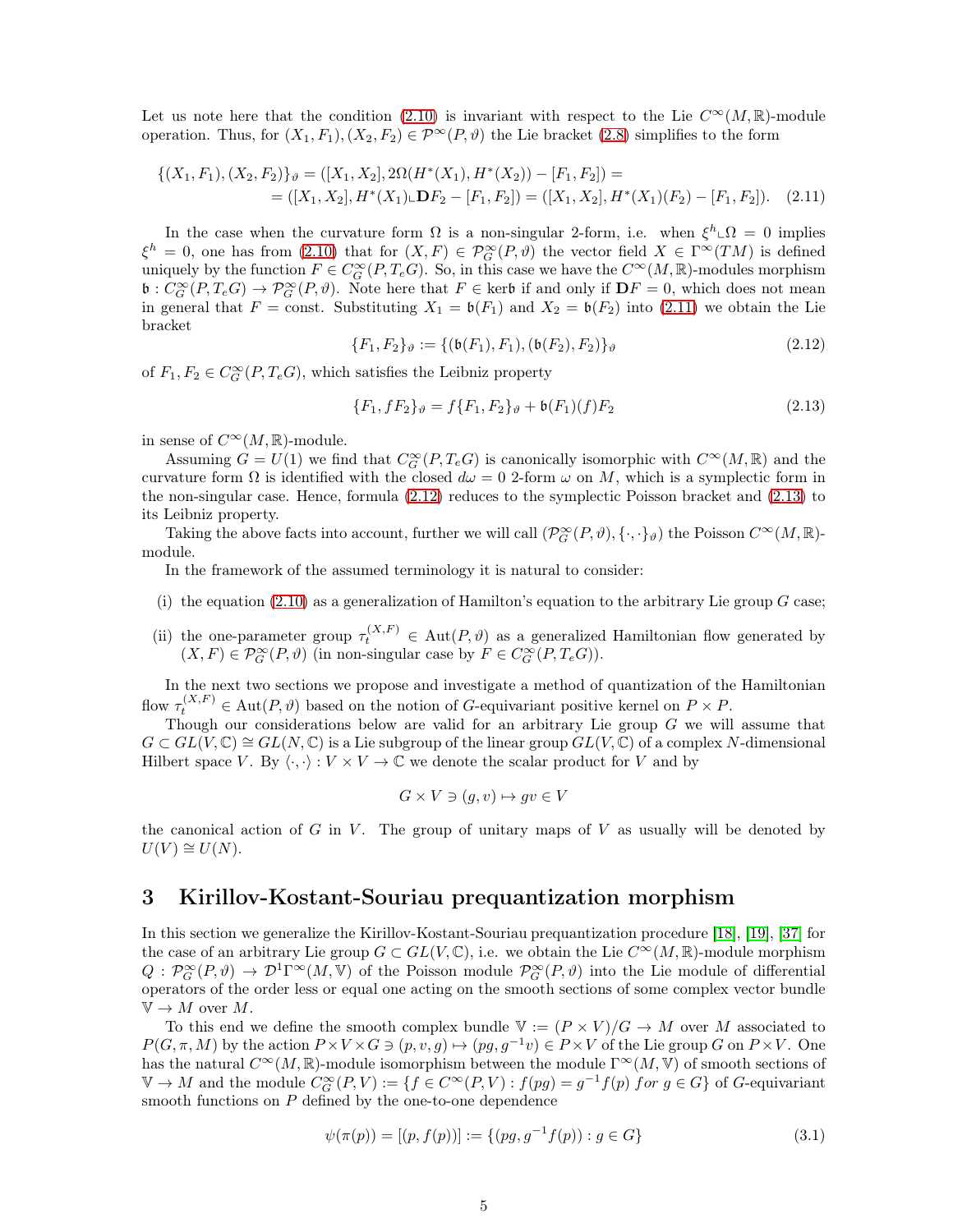between  $\psi \in \Gamma^\infty(M, \mathbb{V})$  and  $f \in C_G^\infty(P, V)$ . Using [\(3.1\)](#page-4-4) we define

<span id="page-5-0"></span>
$$
(Q_{(X,F)}\psi)(\pi(p)) := [(p,\xi(f)(p))],\tag{3.2}
$$

for any  $(X, F) = (\pi^* \times \nu^*)(\xi) \in \mathcal{P}_G^{\infty}(P, \vartheta)$  the differential operator  $Q_{(X, F)} : \Gamma^{\infty}(M, V) \to \Gamma^{\infty}(M, V)$ of order less or equal one. Let us note here that if  $\xi \in \Gamma^{\infty}_{G,\vartheta}(TP)$  and  $f \in C^{\infty}_G(P, V)$  then  $\xi(f) \in C^{\infty}_{G}(\Gamma, V)$  $C_G^{\infty}(P, V)$ .

Since  $\pi^* \times \nu^* : \Gamma_{G,\vartheta}^{\infty}(TP) \longrightarrow \mathcal{P}_G^{\infty}(P,\vartheta)$  is an isomorphism of the Lie  $C^{\infty}(M,\mathbb{R})$ -modules, from  $(3.1)$  and  $(3.2)$  one obtains

<span id="page-5-1"></span>
$$
[Q_{(X_1,F_1)}, Q_{(X_2,F_2)}] = Q_{\{(X_1,F_1),(X_2,F_2)\}\vartheta},\tag{3.3}
$$

<span id="page-5-8"></span>
$$
Q_{f(X,F)} = fQ_{(X,F)},\tag{3.4}
$$

where on the left hand side of the equality [\(3.3\)](#page-5-1) we have the commutator of the differential operators and  $\{\cdot,\cdot\}_\vartheta$  is the Lie bracket defined in [\(2.11\)](#page-4-1). Since in the case dim<sub>C</sub>  $V = 1$  and  $G = U(1)$  the Lie  $C^{\infty}(M,\mathbb{R})$ -modules monomorphism

<span id="page-5-2"></span>
$$
Q: \mathcal{P}^{\infty}(P,\vartheta) \to \mathcal{D}^{1}\Gamma^{\infty}(M,\mathbb{V})
$$
\n(3.5)

is the Kirillov-Kostant-Souriau prequantization morphism we will further extend this terminology to the general case. By  $\mathcal{D}^1\Gamma^\infty(M,\mathbb{V})$  in [\(3.5\)](#page-5-2) we denote the Lie  $C^\infty(M,\mathbb{R})$ -module of differential operators of order less or equal one acting on  $\Gamma^{\infty}(M, V)$ .

In order to establish a more explicit expression for  $Q_{(X,F)}$ , where  $(X, F) \in \mathcal{P}^{\infty}(P, \vartheta)$ , we will use the decomposition  $\xi = \xi^h + \xi^v$  of  $\xi \in \Gamma^\infty_{G,\vartheta}(TP)$  on the horizontal and vertical components. The flows  $\tau_t$  and  $\tau_t^h$  tangent to  $\xi$  and  $\xi^h$  satisfy

<span id="page-5-3"></span>
$$
\tau_t(p) = \tau_t^h(p)g(t, p),\tag{3.6}
$$

where  $g : \mathbb{R} \times P \to G$  is the cocycle related to the vertical (tangent to  $\xi^v$ ) flow  $\tau_t^v$  by  $\tau_t^v(p) = pg(t, p)$ .

**Proposition 3.1** The cocycle  $g : \mathbb{R} \times P \to G$  corresponding to  $(X, F) \in \mathcal{P}_G^{\infty}(P, \vartheta)$  by [\(3.6\)](#page-5-3) has the following form

<span id="page-5-5"></span>
$$
g(t,p) = e^{tF(p)}.\tag{3.7}
$$

Proof

Since for  $\xi = (\pi^* \times \nu^*)^{-1}((X, F)) \in \Gamma_{G, \vartheta}^{\infty}(TP)$  one has  $\xi(F) = \xi(\langle \vartheta, \xi \rangle) = \langle L_{\xi} \vartheta, \xi \rangle + \langle \vartheta, [\xi, \xi] \rangle = 0$ we find that

<span id="page-5-4"></span>
$$
F(\tau_t(p)) = F(p). \tag{3.8}
$$

Combining  $(3.8)$  with  $(3.6)$  we obtain

$$
F(\tau_t^h(p)) = g(t, p)F(p)g(t, p)^{-1}.
$$

Applying  $\tau_s$  to both sides of [\(3.6\)](#page-5-3) we obtain

$$
\tau_{s+t}(p) = \tau_s(\tau_t^h(p))g(t,p) = \tau_s^h(\tau_t^h(p))g(s,\tau_t^h(p))g(t,p) = \tau_{s+t}^h(p)g(s,\tau_t^h(p))g(t,p).
$$

From the above and from [\(3.6\)](#page-5-3) we find that

$$
g(s+t,p) = g(s, \tau_t^h(p))g(t,p).
$$

Differentiating the equality above with respect to the parameter s at  $s = 0$  we obtain differential equation

<span id="page-5-6"></span>
$$
\frac{d}{dt}g(t,p) = F(\tau_t^h(p))g(t,p) = g(t,p)F(p)
$$
\n(3.9)

on the cocycle  $g : \mathbb{R} \times P \to G \subset GL(N, \mathbb{C})$ . The equality [\(3.7\)](#page-5-5) is obtained as a solution of [\(3.9\)](#page-5-6) with the initial condition  $g(0, p) = \mathbb{1}_V$ .

For 
$$
f \in C_G^{\infty}(P, V)
$$
 one has  $\xi^h(f), \xi^v(f) \in C_G^{\infty}(P, V)$  and

<span id="page-5-7"></span>
$$
\xi^{h}(f)(p) = \langle df, \xi^{h} \rangle(p) = \langle \mathbf{D}f, \xi \rangle(p), \tag{3.10}
$$

 $\Box$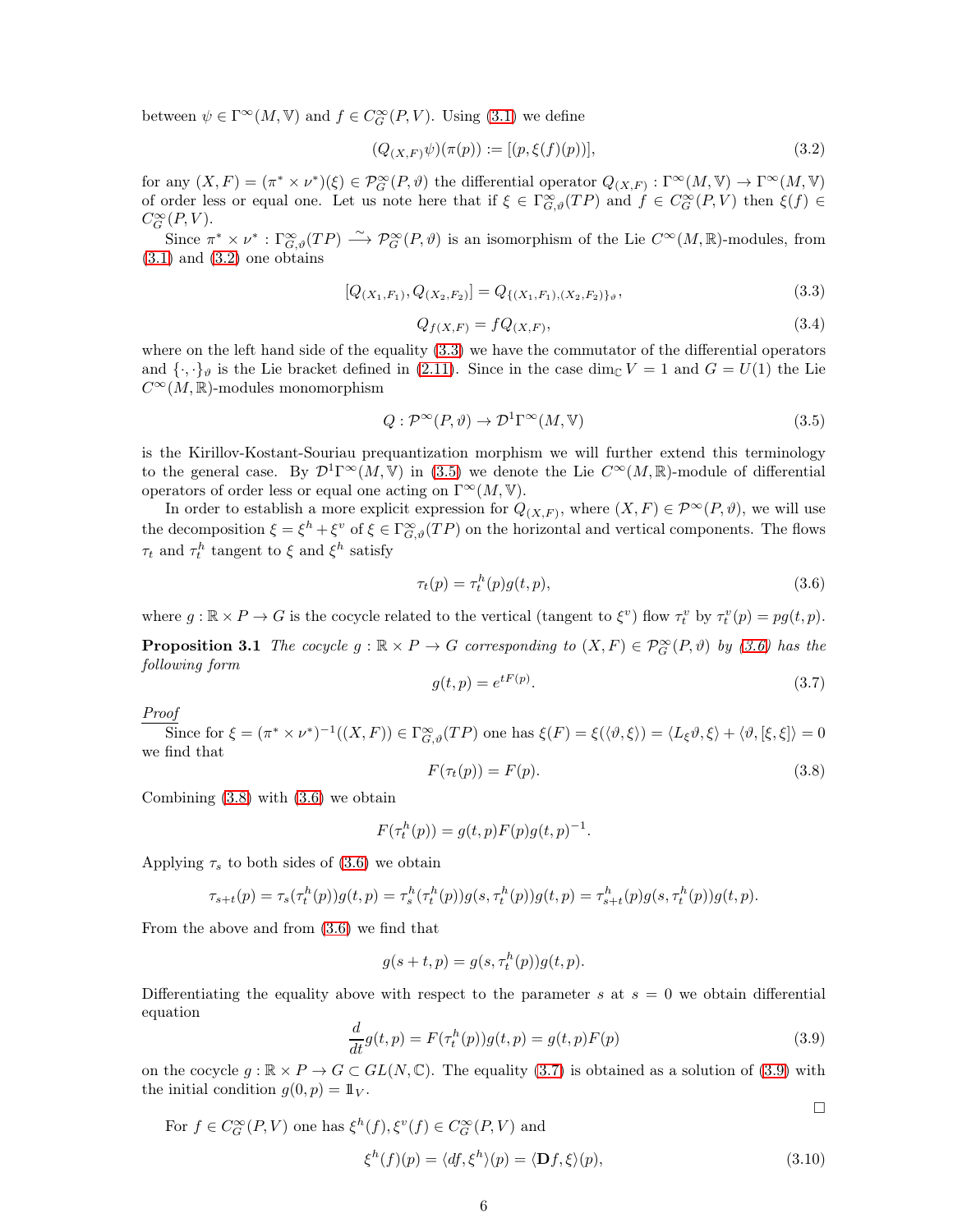<span id="page-6-0"></span>
$$
\xi^{v}(f)(p) = \langle df, \xi^{v} \rangle(p) = \frac{d}{dt} f(pe^{tF(p)})|_{t=0} = \frac{d}{dt} e^{-tF(p)} f(p)|_{t=0} = -F(p)f(p), \tag{3.11}
$$

where  $\mathbf{D}: C_G^{\infty}(P, V) \to \Gamma_G^{\infty}(P, T^*P \otimes V)$  is the covariant derivative of f defined by

$$
\mathbf{D}f := df \circ pr^{hor} = df + \vartheta f.
$$

By  $pr^{hor}: TP \to T^hP$  we denoted the projection of  $TP$  on its horizontal component  $T^hP$ .

Defining the covariant derivative  $\nabla : \Gamma^\infty(M, V) \to \Gamma^\infty(M, T^*M \otimes V)$  as usual by

<span id="page-6-2"></span>
$$
\nabla \psi(\pi(p)) := [(p, \mathbf{D}f(p))] = [(p, df(p) + \vartheta(p)f(p))],
$$
\n(3.12)

where  $\psi$  is defined in [\(3.1\)](#page-4-4), and using equations [\(3.10\)](#page-5-7) and [\(3.11\)](#page-6-0) one obtains from [\(3.2\)](#page-5-0) the following expression

<span id="page-6-1"></span>
$$
Q_{(X,F)} = \nabla_X - F,\tag{3.13}
$$

for the Kirillov-Kostant-Souriau operator  $Q_{(X,F)} : \Gamma^\infty(M, V) \to \Gamma^\infty(M, V)$ . Let us note here that the 0-order differential operator F acts on  $\psi \in \Gamma^\infty(M, V)$  as follows

$$
(F\psi)(\pi(p)) := [(p, F(p)f(p))].
$$

We note also that  $F(pg)f(pg) = g^{-1}F(p)f(p)$  and  $(\mathbf{D}_{\xi}f)(pg) = g^{-1}(\mathbf{D}_{\xi}f)(p)$ .

The Kirillov-Kostant-Souriau operator is the generator

$$
Q_{(X,F)}\psi(m) := \lim_{t \to 0} \frac{1}{t} [(\Sigma_t \psi)(m) - \psi(m)]
$$

of the one-parameter group  $\Sigma_t : \Gamma^\infty(M, \mathbb{V}) \to \Gamma^\infty(M, \mathbb{V})$  acting on the sections  $\psi \in \Gamma^\infty(M, \mathbb{V})$  by

$$
(\Sigma_t \psi)(m) := \tau_t^{\mathbb{V}} \psi(\sigma_{-t}(m)),
$$

where the flows  $\tau_t^{\mathbb{V}}: \mathbb{V} \to \mathbb{V}$  and  $\sigma_t: M \to M$  are defined by

$$
\tau_t^\mathbb{V}[(p,v)]:=[(\tau_t(p),v)]
$$

and by

$$
\sigma_t(\pi(p)) := \pi(\tau_t(p)),
$$

respectively. The vector field  $X \in \Gamma^\infty(TM)$  in [\(3.13\)](#page-6-1) is tangent to the flow  $\{\sigma_t\}_{t\in\mathbb{R}}$ .

If the curvature form  $\Omega$  is non-singular the  $C^{\infty}(M,\mathbb{R})$ -module morphism  $\mathfrak{b}: C^{\infty}_G(P,T_eG) \to$  $\Gamma^{\infty}(TM)$  leads to the Kirillov-Kostant-Souriau prequantization morphism

$$
Q: C_G^{\infty}(P, T_eG) \ni F \mapsto Q_F = \nabla_{X_F} - F \in \mathcal{D}^1\Gamma^\infty(M, \mathbb{V})
$$

for the Poisson  $C^{\infty}(M,\mathbb{R})$ -module  $(C^{\infty}_G(P,T_eG), \{.,.\}_\vartheta)$ , where  $X_F = \flat(F)$  and Poisson bracket  ${F_1, F_2}_\vartheta$  of  $F_1, F_2 \in C_G^\infty(P, T_e G)$  is defined in [\(2.12\)](#page-4-3).

Furthermore we will need the vector bundle  $\overline{\mathbb{V}} := (P \times V)/G \to M$  associated to  $P(G, \pi, M)$  by the action

$$
P \times V \times G \ni (p, v, g) \mapsto (pg, g^{\dagger}v) \in P \times V
$$

as well as the  $C^{\infty}(M, \mathbb{C})$ -module

<span id="page-6-3"></span>
$$
C_G^{\infty}(P,V) := \{ \overline{f} \in C^{\infty}(P,V) : \overline{f}(pg) = g^{\dagger} \overline{f}(p) \text{ for } g \in G \}
$$
\n(3.14)

of the V-valued smooth function on P. Similarly as in [\(3.1\)](#page-4-4) the equality  $\bar{\psi}(\pi(p)) := [p, \bar{f}(p))]$  defines the isomorphism  $\Gamma^{\infty}(M,\overline{V}) \cong C^{\infty}_{\overline{G}}(P,V)$  of  $C^{\infty}(M,\mathbb{C})$ -modules. Using this isomorphism we define

$$
(\bar{Q}_{(X,F)}\bar{\psi})(\pi(p)) := [(p,\xi(\overline{f})(p))]
$$

another Kirillov-Kostant-Souriau differential operator acting now on  $\Gamma^{\infty}(M, \bar{V})$ . For vector field  $\xi \in$  $\Gamma_G^{\infty}(TP)$  tangent to  $\tau_t$  from [\(3.6\)](#page-5-3) we find

$$
\xi(\overline{f})(p) = \frac{d}{dt}\overline{f}(\tau_t(p))|_{t=0} = \frac{d}{dt}\overline{f}(\tau_t^h(p))|_{t=0} + \frac{d}{dt}g(t,p)^{\dagger}|_{t=0}\overline{f}(p) = \overline{\mathbf{D}}\overline{f}(p) + F(p)^{\dagger}\overline{f}(p),
$$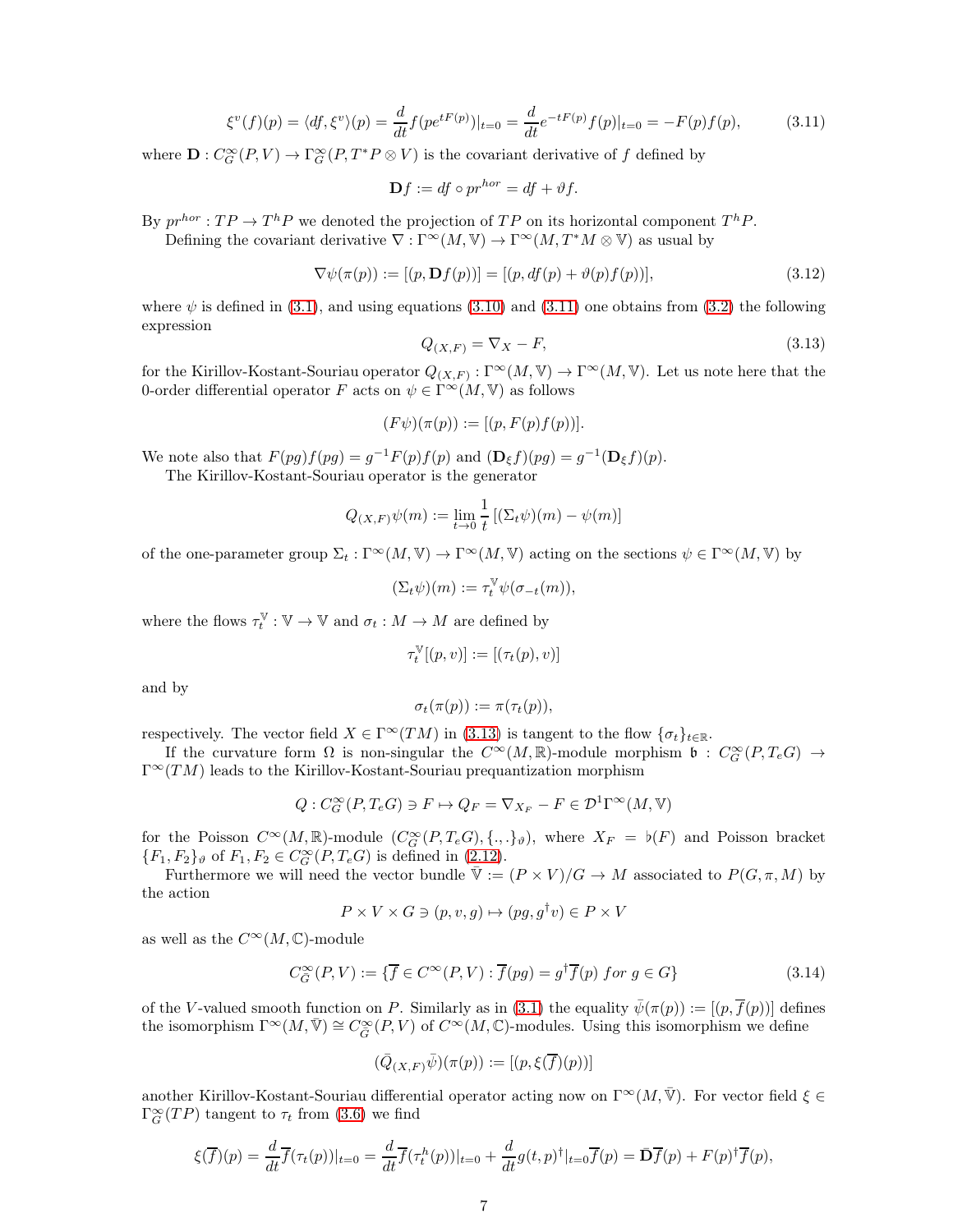where

$$
\bar{\mathbf{D}}\bar{f} := d\bar{f} + \vartheta^{\dagger}\bar{f}.
$$

Next, using the covariant derivative  $\overline{\nabla} : \Gamma^{\infty}(M, \overline{\nabla}) \to \Gamma^{\infty}(M, T^*M \otimes \overline{\nabla})$  defined by  $\overline{\nabla} \overline{\psi}(\pi(p)) :=$  $[(p, \overline{\mathbf{D}}\overline{f}(p))]$  we obtain

<span id="page-7-7"></span>
$$
\bar{Q}_{(X,F)} = \bar{\nabla}_X + F^{\dagger},\tag{3.15}
$$

the generator of the flow

<span id="page-7-6"></span>
$$
(\bar{\Sigma}_t \bar{\psi})(m) := \tau_t^{\bar{\mathbb{V}}}\bar{\psi}(\sigma_{-t}(m)),\tag{3.16}
$$

where  $F^{\dagger} \bar{\psi}$  and  $\tau_t^{\bar{\nabla}} : \bar{\nabla} \to \bar{\nabla}$  are defined as follows

$$
(F^{\dagger} \bar{\psi})(\pi(p)) := [(p, F(p)^{\dagger} \bar{f}(p))]
$$

$$
\tau_t^{\bar{\mathbb{V}}}[(p, v)] := [(\tau_t(p), v)]
$$

and

for  $[(p, v)] \in \overline{\mathbb{V}}$ .

The covariance properties [\(3.3\)](#page-5-1) and [\(3.4\)](#page-5-8) for  $\overline{Q}$  are proved in an analogous way as for Q.

Now let us mention that using the scalar product  $\langle \cdot, \cdot \rangle$  in V one defines for  $\bar{\psi}_1 \in \Gamma^\infty(M, \bar{V})$  and  $\psi_2 \in \Gamma^\infty(M, \mathbb{V})$  the smooth function

<span id="page-7-0"></span>
$$
\langle\!\langle \bar{\psi}_1, \psi_2 \rangle\!\rangle (\pi(p)) := \langle \overline{f}_1(p), f_2(p) \rangle \tag{3.17}
$$

on M. One sees from  $\langle\!\langle \bar{\psi}_1, \psi_2 \rangle\!\rangle \langle \sigma_t(\pi(p))\rangle = \langle \overline{f}_1(\tau_t(p)), f_2(\tau_t(p)) \rangle$  that the following property

$$
X(\langle\!\langle \bar{\psi}_1,\psi_2 \rangle\!\rangle) = \langle\!\langle \bar{Q}_{(X,F)}\bar{\psi}_1,\psi_2 \rangle\!\rangle + \langle\!\langle \bar{\psi}_1,Q_{(X,F)}\psi_2 \rangle\!\rangle
$$

for the pairing [\(3.17\)](#page-7-0) is valid.

Fixing a local trivialization  $s_{\alpha}: \mathcal{O}_{\alpha} \to P$  (where  $\bigcup_{\alpha \in I} \mathcal{O}_{\alpha} = M$  is an open covering of M) of the principal bundle  $P(G, \pi, M)$  one defines the local cocycles  $g_{\alpha}(t, \cdot) : \mathcal{O}_{\alpha} \to G$  and  $h_{\alpha}(t, \cdot) : \mathcal{O}_{\alpha} \to G$  by

<span id="page-7-1"></span>
$$
\tau_t(s_\alpha(m)) = s_\alpha(\sigma_t(m))g_\alpha(t, m), \qquad (3.18)
$$

<span id="page-7-4"></span>
$$
\tau_t^h(s_\alpha(m)) = s_\alpha(\sigma_t(m))h_\alpha(t,m) \tag{3.19}
$$

for sufficiently small  $t$ . From  $(3.6)$  and  $(3.7)$  one has

<span id="page-7-2"></span>
$$
\tau_t(s_\alpha(m)) = \tau_t^h(s_\alpha(m))e^{tF(s_\alpha(m))}.\tag{3.20}
$$

Hence, from  $(3.18)-(3.20)$  $(3.18)-(3.20)$  one obtains

<span id="page-7-3"></span>
$$
g_{\alpha}(t,m) = h_{\alpha}(t,m) \exp(tF(s_{\alpha}(m))). \qquad (3.21)
$$

From [\(3.21\)](#page-7-3) and the cocycle properties

$$
g_{\alpha}(t+s,m) = g_{\alpha}(s, \sigma_t(m))g_{\alpha}(t, m),
$$
  

$$
h_{\alpha}(t+s,m) = h_{\alpha}(s, \sigma_t(m))h_{\alpha}(t, m)
$$

we have

$$
h_{\alpha}(t,m)e^{sF(s_{\alpha}(m))} = e^{sF(s_{\alpha}(\sigma_t(m)))}h_{\alpha}(t,m),
$$

which is equivalent to

$$
h_{\alpha}(t,m)F(s_{\alpha}(m)) = F(s_{\alpha}(\sigma_t(m)))h_{\alpha}(t,m).
$$

In order to obtain  $\frac{d}{dt}h_{\alpha}(t, m)|_{t=0} \in T_eG$  we note that from [\(3.19\)](#page-7-4) it follows that

<span id="page-7-5"></span>
$$
\xi^h(s_\alpha(m)) = Ts_\alpha(m)X(m) + T\kappa_{s_\alpha(m)}(e)\frac{d}{dt}h_\alpha(t,m)|_{t=0}.\tag{3.22}
$$

Next, applying  $\vartheta(s_\alpha(m))$  to both sides of [\(3.22\)](#page-7-5) and using [\(2.2\)](#page-2-4) we obtain

$$
\frac{d}{dt}h_{\alpha}(t,m)|_{t=0} = -\vartheta(s_{\alpha}(m))(Ts_{\alpha}(m)X(m)) = -\vartheta_{\alpha}(m)(X(m)),
$$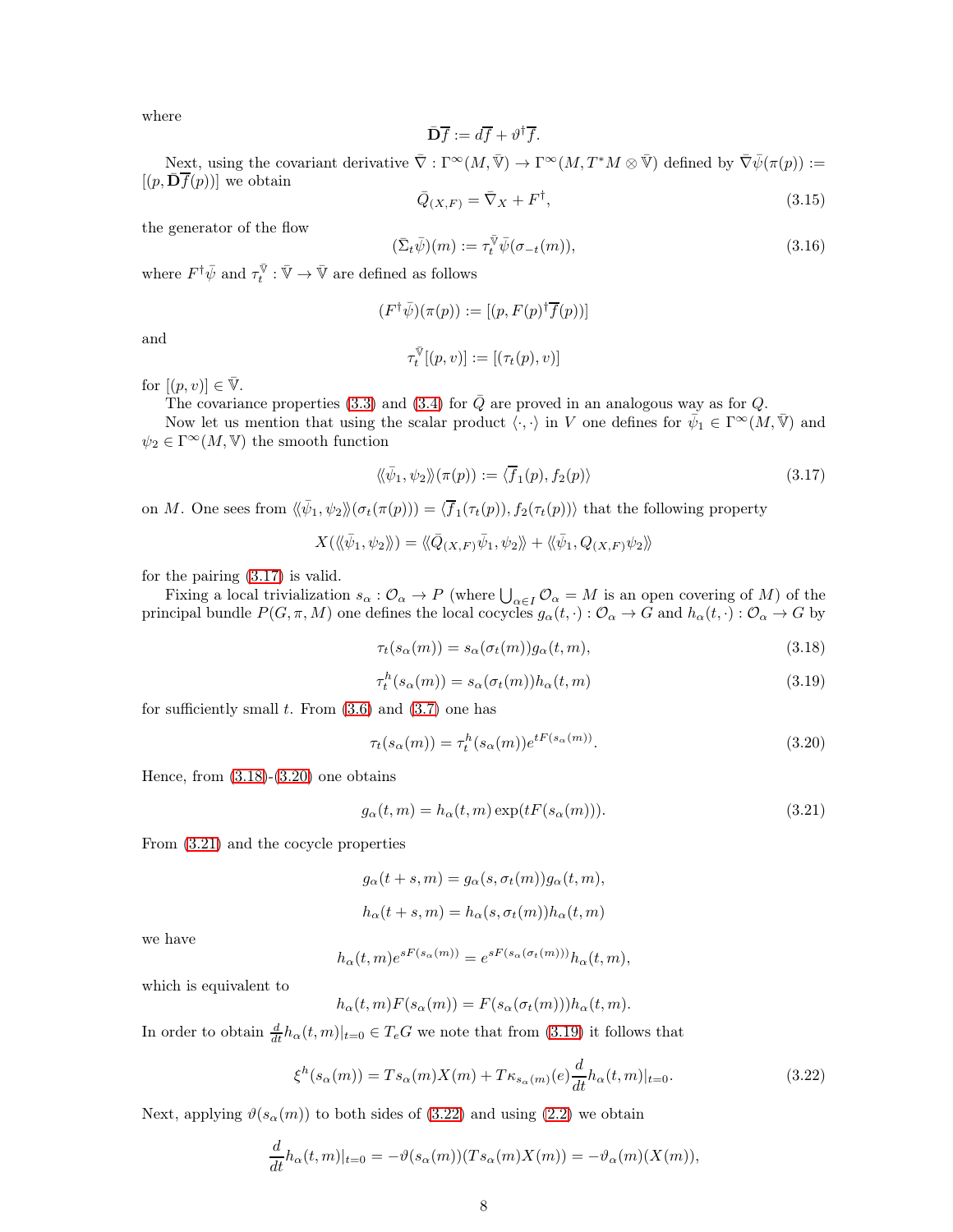where  $\vartheta_{\alpha}(m) := \vartheta(s_{\alpha}(m)) \circ Ts_{\alpha}(m) = (s_{\alpha}^*\vartheta)(m).$ 

Introducing the notations  $\phi_\alpha(m) := \frac{d}{dt} g_\alpha(t, m)|_{t=0}$  and  $F_\alpha(m) := F \circ s_\alpha(m)$ , after differentiating  $(3.21)$  at  $t = 0$  we obtain the equality

<span id="page-8-1"></span>
$$
\phi_{\alpha}(m) = -\langle \vartheta_{\alpha}, X \rangle(m) + F_{\alpha}(m), \tag{3.23}
$$

which is useful for finding the local expression for the infinitesimal generator of the flow  $\Sigma_t : \Gamma^\infty(M, \mathbb{V}) \to$  $\Gamma^{\infty}(M, V)$  defined in [\(3.16\)](#page-7-6). Namely, we have

$$
(\Sigma_t \psi)(m) = \tau_t^{\mathbb{V}} \psi(\sigma_{-t}(m)) = \tau_t^{\mathbb{V}} [s_\alpha(\sigma_{-t}(m)), (f \circ s_\alpha)(\sigma_{-t}(m))] =
$$
  

$$
= [\tau_t s_\alpha(\sigma_{-t}(m)), (f \circ s_\alpha)(\sigma_{-t}(m))] = [s_\alpha(m)g_\alpha(t, \sigma_{-t}(m)), (f \circ s_\alpha)(\sigma_{-t}(m))] =
$$
  

$$
= [s_\alpha(m), g_\alpha(t, \sigma_{-t}(m))(f \circ s_\alpha)(\sigma_{-t}(m))].
$$
 (3.24)

Thus for  $f_{\alpha} := f \circ s_{\alpha} : \mathcal{O}_{\alpha} \to V$  one has

<span id="page-8-0"></span>
$$
(\Sigma_t f_\alpha)(m) = g_\alpha(-t, m)^{-1} f_\alpha(\sigma_{-t}(m)).
$$
\n(3.25)

Differentiating both sides of  $(3.25)$  at  $t = 0$  and using  $(3.23)$  we obtain the local representation

<span id="page-8-2"></span>
$$
(Q_{(X,F)}f_{\alpha})(m) = -X(f_{\alpha})(m) + \phi_{\alpha}(m)f_{\alpha}(m) =
$$
  

$$
= -(X + \langle \vartheta_{\alpha}, X \rangle)(f_{\alpha})(m) + F_{\alpha}(m)f_{\alpha}(m) =
$$
  

$$
= -(\nabla_X^{\alpha} f_{\alpha})(m) + F_{\alpha}(m)f_{\alpha}(m), \qquad (3.26)
$$

of the Kirillov-Kostant-Souriau prequantization operator  $Q_{(X,F)} : \Gamma^{\infty}(M, V) \to \Gamma^{\infty}(M, V)$ , where  $\nabla_X^{\alpha} := X + \langle \vartheta_{\alpha}, X \rangle$  is the local form of the covariant derivative  $\nabla$  defined in [\(3.12\)](#page-6-2). Similarly we have

<span id="page-8-3"></span>
$$
(\bar{Q}_{(X,F)}\bar{f}_{\alpha})(m) = -(\nabla^{\alpha}_X \bar{f}_{\alpha})(m) + \bar{f}_{\alpha}(m)F_{\alpha}(m)^{\dagger}
$$
\n(3.27)

for  $\overline{Q}_{(X,F)} : \Gamma^{\infty}(M, \overline{V}) \to \Gamma^{\infty}(M, \overline{V}).$ 

In the local gauge the Hamilton equation [\(2.10\)](#page-3-0) assumes the form

<span id="page-8-4"></span>
$$
X \llcorner \Omega_{\alpha} + \mathbf{D} F_{\alpha} = 0,\tag{3.28}
$$

where

<span id="page-8-5"></span>
$$
\Omega_{\alpha} := (s_{\alpha})^* \Omega = d\vartheta_{\alpha} + \frac{1}{2} [\vartheta_{\alpha}, \vartheta_{\alpha}], \qquad (3.29)
$$

<span id="page-8-6"></span>
$$
\mathbf{D}F_{\alpha} := dF_{\alpha} + [\vartheta_{\alpha}, F_{\alpha}].\tag{3.30}
$$

Ending this subsection let us mention the well known equivariance formulae with respect to the gauge transformation

<span id="page-8-7"></span>
$$
s_{\beta}(m) = s_{\alpha}(m)g_{\alpha\beta}(m),\tag{3.31}
$$

where  $g_{\alpha\beta}$ :  $\mathcal{O}_{\alpha} \cap \mathcal{O}_{\beta} \to G$  is the respective transition cocycle, i.e.  $g_{\alpha\beta}(m)g_{\beta\gamma}(m) = g_{\alpha\gamma}(m)$ . Namely, one has

$$
\vartheta_{\beta}(m) = g_{\alpha\beta}^{-1}(m)\vartheta_{\alpha}(m)g_{\alpha\beta}(m) + g_{\alpha\beta}^{-1}(m)(dg_{\alpha\beta})(m),
$$
\n(3.32)

$$
F_{\beta}(m) = g_{\alpha\beta}^{-1}(m) F_{\alpha}(m) g_{\alpha\beta}(m), \qquad (3.33)
$$

$$
\Omega_{\beta}(m) = g_{\alpha\beta}^{-1}(m)\Omega_{\alpha}(m)g_{\alpha\beta}(m),\tag{3.34}
$$

$$
f_{\beta}(m) = g_{\alpha\beta}^{-1}(m) f_{\alpha}(m), \qquad (3.35)
$$

<span id="page-8-8"></span>
$$
\phi_{\beta}(m) = g_{\alpha\beta}^{-1}(m)\phi_{\alpha}(m)g_{\alpha\beta}(m) - g_{\alpha\beta}^{-1}(m)(Xg_{\alpha\beta})(m), \qquad (3.36)
$$

where  $m \in \mathcal{O}_\alpha \cap \mathcal{O}_\beta$ .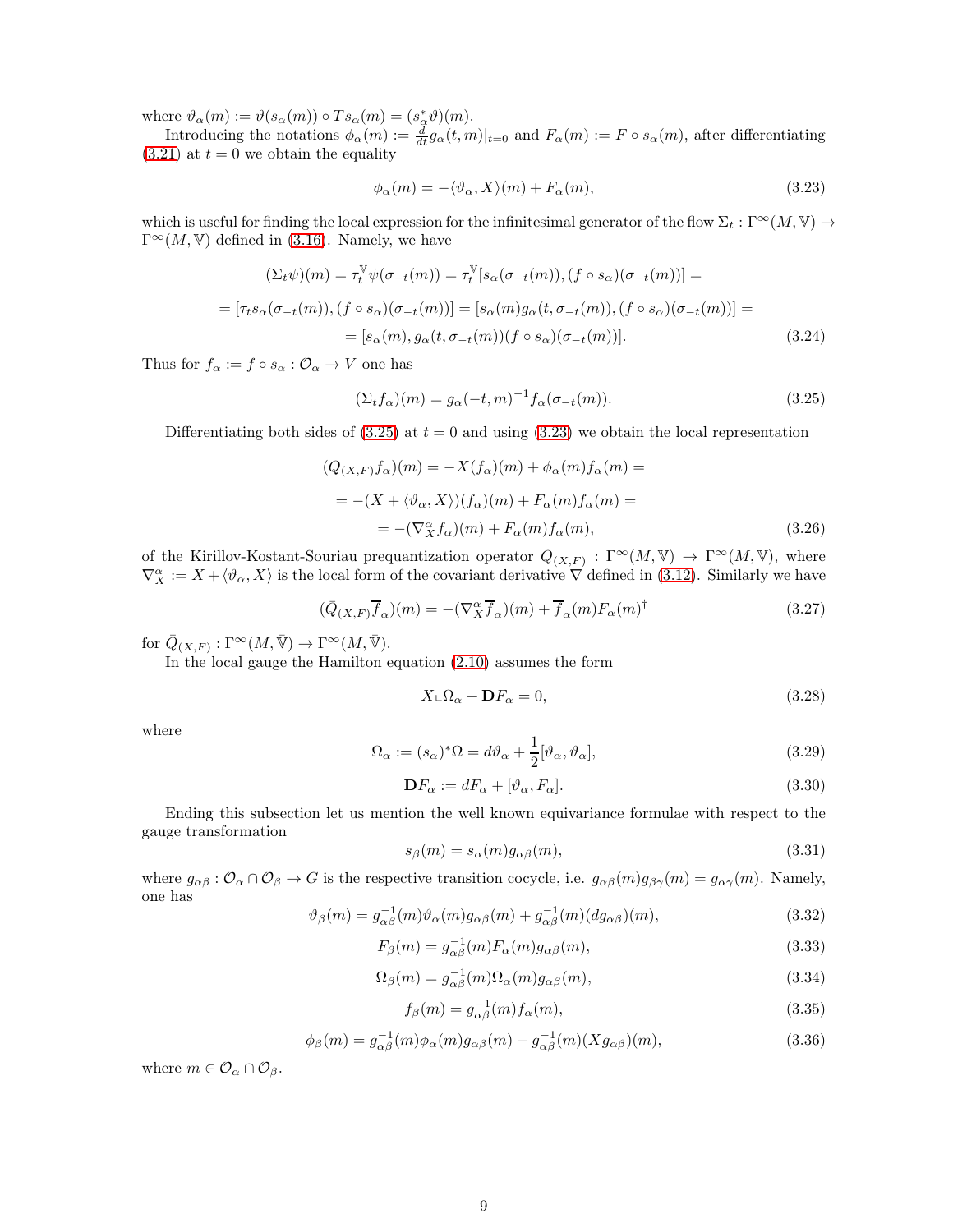### <span id="page-9-0"></span>4 Positive definite kernels and quantization

In the previous section we obtained the formulas [\(3.13\)](#page-6-1) and [\(3.15\)](#page-7-7) on Kirillov-Kostant-Souriau prequantization operators  $Q_{(X,F)}$  and  $\bar{Q}_{(X,F)}$  as well as their local versions [\(3.26\)](#page-8-2) and [\(3.27\)](#page-8-3). Here we will present a procedure which allows us to treat them as self-adjoint operators in a Hilbert space. This quantization procedure is based on the notion of G-equivariant positive kernel, see [\[29\]](#page-35-2). In order to make the paper self-sufficient we present the above procedure in detail. Some new results complementary to the ones in [\[29\]](#page-35-2) will also be presented in this section.

The theory of reproducing kernels for like-Hermitian smooth vector bundles over smooth Banach manifolds and related linear connections one can find in [\[5\]](#page-34-3), [\[6\]](#page-34-4).

Let us recall here that we have assumed that dim<sub>C</sub>  $V = N < +\infty$  and  $G \subset GL(V) \cong GL(N, \mathbb{C})$ . Further, by  $\mathcal{B}(V) \cong \text{Mat}_{N \times N}(\mathbb{C})$  we denote the C<sup>\*</sup>-algebra of linear maps of V and by  $\mathcal{B}(V, \mathcal{H})$  the right Hilbert  $\mathcal{B}(V)$ -module of linear maps  $\Gamma: V \to \mathcal{H}$  from the Hilbert space V into the separable Hilbert space H. Let us note here that from dim<sub>C</sub>  $V < +\infty$  follows boundness of  $\Gamma : V \to H$ . The  $\mathcal{B}(V)$ -valued scalar product  $\langle \cdot; \cdot \rangle : \mathcal{B}(V, \mathcal{H}) \times \mathcal{B}(V, \mathcal{H}) \to \mathcal{B}(V)$  on  $\mathcal{B}(V, \mathcal{H})$  is defined by

 $\langle \Gamma : \Delta \rangle := \Gamma^* \Delta$ 

<span id="page-9-6"></span>for  $\Gamma, \Delta \in \mathcal{B}(V, \mathcal{H})$ , where the operator  $\Gamma^* : \mathcal{H} \to V$  is the one adjoint to  $\Gamma : V \to \mathcal{H}$ .

**Definition 4.1** A smooth map  $\mathfrak{K}: P \to \mathcal{B}(V, \mathcal{H})$  will be called a G-equivariant coherent state map if it has the following properties:

 $(i)$  the G-equivariance property, *i.e.* 

<span id="page-9-5"></span>
$$
\mathfrak{K}(pg) = \mathfrak{K}(p)g\tag{4.1}
$$

for any  $p \in P$  and for any  $q \in G$ ;

(ii) non-singularity, i.e.

<span id="page-9-1"></span>
$$
\ker \mathfrak{K}(p) = \{0\}, \text{ or equivalently } \mathfrak{K}(p)^{*}\mathfrak{K}(p) \in GL(V, \mathbb{C})
$$
\n
$$
(4.2)
$$

for any  $p \in P$ ;

(iii) the set  $\mathfrak{K}(P)V$  is linearly dense in  $\mathcal{H}$ , i.e.

<span id="page-9-2"></span>
$$
\bigcap_{p \in P} \ker \mathfrak{K}(p)^* = \{0\}, \text{ or equivalently } \{\mathfrak{K}(p)v : p \in P \text{ and } v \in V\}^\perp = \{0\}. \tag{4.3}
$$

By  $\mathfrak{K}(p)^*$  in [\(4.2\)](#page-9-1) and [\(4.3\)](#page-9-2) we denoted the map  $\mathfrak{K}(p)^* : \mathcal{H} \to V$  adjoint to  $\mathfrak{K}(p) : V \to \mathcal{H}$ , i.e. such that  $\langle \psi | \mathfrak{K}(p)v \rangle = \langle \mathfrak{K}(p)^* \psi, v \rangle$  for  $\psi \in \mathcal{H}$  and  $v \in V$ , where  $\langle \cdot | \cdot \rangle$  is the scalar product in Hilbert space H. For the existence of  $\mathfrak{K}: P \to B(V, \mathcal{H})$  with the above properties see [\[25\]](#page-35-6).

**Definition 4.2** A smooth map  $K : P \times P \rightarrow \mathcal{B}(V)$  will be called a G-equivariant positive definite kernel if it has the following properties

 $(i)$  the G-equivariance property, i.e.

<span id="page-9-4"></span>
$$
K(p,qg) = K(p,q)g\tag{4.4}
$$

for any  $p, q \in P$  and  $g \in G$ ;

(ii) non-singularity, i.e.

$$
K(p, p) \in GL(V, \mathbb{C}) \subset \mathcal{B}(V) \tag{4.5}
$$

for any  $p \in P$ ;

(iii) positivity, i.e.

<span id="page-9-3"></span>
$$
\sum_{i,j=1}^{J} \langle v_i, K(p_i, p_j) v_j \rangle \geq 0
$$
\n(4.6)

for arbitrary finite sequences  $p_1, \ldots, p_J \in P$  and  $v_1, \ldots, v_J \in V$ .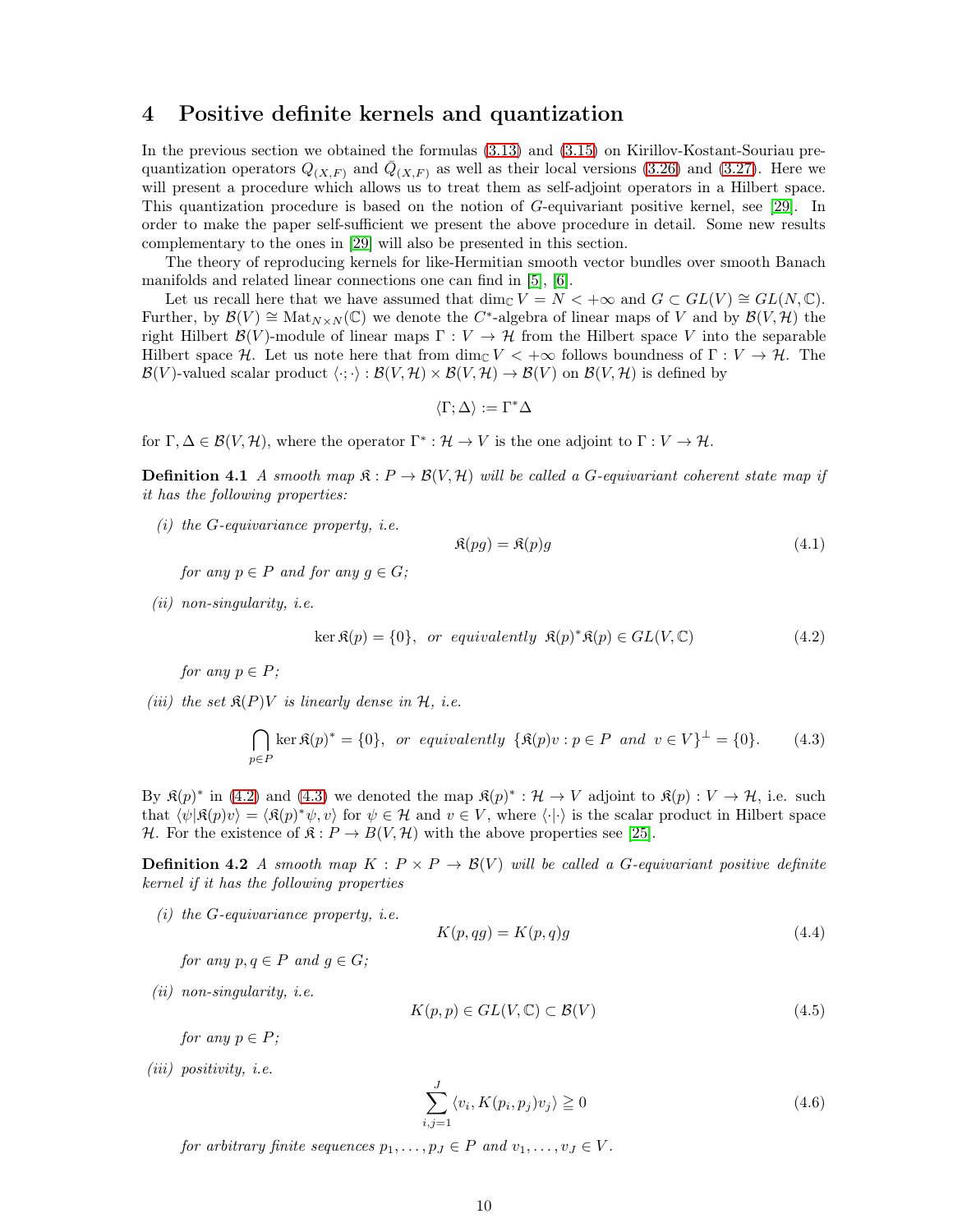From the positivity condition [\(4.6\)](#page-9-3) one obtains the following properties of the kernel

$$
K(p,q)^{\dagger} = K(q,p)
$$

and

$$
K(ph,qg) = h^{\dagger} K(p,q)g,
$$

where  $q, h \in G$  and  $p, q \in P$ .

The above structures are mutually dependent. Extending the rather well known scheme from the theory of reproducing (positive) kernels [\[24\]](#page-35-4), [\[3\]](#page-34-7) to this more geometrically complicated setting we shortly describe this dependence.

Starting from the coherent state map  $\mathfrak{K}: P \to \mathcal{B}(V, \mathcal{H})$  we define the G-equivariant positive definite kernel by

<span id="page-10-0"></span>
$$
K(p,q) := \mathfrak{K}(p)^* \mathfrak{K}(q). \tag{4.7}
$$

The smoothness of the kernel  $(4.7)$  and the properties  $(4.4)-(4.6)$  $(4.4)-(4.6)$  follow from the smoothness of  $\mathfrak{K}: P \to \mathcal{B}(V, \mathcal{H})$  and its properties mentioned in [\(4.1\)](#page-9-5)-[\(4.3\)](#page-9-2).

The opposite dependence needs longer considerations. Firstly let us define the vector space

<span id="page-10-4"></span>
$$
\mathcal{D}_K := \left\{ \bar{f} = \sum_{i \in J} K(\cdot, q_i) v_i : \ q_i \in P, \ v_i \in V \right\}
$$
\n(4.8)

of V-valued functions on P, where J is a finite set of indices, i.e. the vector subspace  $\mathcal{D}_K \subset C^{\infty}_{\overline{G}}(P, V)$ which consists of linear combinations of the functions  $K(\cdot, q)v$  indexed by  $q \in P$  and  $v \in V$ . In order to define the scalar product  $\langle \bar{f}_1 | \bar{f}_2 \rangle_K$  of  $\bar{f}_1, \bar{f}_2 \in \mathcal{D}_K$  we extend the summations in  $\bar{f}_1 = \sum_{i \in J_1} K(\cdot, q_i^1) v_i^1$ and  $\bar{f}_2 = \sum_{j \in J_2} K(\cdot, q_j^2) v_j^2$  to the set of indexes  $J = J_1 \cup J_2$  and define  $\{p_1, \ldots, p_J\} := \{q_1^1, \ldots, q_{J_1}^1\} \cup$  ${q_1^2, \ldots, q_{J_2}^2}$ . After that assuming  $v_j^1 = 0$  for  $j \in J \setminus J_1$  and  $v_j^2 = 0$  for  $j \in J \setminus J_2$  we define the scalar product

<span id="page-10-2"></span>
$$
\langle \bar{f}_1 | \bar{f}_2 \rangle_K := \sum_{i,j \in J} \langle v_i^1, K(p_i, p_j) v_j^2 \rangle, \tag{4.9}
$$

of  $\bar{f}_k = \sum_{j \in J} K(\cdot, p_j) v_j^k$ , where  $k = 1, 2$ .

In particular one has

<span id="page-10-1"></span>
$$
\langle \bar{f}|K(\cdot,p)v\rangle_K = \sum_{i\in J} \langle v_i, K(p_i,p)v\rangle = \langle \bar{f}(p), v\rangle. \tag{4.10}
$$

From [\(4.10\)](#page-10-1) and the Schwarz inequality for the scalar product [\(4.9\)](#page-10-2) one obtains

<span id="page-10-3"></span>
$$
|\langle \bar{f}(p), v \rangle| = |\langle \bar{f}| K(\cdot, p)v \rangle_K| \le \langle \bar{f} | \bar{f} \rangle_K^{1/2} \langle K(\cdot, p)v | K(\cdot, p)v \rangle_K^{1/2} \le
$$
  

$$
\le \|f\|_K \langle v, K(p, p)v \rangle^{1/2} \le \|f\|_K \|K(p, p)\|^{1/2} \|v\|.
$$
 (4.11)

From the inequality [\(4.11\)](#page-10-3) one sees that  $||f||_K = \langle f|f\rangle_K^{1/2} = 0$  implies  $f = 0$ , so,  $||\cdot||_K$  is a norm on  $\mathcal{D}_K$ .

We conclude from [\(4.11\)](#page-10-3) that the evaluation functional  $E_p(\bar{f}) := \bar{f}(p)$  satisfies

$$
||E_p(\bar{f})|| \leq ||K(p,p)||^{1/2}||\bar{f}||_K,
$$

i.e. it is a bounded functional on  $\mathcal{D}_K$  for every  $p \in P$ . So, we can extend it to the Hilbert space  $\mathcal{H}_K \supset \mathcal{D}_K$  being the abstract extension of the pre-Hilbert space  $\mathcal{D}_K \subset C_{\overline{G}}^{\infty}(P, V)$ . It follows from [\(4.11\)](#page-10-3) that for any equivalence class  $\{\bar{f}_n\} \in \mathcal{H}_K$  of Cauchy sequences  $\{\bar{f}_n\} \subset \mathcal{D}_K$  one defines

$$
\bar{f}(p) := \lim_{n \to \infty} \bar{f}_n(p)
$$

a function  $\bar{f}: P \to V$  depending on  $[\{\bar{f}_n\}]$  only. Hence we see that the Hilbert space  $\mathcal{H}_K$  is realized in a natural way as a vector subspace of the vector space of  $V$ -valued functions on  $P$  which satisfy the G-equivalence condition from [\(3.14\)](#page-6-3).

Now, rewriting [\(4.10\)](#page-10-1) as follows

$$
\langle \bar{f} | K(\cdot, p)v \rangle_K = \langle \bar{f} | E_p^* v \rangle_K,
$$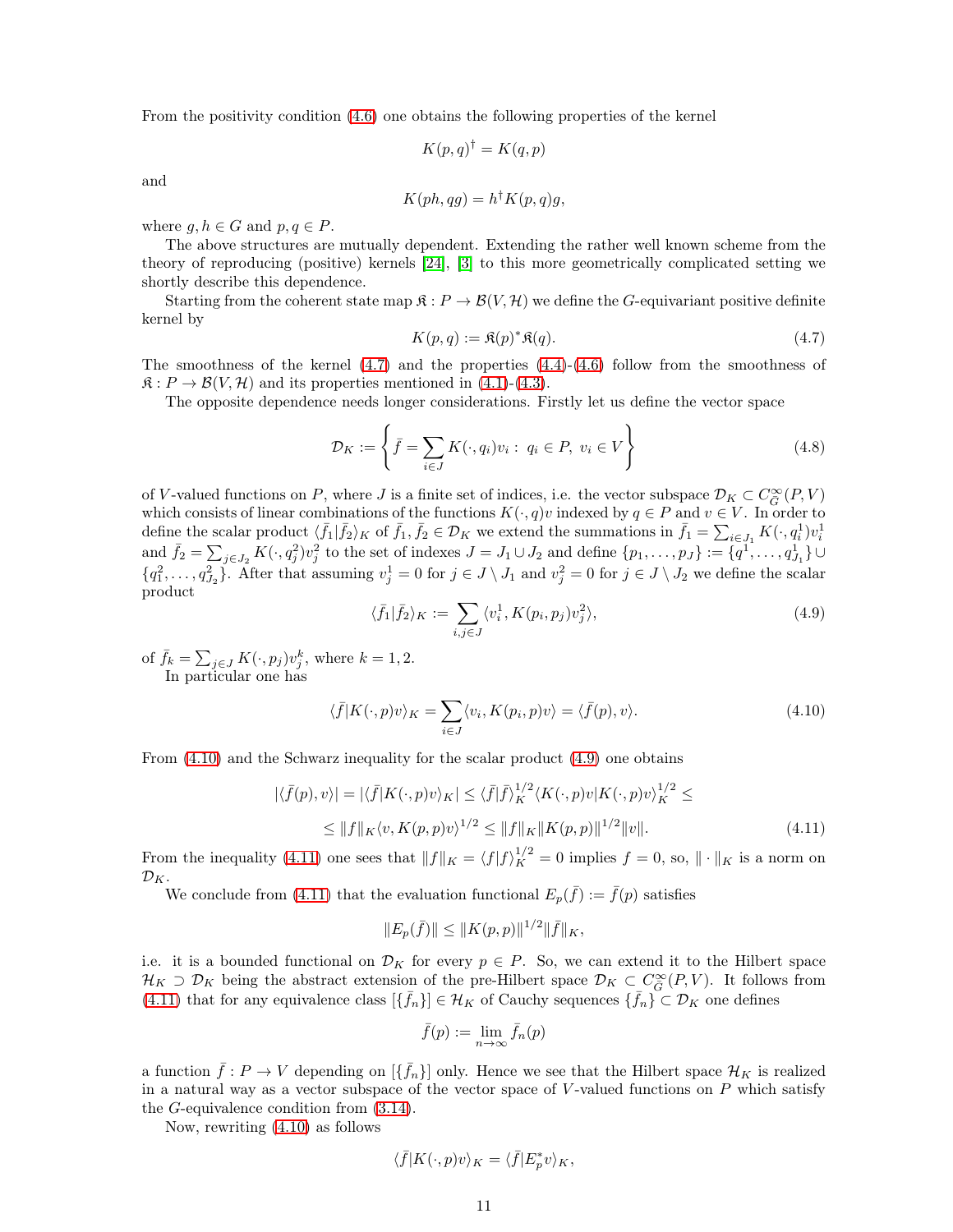where  $\bar{f} \in \mathcal{H}_K$ ,  $v \in V$  and  $E_p^* : V \to \mathcal{H}_K$  is the conjugation of  $E_p : \mathcal{H}_K \to V$ , we define the coherent state map  $\mathfrak{K}_K : P \to \mathcal{B}(V, \mathcal{H}_K)$  by

$$
\mathfrak{K}_K(p):=E_p^*=K(\cdot,p).
$$

One easily sees that the properties [\(4.1\)](#page-9-5)-[\(4.3\)](#page-9-2) for  $\mathfrak{K}_K : P \to \mathcal{B}(V, \mathcal{H}_K)$  follow from the ones for K given in [\(4.4\)](#page-9-4)-[\(4.6\)](#page-9-3). The smoothness of  $\mathfrak{K}_K : P \to \mathcal{B}(V, \mathcal{H}_K)$  follows from the smoothness of the positive kernel K (see Proposition 2.1 in [\[29\]](#page-35-2)).

As we see from [\(4.7\)](#page-10-0) a coherent state map  $\mathfrak{K}: P \to \mathcal{B}(V, \mathcal{H})$  defines the positive kernel K:  $P \times P \to \mathcal{B}(V)$ . The Hilbert space  $\mathcal{H}_K$  for this kernel is isomorphic to the Hilbert space  $\mathcal{H}$ , where the isomorphism  $I_K : \mathcal{H} \longrightarrow \mathcal{H}_K$  is defined by

<span id="page-11-5"></span>
$$
I_K: \mathcal{H} \ni |\psi\rangle \to I_K(|\psi\rangle) := \mathfrak{K}(\cdot)^* |\psi\rangle \in \mathcal{H}_K. \tag{4.12}
$$

In order to see that  $I_K$  is indeed an isomorphism we note that for  $|\psi\rangle \in \mathcal{D}_{\mathfrak{K}}$ , where  $\mathcal{D}_{\mathfrak{K}} \subset \mathcal{H}$  is defined by

<span id="page-11-4"></span>
$$
\mathcal{D}_{\mathfrak{K}} := \left\{ |\psi\rangle = \sum_{j \in J} \mathfrak{K}(p_j) v_j : \ p_j \in P, \ v_j \in V \right\},\tag{4.13}
$$

one has  $I_K|\psi\rangle = \sum_{j\in J} K(\cdot, p_j)v_j$  and  $\langle I_K|\psi\rangle |I_K|\psi\rangle\rangle_K = \langle \psi|\psi\rangle_H$ , i.e.  $I_K: \mathcal{D}_\mathfrak{K} \to \mathcal{D}_K$  is a linear isometry of dense linear subspaces  $\mathcal{D}_{\mathfrak{K}} \subset \mathcal{H}$  and  $\mathcal{D}_K \subset \mathcal{H}_K$ , so it extends to the isomorphism of the Hilbert spaces.

The isometry  $I_K: \mathcal{H} \to \mathcal{H}_K$  defines the isomorphism of Banach spaces  $L_{I_K}: \mathcal{B}(V, \mathcal{H}) \to \mathcal{B}(V, \mathcal{H}_K)$ by  $L_{I_K} A := I_K \circ A$ , where  $A \in \mathcal{B}(V, \mathcal{H})$ .

Therefore, if the coherent state map  $\mathfrak{K}$  and the positive definite kernel K are related by [\(4.7\)](#page-10-0), then

$$
\mathfrak{K}_K=I_K\circ\mathfrak{K}.
$$

If  $\mathfrak{K}_K = I_{K_1} \circ \mathfrak{K}_1 = I_{K_2} \circ \mathfrak{K}_2$ , then  $\mathfrak{K}_2 = L_{I_{K_2}^{-1} \circ I_{K_1}} \mathfrak{K}_1$ , i.e. the positive definite kernel K defines the coherent state map  $\mathfrak K$  up to an isomorphism of the Hilbert space  $\mathcal H$ .

Now let us consider the tautological bundle  $\pi_N : \mathbb{E}_N \to \text{Grass}(N, \mathcal{H})$  over the Grassmanian of  $N$ -dimensional subspaces of the Hilbert space  $H$ . By definition the total space of this bundle is

$$
\mathbb{E}_N := \{ (\gamma, q) \in \mathcal{H} \times \text{Grass}(N, \mathcal{H}) : \gamma \in q \}
$$

and  $\pi_N := pr_2|_{\mathbb{E}_N}$ , where  $pr_2$  is the projection of  $\mathcal{H} \times \text{Grass}(N, \mathcal{H})$  on its second component.

The coherent state map  $\mathfrak{K}: P \to \mathcal{B}(V, \mathcal{H})$  defines the following morphisms

$$
\overline{\mathbf{v}} \xrightarrow{\qquad [K^{-1}] \qquad} \mathbf{v} \xrightarrow{\qquad [\mathfrak{K}]_N \qquad} \mathbb{E}_N
$$
\n
$$
\pi_{\overline{\mathbf{v}}} \qquad \qquad \pi_{\mathbf{v}} \qquad \qquad \pi_{\mathbf{v}} \qquad \qquad \pi_{\mathbf{v}} \qquad \qquad \pi_{\mathbf{v}} \qquad \qquad \pi_{\mathbf{v}} \qquad \qquad \pi_{\mathbf{v}} \qquad \qquad \pi_{\mathbf{v}} \qquad \qquad \pi_{\mathbf{v}} \qquad \qquad \pi_{\mathbf{v}} \qquad \qquad \pi_{\mathbf{v}} \qquad \qquad \pi_{\mathbf{v}} \qquad \qquad \pi_{\mathbf{v}} \qquad \qquad \pi_{\mathbf{v}} \qquad \qquad \pi_{\mathbf{v}} \qquad \qquad \pi_{\mathbf{v}} \qquad \qquad \pi_{\mathbf{v}} \qquad \qquad \pi_{\mathbf{v}} \qquad \qquad \pi_{\mathbf{v}} \qquad \qquad \pi_{\mathbf{v}} \qquad \qquad \pi_{\mathbf{v}} \qquad \qquad \pi_{\mathbf{v}} \qquad \qquad \pi_{\mathbf{v}} \qquad \qquad \pi_{\mathbf{v}} \qquad \qquad \pi_{\mathbf{v}} \qquad \qquad \pi_{\mathbf{v}} \qquad \qquad \pi_{\mathbf{v}} \qquad \qquad \pi_{\mathbf{v}} \qquad \qquad \pi_{\mathbf{v}} \qquad \qquad \pi_{\mathbf{v}} \qquad \qquad \pi_{\mathbf{v}} \qquad \qquad \pi_{\mathbf{v}} \qquad \qquad \pi_{\mathbf{v}} \qquad \qquad \pi_{\mathbf{v}} \qquad \qquad \pi_{\mathbf{v}} \qquad \qquad \pi_{\mathbf{v}} \qquad \qquad \pi_{\mathbf{v}} \qquad \qquad \pi_{\mathbf{v}} \qquad \qquad \pi_{\mathbf{v}} \qquad \qquad \pi_{\mathbf{v}} \qquad \qquad \pi_{\mathbf{v}} \qquad \qquad \pi_{\mathbf{v}} \qquad \qquad \pi_{\mathbf{v}} \qquad \qquad \pi_{\mathbf{v}} \qquad \qquad \pi_{\mathbf{v}} \qquad \qquad \pi_{\mathbf{v}} \qquad \qquad \pi
$$

of vector bundles, where the morphism  $[K^{-1}] : \bar{\mathbb{V}} \to \mathbb{V}$  is defined by

<span id="page-11-1"></span><span id="page-11-0"></span>
$$
\bar{\mathbb{V}} \ni [(p, v)] \longrightarrow [K^{-1}]([p, v)]) := [(p, K(p, p)^{-1}v)] \in \mathbb{V}.
$$
\n(4.15)

The horizontal arrows on the right hand side of [\(4.14\)](#page-11-0) are defined by

$$
M \ni [p] = \pi^{-1}(\pi(p)) \longrightarrow [\mathfrak{K}]([p]) := \mathfrak{K}(p)V \in \text{Grass}(N, \mathcal{H})
$$

and by

<span id="page-11-2"></span>
$$
\mathbb{V} \ni [(p, v)] \longrightarrow [\mathfrak{K}]_N([p, v)]) := (\mathfrak{K}(p)v, [\mathfrak{K}](p])) \in \mathbb{E}_N. \tag{4.16}
$$

Correctness of the above definitions follows from the defining properties  $(4.1)-(4.3)$  $(4.1)-(4.3)$  of the coherent state map  $\mathfrak{K}: P \to \mathcal{B}(V, \mathcal{H})$ . The bundle morphism defined in [\(4.15\)](#page-11-1) is an identity covering isomorphism of vector bundles with inverse given by  $[K] : \mathbb{V} \to \overline{\mathbb{V}}$ .

Restricting the scalar product  $\langle \cdot | \cdot \rangle$  of H to the fibers  $\pi_N^{-1}(q)$  of the tautological vector bundle  $\pi_N : \mathbb{E}_N \to \text{Grass}(N, \mathcal{H})$  and using the vector bundles morphism [\(4.16\)](#page-11-2) one defines

<span id="page-11-3"></span>
$$
H_{[p]}([(p,v)],[(p,w)]) := \langle \mathfrak{K}(p)v | \mathfrak{K}(p)w \rangle = \langle K(p,p)v, w \rangle \tag{4.17}
$$

the Hermitian structure on the vector bundle  $\pi_{\mathbb{V}} : \mathbb{V} \to M$ .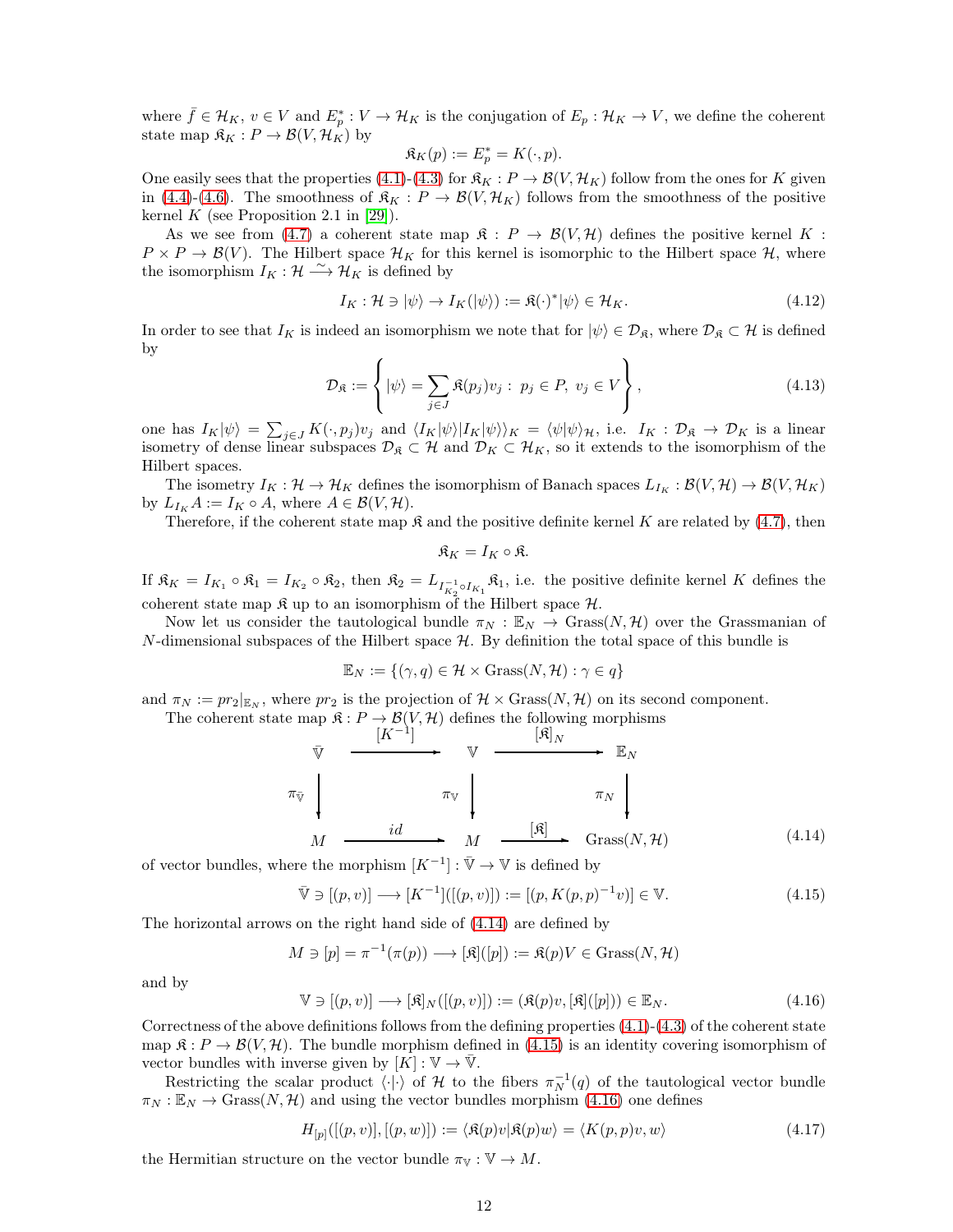**Proposition 4.1** The coherent state map  $\mathfrak{K}: P \to \mathcal{B}(V, \mathcal{H})$  defines by

<span id="page-12-0"></span>
$$
\vartheta(p)_{\mathfrak{K}} := (\mathfrak{K}(p)^* \mathfrak{K}(p))^{-1} \mathfrak{K}(p)^* d\mathfrak{K}(p) \tag{4.18}
$$

the metric (with respect to the Hermitian structure [\(4.17\)](#page-11-3)) connection form  $\vartheta_{\mathfrak{K}} \in \Gamma^{\infty}(T^*P \otimes T_eG)$  on the G-principal bundle  $P(G, \pi, M)$ .

#### Proof

From the equivariance property  $(4.1)$  one has

$$
\vartheta_{\mathfrak{K}}(pg) = (\mathfrak{K}(pg)^* \mathfrak{K}(pg))^{-1} \mathfrak{K}(pg)^* d\mathfrak{K}(pg) =
$$
  
= 
$$
g^{-1} (\mathfrak{K}(p)^* \mathfrak{K}(p))^{-1} (g^*)^{-1} g^* \mathfrak{K}(p)^* d\mathfrak{K}(p)g = g^{-1} \vartheta_{\mathfrak{K}}(p)g,
$$

for  $g \in G$ , so  $\vartheta_{\mathfrak{K}}$  satisfies [\(2.1\)](#page-2-3).

In order to show the condition [\(2.2\)](#page-2-4) we take  $X := \frac{d}{dt} g(t)|_{t=0}$ , where  $]-\varepsilon, \varepsilon [ \ni t \mapsto g(t) \in G$  is a smooth curve in G such that  $g(0) = e$ , and substitute  $T \kappa_p(e) X$  into both sides of the definition [\(4.18\)](#page-12-0). Thus we obtain

$$
\vartheta_{\mathfrak{K}}(p)(T\kappa_p(e)X) = (\mathfrak{K}(p)^*\mathfrak{K}(p))^{-1}\mathfrak{K}(p)^*d\mathfrak{K}(p)(T\kappa_p(e)X) =
$$
  

$$
= (\mathfrak{K}(p)^*\mathfrak{K}(p))^{-1}\mathfrak{K}(p)^*d(\mathfrak{K}\circ\kappa_p)(e)X = (\mathfrak{K}(p)^*\mathfrak{K}(p))^{-1}\mathfrak{K}(p)^*\frac{d}{dt}\mathfrak{K}(pg(t))|_{t=0} =
$$
  

$$
= (\mathfrak{K}(p)^*\mathfrak{K}(p))^{-1}\mathfrak{K}(p)^*\mathfrak{K}(p)\frac{d}{dt}g(t)|_{t=0} = X.
$$
 (4.19)

From [\(4.19\)](#page-12-1) we see also that  $T_p P = \ker \vartheta_{\mathfrak{K}}(p) \oplus T_p^v P$  and  $\langle \vartheta_{\mathfrak{K}}(p), \xi(p) \rangle \in T_e G$  for  $\xi(p) \in T_p P$ .

It follows from

<span id="page-12-2"></span><span id="page-12-1"></span>
$$
dK(p,p) = K(p,p)\vartheta_{\mathfrak{K}}(p) + \vartheta_{\mathfrak{K}}(p)^*K(p,p),\tag{4.20}
$$

where  $K(p, p) = \mathfrak{K}(p)^* \mathfrak{K}(p)$ , that  $\vartheta_{\mathfrak{K}}$  is a metric connection with respect to the Hermitian structure [\(4.17\)](#page-11-3). In order to see this let us take  $f_1, f_2 \in C_G^{\infty}(P, V)$ . Then from [\(4.20\)](#page-12-2) one obtains

<span id="page-12-3"></span>
$$
d\langle f_1(p), K(p, p) f_2(p) \rangle =
$$
  
=  $\langle df_1(p) + \vartheta(p) f_1(p), K(p, p) f_2(p) \rangle + \langle f_1(p), K(p, p) (df_2(p) + \vartheta(p) f_2(p)) \rangle.$  (4.21)

Since arbitrary sections  $\psi_1, \psi_2 \in \Gamma^\infty(M, V)$  of the vector bundle  $\pi_V : V \to M$  can be written as  $\psi_i(\pi(p)) = [(p, f_i(p))], i = 1, 2, \text{ from } (4.21) \text{ we obtain}$  $\psi_i(\pi(p)) = [(p, f_i(p))], i = 1, 2, \text{ from } (4.21) \text{ we obtain}$  $\psi_i(\pi(p)) = [(p, f_i(p))], i = 1, 2, \text{ from } (4.21) \text{ we obtain}$ 

$$
dH(\psi_1, \psi_2) = H(\nabla \psi_1, \psi_2) + H(\psi_1, \nabla \psi_2),
$$

where  $\nabla : \Gamma^{\infty}(M, V) \to \Gamma^{\infty}(M, T^{*}M \otimes V)$  is the covariant derivative defined in [\(3.12\)](#page-6-2).

After these preliminary considerations we propose a method of quantization of the generalized Hamiltonian flow  $\tau_t^{(X,F)}$ :  $P \to P$  tangent to the vector field  $\xi = (\pi^* \times \nu^*)^{-1}(X,F) \in \Gamma_{G,\vartheta}^{\infty}(TP)$ , where  $(X, F) \in \mathcal{P}_G^{\infty}(P, \vartheta)$ .

<span id="page-12-5"></span>**Definition 4.3** A strongly continuos unitary representation  $U^{(X,F)}$  :  $(\mathbb{R},+) \to (Aut \; \mathcal{H},\circ)$  of the additive group  $(\mathbb{R}, +)$  is the positive kernel (coherent state) quantization of a generalized Hamiltonian  $flow \tau^{(X,F)} : (\mathbb{R},+) \to Aut(P,\vartheta)$  if there exists a coherent state map  $\mathfrak{K} : P \to \mathcal{B}(V,\mathcal{H})$  such that:

- (i) the connection form  $\vartheta$  is equal to  $\vartheta_{\mathfrak{K}}$  defined in [\(4.18\)](#page-12-0);
- (ii) the equivariance property

<span id="page-12-4"></span>
$$
\mathfrak{K}(\tau_t^{(X,F)}(p)) = U_t^{(X,F)}\mathfrak{K}(p)
$$
\n(4.22)

 $\Box$ 

for  $\mathfrak{K}: P \to \mathcal{B}(V, \mathcal{H})$  is fulfilled with respect to both considered flows.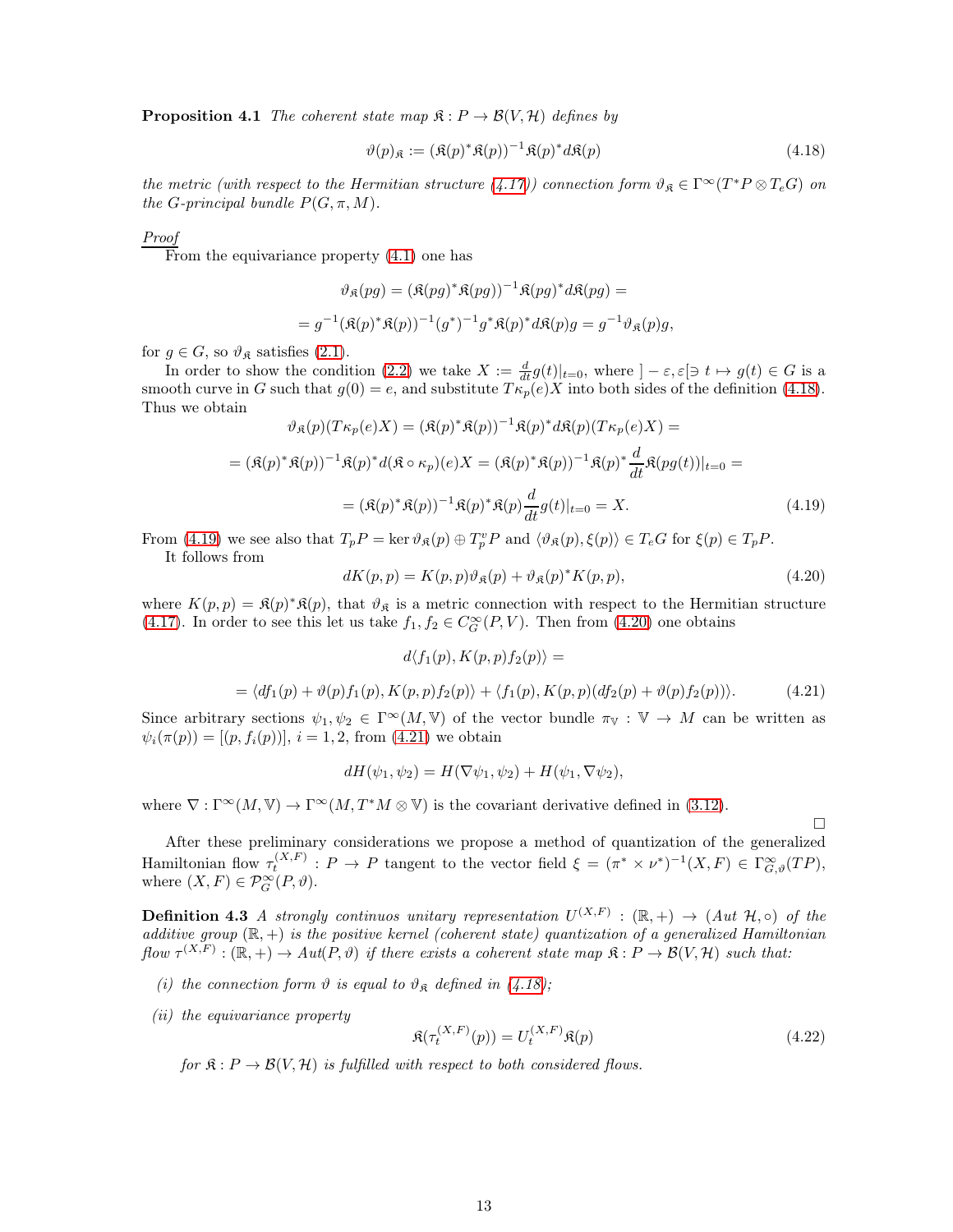From the condition (iii), see [\(4.3\)](#page-9-2) of the Definition [4.1](#page-9-6) it follows that  $\tau_t^{(X,F)}$  defines  $U_t^{(X,F)}$  in an unique way.

Let us also note that if  $\mathfrak{K}: P \to \mathcal{B}(V, \mathcal{H})$  is a one-to-one smooth map and the flow  $\tau_t \in \text{Aut}(P)$ satisfies  $\mathfrak{K}(\tau_t(p)) = U_t\mathfrak{K}(p)$  for a certain unitary flow  $U_t$ , then  $\tau_t \in \mathrm{Aut}(P, \vartheta_{\mathfrak{K}})$  and thus there exists  $(X, F) \in \Gamma^{\infty}(TM) \times C^{\infty}_{G,\vartheta_{\mathfrak{K}}}(P, T_eG)$  such that  $\tau_t = \tau_t^{(X,F)}$  and  $U_t = U_t^{(X,F)}$ . Additionally  $(X, F)$ satisfies the generalized Hamilton equation [\(2.10\)](#page-3-0) for the curvature form  $\Omega_{\mathfrak{K}}$  defined by  $\vartheta_{\mathfrak{K}}$ . If  $\Omega_{\mathfrak{K}}$  is non-singular then the vector field  $X \in \Gamma^\infty(TM)$  is uniquely defined by  $F \in C_G^\infty(P, T_e G)$ .

Since for the non-singular curvature form  $\Omega$  the equation [\(2.10\)](#page-3-0) allows one to define  $X \in \Gamma^\infty(TM)$ by  $F \in C_G^{\infty}(P, T_e G)$ , so, in this case we will use the notation  $\tau_t^F$  and  $U_t^F$  instead of  $\tau_t^{(X,F)}$  and  $U_t^{(X,F)}$ .

It follows from Stone's Theorem, see e.g. [\[36\]](#page-35-7), that there exists a self-adjoint operator  $\hat{F}$  with domain  $\mathcal{D}_{\widehat{F}}$  dense in H such that  $U_t^{(X,F)} = e^{it\widehat{F}}$ . From [\(4.22\)](#page-12-4) we see that  $\mathcal{D}_{\mathfrak{K}}$  defined in [\(4.13\)](#page-11-4) is a  $U_t^{(X,F)}$ -invariant dense linear subspace of H. From [\(4.22\)](#page-12-4) it also follows that the functions  $\mathbb{R} \ni t \mapsto U_t|\psi\rangle \in \mathcal{H}$ , where  $|\psi\rangle \in \mathcal{D}_{\mathfrak{K}}$ , are differentiable. So, see Theorem VII.11 in [\[36\]](#page-35-7),  $\mathcal{D}_{\mathfrak{K}}$  is an essential domain of the infinitesimal generator  $\widehat{F}$  of  $U_t^{(X,F)}$ .

Differentiating both sides of the equation [\(4.22\)](#page-12-4) with respect to  $t \in \mathbb{R}$  we obtain

<span id="page-13-2"></span>
$$
i\widehat{F}\mathfrak{K}(p) = \xi(\mathfrak{K})(p) = \left( (\pi^* \times \nu^*)^{-1}(X, F)\mathfrak{K} \right)(p) = (H^*(X)\mathfrak{K})(p) + \mathfrak{K}(p)F(p). \tag{4.23}
$$

Note here that for any  $p \in P$  one has  $Ran \mathfrak{K}(p) \subset \mathcal{D}_{\mathfrak{K}} \subset \mathcal{D}_{\widehat{F}}$ . We also note that the last equality in [\(4.23\)](#page-13-2) follows from [\(3.6\)](#page-5-3)-[\(3.7\)](#page-5-5) and [\(4.22\)](#page-12-4).

The symmetricity of  $\widehat{F}$  on the domain  $\mathcal{D}_{\mathfrak{K}}$  is equivalent to the equation

$$
0=[(H^*(X)\mathfrak{K})(p)+\mathfrak{K}(p)F(p)]^*\mathfrak{K}(q)+\mathfrak{K}^*(p)[(H^*(X)\mathfrak{K})(q)+\mathfrak{K}(q)F(q)],
$$

where  $H^*(X)$  is the horizontal lift of  $X \in \Gamma^\infty(TM)$  with respect to  $\emptyset$ .

From [\(4.23\)](#page-13-2) and [\(4.18\)](#page-12-0) we find that the mean values map  $\langle \cdot \rangle : \widehat{F} \mapsto \langle \widehat{F} \rangle$  defined by

$$
\langle \widehat{F} \rangle := (\mathfrak{K}(p)^* \mathfrak{K}(p))^{-1} \mathfrak{K}^*(p) \widehat{F} \mathfrak{K}(p) = -iF(p)
$$

is inverse to the quantization  $Q: F \mapsto \widehat{F}$  of the classical generator F of the Hamiltonian flow  $\tau_t^F$ .

Using the isomorphism  $I_K: \mathcal{H} \to \mathcal{H}_K$  we can represent the quantum flow  $U_t^{(X,F)}$  and its generator  $\overline{F}$  in terms of the Hilbert space  $\mathcal{H}_K$ . Namely, we have

$$
I_K \circ U_t^{(X,F)} \circ I_K^{-1} = \overline{\Sigma}_t
$$

and

$$
I_K \circ \widehat{F} \circ I_K^{-1} = \overline{Q}_{(X,F)},
$$

where  $\bar{\Sigma}_t$  and  $\bar{Q}_{(X,F)}$  are defined in [\(3.16\)](#page-7-6) and [\(3.15\)](#page-7-7), respectively.

Having in mind the Hilbert spaces isomorphism  $I_K : \mathcal{H} \to \mathcal{H}_K$ , defined in [\(4.12\)](#page-11-5), we see that  $\mathcal{D}_K$ defined in [\(4.8\)](#page-10-4) is a common essential domain of the self-adjoint operators  $\bar{Q}_{(X,F)}$  being the generators of the flows  $U_t^{(X,F)}$ .

According to Definition [4.3](#page-12-5) the problem of quantization of the classical flow  $\mathbb{R} \ni t \mapsto \tau_t^{(X,F)} \in$ Aut $(P, \vartheta)$  which solves the generalized Hamilton equation [\(2.10\)](#page-3-0) reduces to the finding of a coherent state map  $\mathfrak{K}: P \to \mathcal{B}(V, \mathcal{H})$  satisfying the conditions  $\vartheta = \vartheta_{\mathfrak{K}}$  and [\(4.22\)](#page-12-4). Taking into account that  $K: P \times P \to \mathcal{B}(V)$  defines  $\mathfrak{K}: P \to \mathcal{B}(V, \mathcal{H})$  up to a unitary map  $U: \mathcal{H} \to \mathcal{H}$  it is reasonable to formulate these conditions in terms of the positive definite kernel:

<span id="page-13-0"></span>
$$
\vartheta(p) = \vartheta_{\mathfrak{K}}(p) = K(p, p)^{-1} d_q K(p, q)|_{q=p},
$$
\n(4.24)

<span id="page-13-1"></span>
$$
K(p,q) = K(\tau_t^{(X,F)}(p), \tau_t^{(X,F)}(q)).
$$
\n(4.25)

Now, let us describe the quantization conditions [\(4.24\)](#page-13-0) and [\(4.25\)](#page-13-1) in terms of local representations  $\mathfrak{K}_{\alpha} := \mathfrak{K} \circ s_{\alpha} : \mathcal{O}_{\alpha} \to \mathcal{B}(V, \mathcal{H})$  and  $K_{\bar{\alpha}\beta} := \mathfrak{K}_{\alpha}^{*} \circ \mathfrak{K}_{\beta} : \mathcal{O}_{\alpha} \times \mathcal{O}_{\beta} \to \mathcal{B}(V)$  of  $\mathfrak{K} : P \to \mathcal{B}(V, \mathcal{H})$  and  $K: P \times P \rightarrow \mathcal{B}(V)$ .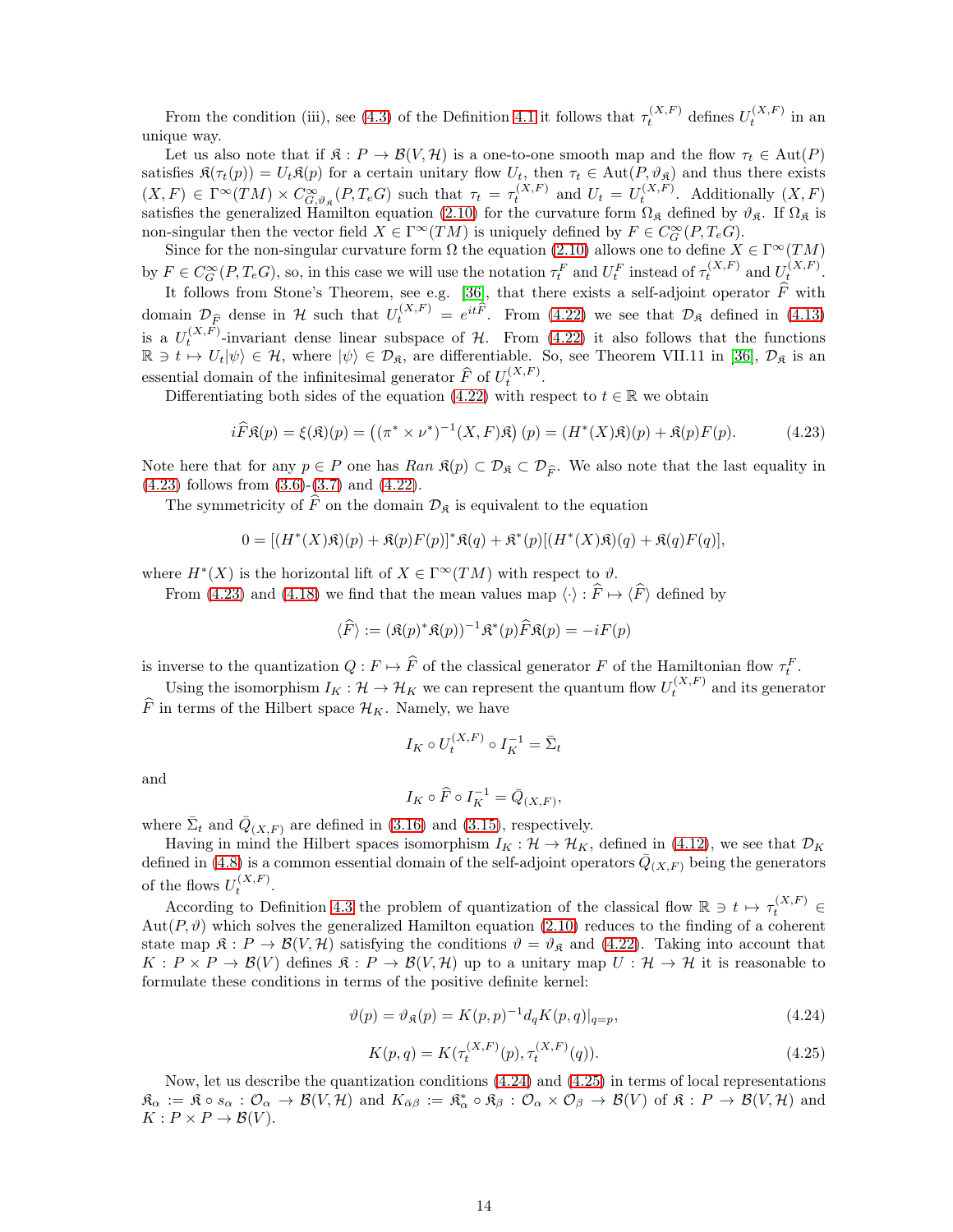**Proposition 4.2** (i) The conditions  $(4.24)$  and  $(4.25)$  written in terms of a local representation  $s_{\alpha}: \mathcal{O}_{\alpha} \to P$  assume the following form

<span id="page-14-5"></span>
$$
\vartheta_{\alpha}(m) = K_{\bar{\alpha}\alpha}(m, m)^{-1} d_n K_{\bar{\alpha}\alpha}(m, n)|_{n=m}, \qquad (4.26)
$$

<span id="page-14-2"></span>
$$
K_{\bar{\alpha}\beta}(m,n) = g_{\alpha}(t,m)^{\dagger} K_{\bar{\alpha}\beta}(\sigma_t^{(X,F)}(m), \sigma_t^{(X,F)}(n)) g_{\beta}(t,n)
$$
\n(4.27)

where  $\vartheta_{\alpha} := s_{\alpha}^{*} \vartheta$ , the local cocycle  $g_{\alpha}(t, m)$  and the flow  $\sigma_{t}^{(X,F)} : M \to M$  are related by [\(3.18\)](#page-7-1), if we put  $\tau_t = \tau_t^{(X,F)}$  and  $\sigma_t = \sigma_t^{(X,F)}$ .

(ii) The infinitesimal version of the condition  $(4.27)$  is the following

<span id="page-14-3"></span>
$$
\mathcal{X}(K_{\bar{\alpha}\beta})(m,n) + \phi_{\alpha}(m)K_{\bar{\alpha}\beta}(m,n) + K_{\bar{\alpha}\beta}(m,n)\phi_{\beta}(n) = 0,
$$
\n(4.28)

where  $\mathcal{X}(K_{\alpha\beta})(m,n) := \frac{d}{dt}K_{\alpha\beta}(\sigma_t^{(X,F)}(m),\sigma_t^{(X,F)}(n))|_{t=0},$  i.e.  $\mathcal{X}(m,n) = (X(m),X(n)),$  and  $\phi_{\alpha}(m)$ , defined in [\(3.23\)](#page-8-1), satisfy the equation

<span id="page-14-4"></span>
$$
\mathcal{L}_X \vartheta_\alpha + d\phi_\alpha + [\vartheta_\alpha, \phi_\alpha] = 0 \tag{4.29}
$$

 $\Box$ 

equivalent to the eq. [\(3.28\)](#page-8-4).

#### Proof

 $\overline{1}$ ) The equality [\(4.27\)](#page-14-2) follows from [\(3.18\)](#page-7-1).

ii) One obtains [\(4.28\)](#page-14-3) by differentiating of [\(4.27\)](#page-14-2) with respect to the parameter  $t \in \mathbb{R}$  at  $t = 0$ . The condition [\(4.29\)](#page-14-4) we obtain from [\(3.28\)](#page-8-4) using [\(3.23\)](#page-8-1), [\(3.29\)](#page-8-5) and [\(3.30\)](#page-8-6).

Let us also mention the transformation formulas

$$
\mathfrak{K}_{\beta}(m) = \mathfrak{K}_{\alpha}(m) g_{\alpha\beta}(m),
$$

and

$$
K_{\bar{\beta}\gamma}(m,n) = g_{\alpha\beta}(m)^{\dagger} K_{\bar{\alpha}\delta}(m,n) g_{\delta\gamma}(n),
$$

where  $g_{\alpha\beta}: \mathcal{O}_{\alpha} \cap \mathcal{O}_{\beta} \to G$  is the cocycle defined in [\(3.31\)](#page-8-7) and  $m \in \mathcal{O}_{\alpha} \cap \mathcal{O}_{\beta}$ ,  $n \in \mathcal{O}_{\gamma} \cap \mathcal{O}_{\delta}$ , between two local representations.

The domain  $\mathcal{D}_{\widehat{F}}$  of the generator  $\widehat{F}$  contains  $\mathcal{D}_{\widehat{F}} \subset \mathcal{D}_{\widehat{F}}$  the dense subset  $\mathcal{D}_{\widehat{K}}$  defined in [\(4.13\)](#page-11-4) which consists of  $|\psi\rangle = \sum_{j \in J} \mathfrak{K}_{\beta_j}(n_j)v_j \in \mathcal{D}_{\widehat{F}}$ , where  $n_j \in \mathcal{O}_{\beta_j}$ ,  $v_j \in V$  and J is finite. So, the local version of the formula [\(4.23\)](#page-13-2) is the following

<span id="page-14-0"></span>
$$
i\ddot{F}\mathfrak{K}_{\beta}(n)v = X(\mathfrak{K}_{\beta})(n)v + \mathfrak{K}_{\beta}(n)\phi_{\beta}(n)v.
$$
\n(4.30)

The domains  $\mathcal{D}(Q_{(X,F)})$  and  $\mathcal{D}(\bar{Q}_{(X,F)})$  of the Kirillov-Kostant-Souriau operators  $Q_{(X,F)} : \mathcal{D}(Q_{(X,F)}) \to$  $\Gamma^{\infty}(M, V)$  and  $\overline{Q}_{(X,F)} : \mathcal{D}(\overline{Q}_{(X,F)}) \to \Gamma^{\infty}(M, \overline{V})$  defined in [\(3.13\)](#page-6-1) and [\(3.15\)](#page-7-7), respectively, in the local  $\text{representation consists of the vectors }\psi=\sum_{j\in J}K_{\bar{\alpha}_j\beta}(m_j,\cdot)v_j\in\mathcal{D}(Q_{(X,F)})\text{ and }\bar{\psi}=\sum_{j\in J}K_{\bar{\beta}\alpha_j}(\cdot,n_j)v_j\in\mathcal{D}(Q_{(X,F)})\text{ and }Q_{(X,F)}$  $\mathcal{D}(\bar{Q}_{(X,F)}).$ 

The local version of [\(3.13\)](#page-6-1) and [\(3.15\)](#page-7-7) are

<span id="page-14-1"></span>
$$
Q_{(X,F)}K_{\bar{\alpha}\beta}(m,\cdot)v = X(K_{\bar{\alpha}\beta})(m,\cdot)v + K_{\bar{\alpha}\beta}(m,\cdot)\phi_{\beta}(\cdot)v
$$
\n(4.31)

and

<span id="page-14-6"></span>
$$
\bar{Q}_{(X,F)} K_{\bar{\alpha}\beta}(\cdot, n)v = X(K_{\bar{\alpha}\beta})(\cdot, n)v + \phi_{\alpha}(\cdot)^{\dagger} K_{\bar{\alpha}\beta}(\cdot, n)v.
$$
\n(4.32)

Summing up the above facts, we see that the problem of quantization of classical flow  $\tau_t^{(X,F)}$ described by the generalized Hamilton equation [\(2.10\)](#page-3-0) (in local representation by the equations [\(3.28\)](#page-8-4) or by [\(4.29\)](#page-14-4)) is reduced to the problem of finding a solution  $K_{\alpha\beta}: \mathcal{O}_{\alpha}\times\mathcal{O}_{\beta}\to\mathcal{B}(V)$  of the equations [\(4.26\)](#page-14-5) and [\(4.28\)](#page-14-3), where X,  $F_{\alpha}$  and  $\vartheta_{\alpha}$  are fixed and satisfy [\(4.29\)](#page-14-4). In general this is a rather hard task. However, it is possible to do this for some particular cases. For this reason see Section [6.](#page-19-0)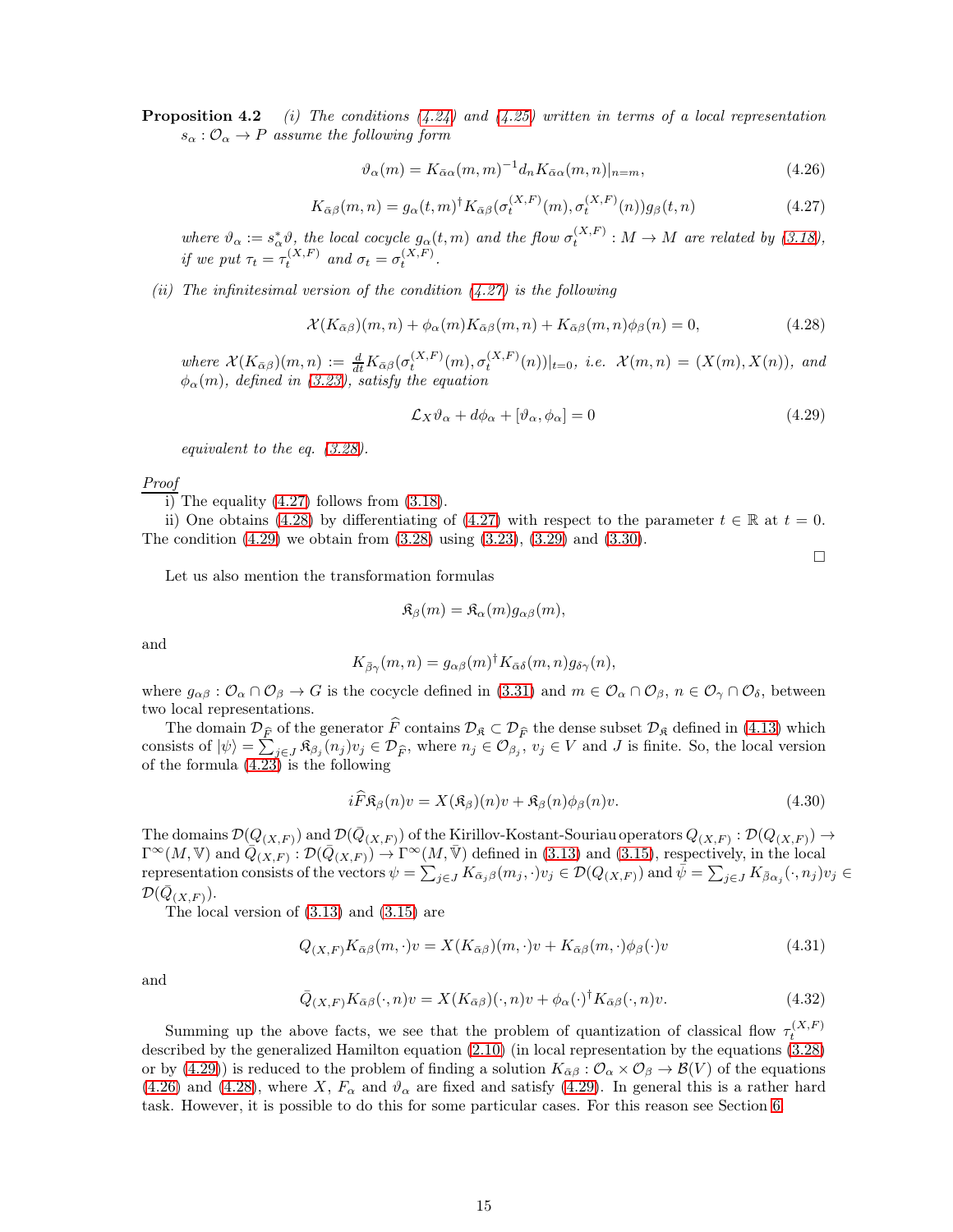### <span id="page-15-0"></span>5 Extension and reduction

It turns out that if  $G \subset GL(V, \mathbb{C})$ , then having a principal bundle  $P(G, \pi, M)$  and a coherent state map  $\mathfrak{K}: P \to B(V, \mathcal{H})$  one can define in a canonical way two other principal bundles  $\widetilde{P}(GL(V, \mathbb{C}), \widetilde{\pi}, M)$ and  $U(U(V), \pi^u, M)$  over M with the structural groups  $GL(V, \mathbb{C})$  and  $U(N)$ , respectively. Moreover the coherent state method of quantization of the generalized Hamiltonian flows on  $P(G, \pi, M)$  extends uniquely to each of these principal bundles giving the same quantum flows as in the case of  $P(G, \pi, M)$ .

Indeed, since G is a Lie subgroup of  $GL(V, \mathbb{C})$  one can define the  $GL(V, \mathbb{C})$ -principal bundle  $\widetilde{P}(GL(V,\mathbb{C}), \widetilde{\pi}, M)$  over M in the following way:

a) the total space  $\widetilde{P}$  is the quotient  $\widetilde{P} := (P \times GL(V, \mathbb{C})) / G$  defined by the action

<span id="page-15-6"></span>
$$
\widetilde{\Phi}_g: P \times GL(V, \mathbb{C}) \ni (p, \widetilde{g}) \mapsto (pg, g^{-1}\widetilde{g}) \in P \times GL(V, \mathbb{C})
$$
\n
$$
(5.1)
$$

of G on the product  $P \times GL(V, \mathbb{C});$ 

b) the bundle projection  $\tilde{\pi}: \tilde{P} \to M$  is defined by

$$
\pi([(p,\widetilde{g})]):=\pi(p),
$$

where  $[(p, \tilde{g})] := \{(pg, g^{-1}\tilde{g}) : g \in G\} \in \tilde{P};$ 

c) the right action  $\widetilde{\kappa} : \widetilde{P} \times GL(V, \mathbb{C}) \to \widetilde{P}$  of  $GL(V, \mathbb{C})$  on  $\widetilde{P}$  one defines by

$$
\widetilde{\kappa}_{\widetilde{h}}([(p,\widetilde{g})]) = [(p,\widetilde{g})]\widetilde{h} := [(p,\widetilde{g}\widetilde{h})].
$$

One has a natural principal bundles morphism  $E: P \to \tilde{P}$  defined by

$$
E(p) := [(p, e)],
$$

which covers the identity map  $id : M \to M$  of M. Note here that

$$
E(pg) = [(pg, e)] = [(p, g)] = [(p, e])g = E(p)g
$$

for  $g \in G \subset GL(V, \mathbb{C})$ . Hence, according to the Proposition 6.1 in Chapter II of [\[21\]](#page-34-6), there exists uniquely defined connection  $H^* : T_{\widetilde{\pi}(\widetilde{p})}M \to T_{\widetilde{p}}P$  which in the case considered here is related to the connection  $H^*: T_{\pi(p)}M \to T_pP$  on  $\tilde{P}$  by

<span id="page-15-1"></span>
$$
\widetilde{H}_{\widetilde{p}}^* := T(\widetilde{\kappa}_{\widetilde{g}} \circ E)(p) \circ H_p^*,\tag{5.2}
$$

where  $\widetilde{p} = [(p, \widetilde{g})] \in \widetilde{P}$ .

The connection form  $\widetilde{\vartheta} \in \Gamma^\infty(\widetilde{P}, T^*\widetilde{P} \otimes \mathcal{B}(V))$  corresponding to [\(5.2\)](#page-15-1) is the following

 $\widetilde{\vartheta}([p,\widetilde{g})]) := \widetilde{g}^{-1}\vartheta(p)\widetilde{g} + \widetilde{g}^{-1}d\widetilde{g}.$ 

Having the principal bundles morphism  $E: P \to \widetilde{P}$  we can extend a G-equivariant coherent state map  $\mathfrak{K}: P \to \mathcal{B}(V, \mathcal{H})$  as well as an automorphism  $\tau \in \mathrm{Aut}(P)$  of  $P(G, \pi, M)$  to the ones defined on  $\widetilde{P}$ . These extensions are defined as follows

<span id="page-15-2"></span>
$$
\mathfrak{K}([(p,\widetilde{g})]):=\mathfrak{K}(p)\widetilde{g},
$$
  

$$
\widetilde{\tau}([(p,\widetilde{g})]):=[(\tau(p),\widetilde{g})].
$$
 (5.3)

The correctness of the above definitions including their independence on the choice of representative  $(pg, g^{-1}\tilde{g}) \in [(p, \tilde{g})]$ , where  $g \in G$ , one can check easily.

If we extend the map  $F: P \to T_eG$ , defined in [\(2.6\)](#page-2-6), to the map  $\widetilde{F}: \widetilde{P} \to \mathcal{B}(V)$  by

<span id="page-15-3"></span>
$$
\widetilde{F}([p,\widetilde{g})]):=\widetilde{g}^{-1}F(p)\widetilde{g},\tag{5.4}
$$

then the following relations

<span id="page-15-4"></span>
$$
(\widetilde{\mathbf{D}}\widetilde{F})(\widetilde{p}) = \widetilde{g}^{-1}\mathbf{D}F(p)\widetilde{g},\tag{5.5}
$$

<span id="page-15-5"></span>
$$
\widetilde{H}_{\widetilde{p}}^*(X)\llcorner \widetilde{\Omega}_{\widetilde{p}} = \widetilde{g}^{-1}(H_p^*(X)\llcorner \Omega_p)\widetilde{g}
$$
\n(5.6)

are fulfilled, where  $\widetilde{\mathbf{D}}$  and  $\widetilde{\Omega}$  are the covariant derivative and the curvature form corresponding to  $\widetilde{\vartheta}$ . The above allows us to formulate the following proposition.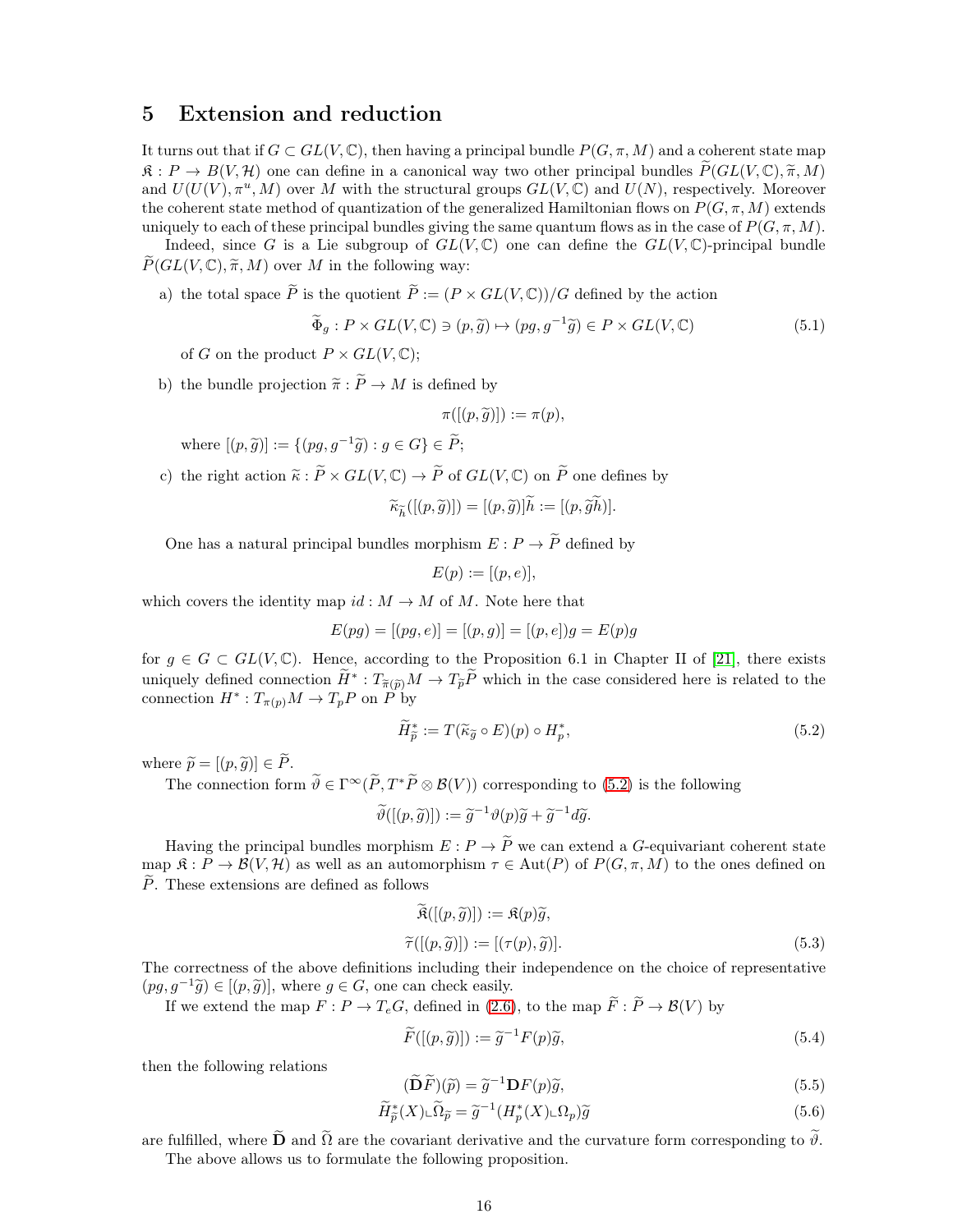**Proposition 5.1** A generalized Hamiltonian flow  $\tau_t^{(X,F)} \in Aut(P, \vartheta)$  extends by [\(5.3\)](#page-15-2) to the flow  $\widetilde{\tau}_t^{(X,F)} \in Aut(\widetilde{P}, \widetilde{\vartheta})$  and one has the equality  $\widetilde{\tau}_t^{(X,F)} = \tau_t^{(X,\widetilde{F})}$  of the flows, where  $\widetilde{F}: \widetilde{P} \to \mathcal{B}(V)$  is defined in [\(5.4\)](#page-15-3), i.e. the extension  $\tilde{\tau}_t^{(X,F)}$  is a generalized Hamiltonian flow  $\tau_t^{(X,\tilde{F})}$  on  $\tilde{P}$ .

#### Proof

It follows from [\(5.5\)](#page-15-4) and [\(5.6\)](#page-15-5) that  $(X, \widetilde{F})$  satisfies equation

<span id="page-16-2"></span>
$$
\widetilde{H}^*(X)\llcorner \widetilde{\Omega} + \widetilde{\mathbf{D}}\widetilde{F} = 0 \tag{5.7}
$$

 $\Box$ 

if and only if  $(X, F)$  satisfies equation  $(2.10)$ .

In order to define the principal bundle  $U(U(V), \pi^u, M)$  let us note that having a G-equivariant coherent state map  $\mathfrak{K}: P \to \mathcal{B}(V, \mathcal{H})$  we can define the map  $\Phi_K: P \times GL(V, \mathbb{C}) \to P \times GL(V, \mathbb{C})$ 

$$
\Phi_K(p,\widetilde{g}) := (p, K(p,p)^{\frac{1}{2}}\widetilde{g}),
$$

where  $K(p, p) = \mathfrak{K}(p)^* \mathfrak{K}(p)$ . This map intertwines

<span id="page-16-0"></span>
$$
\Phi_g^u \circ \Phi_K = \Phi_K \circ \widetilde{\Phi}_g \tag{5.8}
$$

the action [\(5.1\)](#page-15-6) with the action

<span id="page-16-1"></span>
$$
\Phi_g^u(p,\tilde{g}) := (pg, c(p,g)^{-1}\tilde{g}),\tag{5.9}
$$

where the  $U(V)$ -valued cocycle  $c: P \times G \to U(V)$  is defined by

$$
c(p, g) := K(p, p)^{\frac{1}{2}} g K(pg, pg)^{-\frac{1}{2}}.
$$

The cocycle property  $c(p, g)c(pg, h) = c(p, gh)$  and the unitary property  $c(p, g)^{\dagger}c(p, g) = \mathbb{1}_{V}$  for  $c: P \times G \to U(V)$  follow from [\(4.4\)](#page-9-4).

From [\(5.8\)](#page-16-0) we see that  $\Phi_K$  defines an automorphism  $[\Phi_K] : \tilde{P} \to \tilde{P}$  of the principal bundle  $\widetilde{P}(GL(V,\mathbb{C}), \widetilde{\pi}, M)$  which covers the identity map of the base M. The inverse  $[\Phi_K]^{-1} = [\Phi_{K^{-1}}]$  of this automorphism transforms  $\widetilde{\vartheta}$  and  $\widetilde{F}$  in the following way

<span id="page-16-3"></span>
$$
\vartheta^u([(p,\widetilde{g})]):=([\Phi_{K^{-1}}]^*\widetilde{\vartheta})([(p,\widetilde{g})]) =
$$
  
=  $\widetilde{g}^{-1}\left[K(p,p)^{\frac{1}{2}}\vartheta(p)K(p,p)^{-\frac{1}{2}} + K(p,p)^{\frac{1}{2}}(dK^{-\frac{1}{2}})(p,p)\right]\widetilde{g} + \widetilde{g}^{-1}d\widetilde{g},$  (5.10)

and

$$
F^u([p,\widetilde{g})]):=(\widetilde{F}\circ[\Phi_{K^{-1}}])([p,\widetilde{g})]):=\widetilde{g}^{-1}K(p,p)^{\frac{1}{2}}F(p)K(p,p)^{-\frac{1}{2}}\widetilde{g},
$$

respectively.

It follows from  $c(p, g) \in U(V)$  that the submanifold  $P \times U(V) \subset P \times GL(V, \mathbb{C})$  is invariant with respect to the action [\(5.9\)](#page-16-1). Therefore, one can consider the quotient manifold  $U := (P \times U(V))/G$ as the total space of a  $U(V)$ -principal bundle  $U(U(V), \pi^u, M)$  over M with bundle projection map  $\pi^u: U \to M$  and the right action  $\kappa^u: U \times U(V) \to U$  of  $U(V)$  defined as follows

$$
\pi^u([p, c]) := \pi(p),
$$
  

$$
\kappa^u([p, \tilde{c})], c) := [(p, \tilde{c}c)].
$$

Let us note here that  $[(p, \tilde{c})] \in (P \times U(V))/G$  is defined by  $[(p, \tilde{c})] := \{(pg, c(p, g)^{-1}\tilde{c}) : g \in G\}.$ <br>Taking the Lingular  $(U,V)$ .  $(V \in \mathcal{P}(V) \setminus (X, \ldots) \setminus (y, X, \ldots))$  of for using  $(V)$  of

Taking the Lie algebra  $\mathfrak{U}(V) := \{ Y \in \mathcal{B}(V) : \langle Yv, w \rangle + \langle v, Yw \rangle = 0 \text{ for } v, w \in V \}$  of  $U(V)$ and the real vector space  $\mathfrak{H}(V)$  of the Hermitian  $\langle Hv, w \rangle = \langle v, Hw \rangle$  endomorphisms  $H \in \mathcal{B}(V)$  one obtains the Ad( $U(V)$ )-invariant splitting  $\mathcal{B}(V) = \mathfrak{U}(V) \oplus \mathfrak{H}(V)$  of  $\mathcal{B}(V)$ . So, according to Proposition 6.4 of Chapter II in [\[21\]](#page-34-6), the anti-Hermitian part of  $\vartheta^u$  after restriction  $\vartheta^a := \frac{1}{2}(\vartheta^u - (\vartheta^u)^{\dagger})|_{U}$ to  $U \subset \widetilde{P}$  defines a connection form on the  $U(V)$ -principal bundle  $U(U(V), \pi^u, M)$ . Restricting  $F^a := \frac{1}{2}(F^u - (F^u)^{\dagger})|_U$  to  $U \subset \tilde{P}$  one obtains a  $\mathfrak{U}(V)$ -valued  $U(V)$ -equivariant function on the total space of  $U(U(V), \pi^u, M)$ .

Therefore, by fixing a coherent state map  $\mathfrak{K}: P \to \mathcal{B}(V, \mathcal{H})$  on the total space of principal bundle  $P(G, \pi, M)$  we reduce a generalized Hamilton system on  $\widetilde{P}$  described by [\(5.7\)](#page-16-2) to the one defined on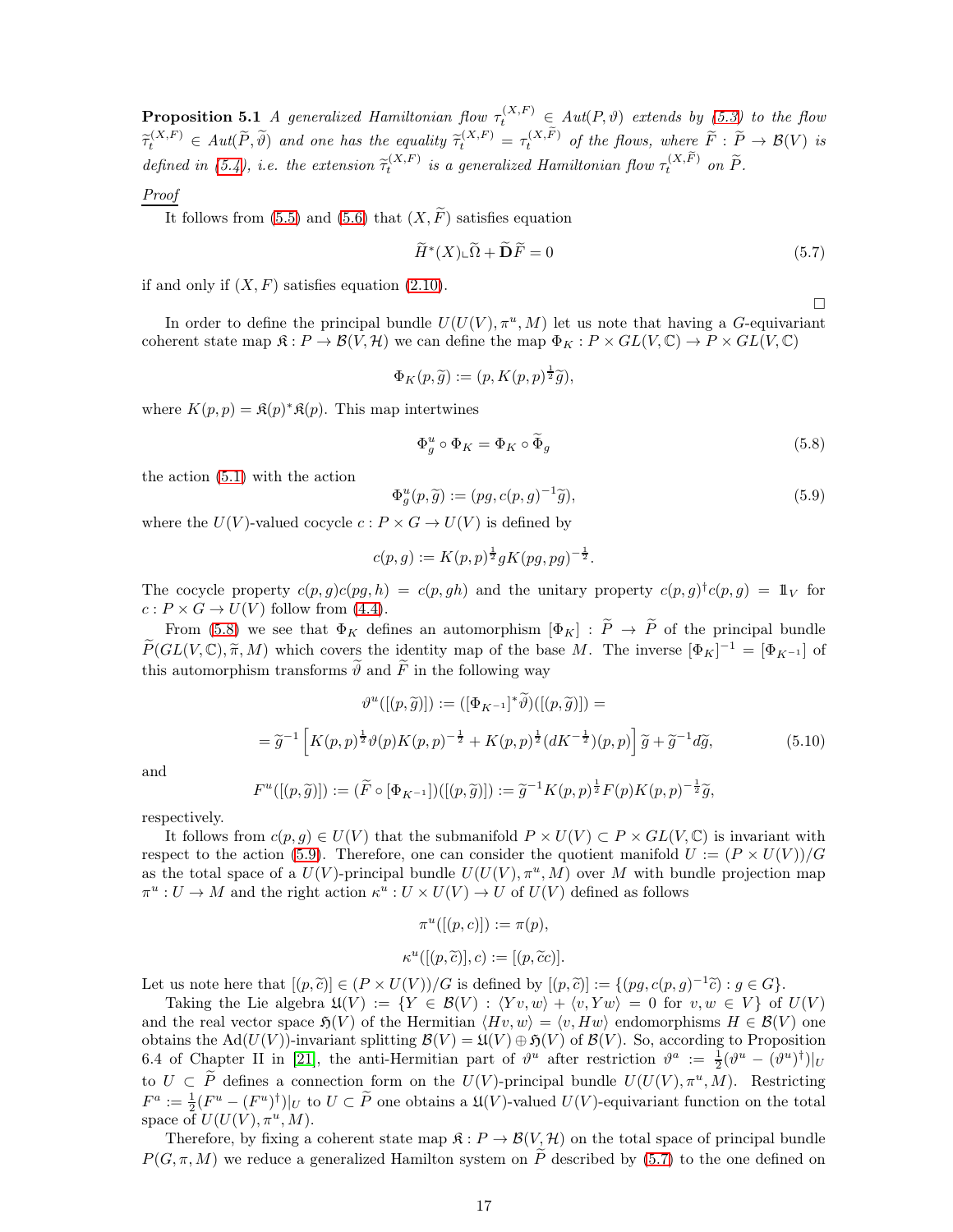U by  $\vartheta^a$  and  $F^a$ . Let us stress here that this reduction depends on the choice of  $\mathfrak{K}: P \to \mathcal{B}(V, \mathcal{H})$  in a canonical way.

Now, we discuss the problem of quantization of the generalized Hamiltonian flows  $\tau_t^{(X,F)}$ ,  $\tau_t^{(X,\widetilde{F})}$ and  $\tau_t^{(X,F^a)}$  on P,  $\widetilde{P}$  and U, respectively, which are reciprocally related.

We collect the main facts under our consideration in the subsequent proposition.

**Proposition 5.2** If a flow  $\tau_t^{(X,F)} \in Aut(P, \vartheta)$  is quantized in the sense of Definition [4.3,](#page-12-5) then:

- (i) The flow  $\tau_t^{(X,\widetilde{F})}$  is also quantized in sense of Definition [4.3,](#page-12-5) i.e. one has  $\widetilde{\vartheta} = \vartheta_{\widetilde{\mathfrak{K}}}$  and  $\widetilde{U}_t^{(X,F)}\widetilde{\mathfrak{K}}([p,\widetilde{g})]) =$  $\widetilde{\mathfrak{K}}(\tau^{(X,\widetilde{F})}[(p,\widetilde{g})])$ . Additionally one has the equality  $\widetilde{U}_{t}^{(X,F)}=U_{t}^{(X,F)}$  of the quantum flows.
- (ii) The total space U of  $U(U(V), \pi^u, M)$  is invariant with respect to  $\tau_t^{(X, \widetilde{F})} \in Aut(\widetilde{P}, \widetilde{\vartheta})$  and  $\tau_t^{(X,\widetilde{F})}|_U = \tau_t^{(X,F^a)} \in Aut(U, \vartheta^a)$ . The connection form  $\vartheta^a$  satisfies

<span id="page-17-3"></span><span id="page-17-0"></span>
$$
\vartheta^a = \vartheta^a_{\mathfrak{a}} := \mathfrak{a}^* d\mathfrak{a} \tag{5.11}
$$

the quantization condition (i) of Definition [4.3,](#page-12-5) for the coherent state map  $a: U \to U(V, \mathcal{H}) \subset$  $\mathcal{B}(V, \mathcal{H})$  defined by

<span id="page-17-2"></span>
$$
\mathfrak{a}([(p,\widetilde{c})]):=\mathfrak{K}(p)K(p,p)^{-\frac{1}{2}}\widetilde{c},\tag{5.12}
$$

where  $\mathcal{U}(V, \mathcal{H})$  is the set of partial isometries of Hilbert space V into the Hilbert space  $\mathcal{H}$ .

(iii) The generalized Hamiltonian flow  $\tau_t^{(X,F^a)} \in Aut(U, \vartheta^a)$  is quantized in the sense of Definition [4.3](#page-12-5) and the quantum flow  $U_t^{(X,F^a)}$  corresponding to it is equal  $U_t^{(X,F^a)} = U_t^{(X,F)}$  to the quantum flow  $U_t^{(X,F)}$ .

Proof

(i) From  $\vartheta = \vartheta_{\mathfrak{K}}$  we have

$$
\widetilde{\vartheta}([(p,\widetilde{g})]) = \widetilde{g}^{-1}(\mathfrak{K}(p)^*\mathfrak{K}(p))^{-1}\mathfrak{K}(p)^*d\mathfrak{K}(p)\widetilde{g} + \widetilde{g}^{-1}d\widetilde{g} =
$$
  
= 
$$
(\widetilde{\mathfrak{K}}([(p,\widetilde{g})])^*\widetilde{\mathfrak{K}}([(p,\widetilde{g})]))^{-1}\widetilde{\mathfrak{K}}([(p,\widetilde{g})])^*d\widetilde{\mathfrak{K}}([(p,\widetilde{g})]) = \vartheta_{\widetilde{\mathfrak{K}}}([(p,\widetilde{g})]).
$$

Next, from [\(4.22\)](#page-12-4) and [\(5.3\)](#page-15-2) taken for  $\tau = \tau_t^{(X,F)}$  we obtain

$$
U_t \widetilde{\mathfrak{K}}([p, \widetilde{g})]) = U_t \mathfrak{K}(p) \widetilde{g} = \mathfrak{K}(\tau_t^{(X,F)}(p)) \widetilde{g} = \widetilde{\mathfrak{K}}(\tau_t^{(X,\widetilde{F})}([p, \widetilde{g})])).
$$

(ii) The quantization property for  $\tau_t^{(X,F)}$  implies that

<span id="page-17-1"></span>
$$
K(\tau_t^{(X,F)}(p), \tau_t^{(X,F)}(p)) = K(p, p). \tag{5.13}
$$

This condition is equivalent to the following one

$$
\Phi_K \circ (\tau_t^{(X,F)} \times id) = (\tau_t^{(X,F)} \times id) \circ \Phi_K.
$$

Since the flow  $\tau_t^{(X,F)} \times id : P \times GL(V, \mathbb{C}) \to P \times GL(V, \mathbb{C})$  also commutes with the action  $\underline{\Phi}^u$ :  $P \times GL(V, \mathbb{C}) \times G \to P \times GL(V, \mathbb{C})$  of G and  $\Phi_g^u(P \times U(V)) \subset P \times U(V)$  we find that  $U \subset \widetilde{P}$  is invariant with respect to the flow  $\tau_t^{(X,\widetilde{F})}$ . From [\(5.13\)](#page-17-1) one obtains that  $\mathfrak{a}: U \to \mathcal{U}(V,\mathcal{H})$  defined in  $(5.12)$  satisfies

<span id="page-17-4"></span>
$$
U_t \mathfrak{a}([p,\widetilde{c}]]) = \mathfrak{a}(\tau^{(X,\widetilde{F})}([p,\widetilde{c})])).
$$
\n(5.14)

Restricting  $\vartheta^u = [\Phi_{K^{-1}}]^* \hat{\vartheta} = [\Phi_{K^{-1}}]^* \vartheta_{\tilde{\mathfrak{K}}}$  to  $U \subset \tilde{P}$  and using [\(5.10\)](#page-16-3) one obtains [\(5.11\)](#page-17-3).

(iii) The quantization of  $\tau_t^{(X,F^a)} = \tau_t^{(X,\tilde{F})}|_U$  as well as the equality  $U_t = U_t^u$  follows from [\(5.11\)](#page-17-3) and [\(5.14\)](#page-17-4).  $\Box$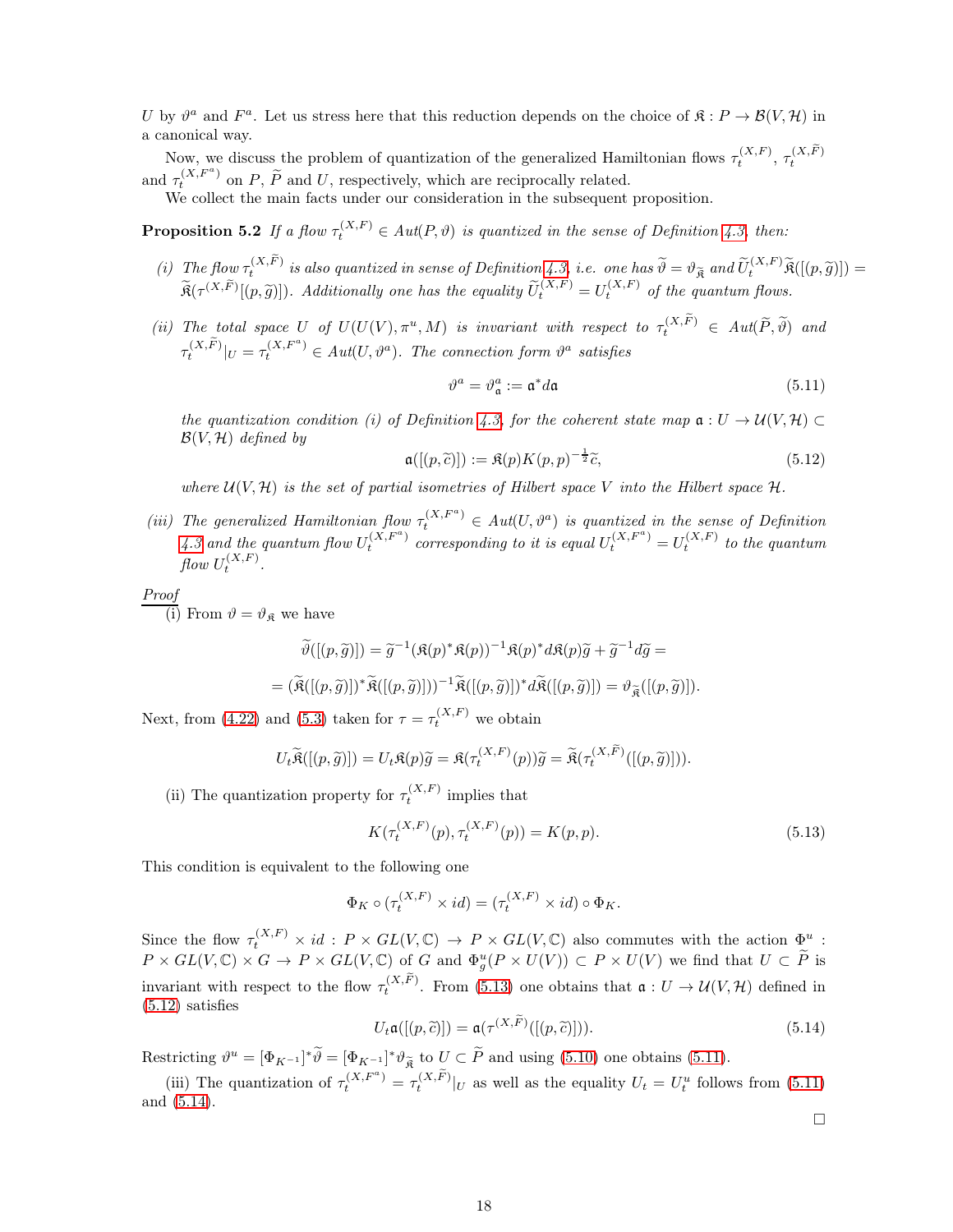According to [\(4.13\)](#page-11-4) the essential domains of the generators  $F: \mathcal{D}_{\tilde{\mathfrak{K}}}\to\mathcal{H}$  and  $\overline{F}^{\tilde{a}}: \mathcal{D}_{\mathfrak{a}}\to\mathcal{H}$  of flows  $U_t = e^{it\widehat{\widehat{F}}\hskip-2.2mm\widehat{\phantom{F}}\hskip-2.2mm\widehat{\phantom{F}}\hskip-2.2mm\widehat{\phantom{F}}\hskip-2.2mm\widehat{\phantom{F}}\hskip-2.2mm\widehat{\phantom{F}}\hskip-2.2mm\widehat{\phantom{F}}\hskip-2.2mm\widehat{\phantom{F}}\hskip-2.2mm\hskip-2.2mm\widehat{\phantom{F}}\hskip-2.2mm\widehat{\phantom{F}}\hskip-2.2mm\hskip-2.2mm\widehat{\phantom{F}}\hskip-2.2mm\hskip-2.2mm\hskip$ 

$$
\mathcal{D}_{\widetilde{\mathfrak{K}}}:=\left\{\sum_{i\in\mathcal{F}}\widetilde{\mathfrak{K}}(\widetilde{p}_i)v_i:\widetilde{p}_i\in\widetilde{P},\;v_i\in V\right\}
$$

and

$$
\mathcal{D}_{\mathfrak{a}} := \left\{ \sum_{i \in \mathcal{F}} \mathfrak{a}(\widetilde{p}_i) v_i : \widetilde{p}_i \in U, v_i \in V \right\},\
$$

where  $\mathcal F$  is a finite subset of  $\mathbb Z$ .

Since  $\widetilde{\mathfrak{K}}(\widetilde{p}_i)v_i = \mathfrak{K}(p_i)\widetilde{g}_iv_i$ ,  $\mathfrak{a}(\widetilde{p}_i)v_i = \mathfrak{K}(p_i)K(p_i, p_i)^{-\frac{1}{2}}\widetilde{c}_iv_i$  and  $v_i \in V$  are chosen in an arbitrary way we obtain that  $\mathcal{D}_{\widetilde{\mathfrak{K}}} = \mathcal{D}_{\mathfrak{a}} = \mathcal{D}_{\mathfrak{K}}$ . So, we have also the equalities  $F = F^a = F$  for the generators. However, the formula [\(4.23\)](#page-13-2) taken for F and  $\overline{F}^{\overline{a}}$  is different from the one for  $\overline{F}$ . Namely, we have

<span id="page-18-0"></span>
$$
i\widetilde{F}\widetilde{\mathfrak{K}}(\widetilde{p}) = (H^*(X)\widetilde{\mathfrak{K}})(\widetilde{p}) + \widetilde{\mathfrak{K}}(\widetilde{p})\widetilde{F}(\widetilde{p}),\tag{5.15}
$$

where  $\widetilde{p} = [(p, \widetilde{q})] \in \widetilde{P}$ , and

<span id="page-18-1"></span>
$$
i\widehat{F}^a \mathfrak{a}(\widetilde{p}) = (H^{a*}(X)\mathfrak{a})(\widetilde{p}) + \mathfrak{a}(\widetilde{p})F^a(\widetilde{p}), \tag{5.16}
$$

where  $\widetilde{p} = [(p, \widetilde{c})] \in U$ .

From [\(5.15\)](#page-18-0) and [\(5.16\)](#page-18-1) we easily see that the mean value functions  $\langle F \rangle$  and  $\langle \overline{F^a} \rangle$  for these generators on the coherent states are equal

$$
\langle \hat{F} \rangle([p, \tilde{g})]) = \tilde{g}^{-1} \langle \hat{F} \rangle(p)g = \tilde{F}([p, \tilde{g})]),
$$
  

$$
\langle \hat{F}^{\hat{a}} \rangle([p, \tilde{c})]) = (\hat{F} \circ [\Phi_{K^{-1}}])([p, \tilde{g})])
$$

to the generators  $\widetilde{F}$  and  $F^a$  of the Hamiltonian flows  $\tau_t^{(X,\widetilde{F})}$  and  $\tau_t^{(X,F^a)}$ , respectively.

Taking the positive kernels

$$
\widetilde{K}(\widetilde{p},\widetilde{q}) = \widetilde{\mathfrak{K}}(\widetilde{p})^* \widetilde{\mathfrak{K}}(\widetilde{q}) = \widetilde{g}^\dagger K(p,q) \widetilde{h},
$$

where  $\widetilde{p} = [(p, \widetilde{q})], \widetilde{q} = [(q, \widetilde{h})] \in \widetilde{P}$  and

$$
A(\widetilde{p},\widetilde{q}) = \mathfrak{a}(\widetilde{p})^* \mathfrak{a}(\widetilde{q}) = \widetilde{c}^{\dagger} K(p,p)^{-\frac{1}{2}} K(p,q) K(q,q)^{-\frac{1}{2}} \widetilde{b},
$$

where  $\widetilde{p} = [(p, \widetilde{c})], \widetilde{q} = [(q, \widetilde{b})] \in U$ , we obtain the domains  $\mathcal{D}_{\widetilde{K}} \subset C^{\infty}_{\overline{GL(V,\mathbb{C})}}(\widetilde{P}, V) \cong \Gamma^{\infty}(M, \overline{V})$  and  $\mathcal{D}_A \subset C^{\infty}_{\overline{U(V)}}(U, V) \cong \Gamma^{\infty}(M, \overline{V}),$  see [\(4.8\)](#page-10-4), of the corresponding Kirillov-Kostant-Souriau operators  $\bar{Q}_{(X,\widetilde{F})} : \mathcal{D}_{\widetilde{K}} \to \Gamma^\infty(M,\bar{\mathbb{V}}) \text{ and } \bar{Q}_{(X,F^a)} : \mathcal{D}_A \to \Gamma^\infty(M,\bar{\mathbb{V}}).$ 

Summing up the above considerations we conclude that there are three equivalent ways of quantizing of the flow  $\sigma_t^{(X,F)}$  by the positive kernel method based on the principal bundles  $P(G,\pi,M)$ ,  $\widetilde{P}(GL(V,\mathbb{C}),\widetilde{\pi},M)$  and  $U(U(V),\pi^u,M)$  over M, respectively. The choice of one of these ways depends on the physical as well as mathematical aspects of the model under investigation.

For example, the quantization based on  $U(U(V), \pi^u, M)$  is directly related to interpretation of the positive kernel  $A: U \times U \rightarrow \mathcal{B}(V)$  as the matrix valued transition amplitude kernel. More precisely, let us take such  $v, w \in V$  that  $||v|| = ||w|| = 1$ . Then the vectors  $\mathfrak{a}(\tilde{\gamma})v, \mathfrak{a}(\tilde{\gamma})w \in \mathcal{H}$  have norm equal to 1 also, i.e. they describe pure states of the system and the transition amplitude between them is  $\langle \mathfrak{a}(\tilde{p})v|\mathfrak{a}(\tilde{q})w\rangle = \langle v|A(\tilde{p}, \tilde{q})w\rangle$ . So, one can interpret  $A(\tilde{p}, \tilde{q})$  as the transition amplitude matrix between the states  $\tilde{p}$  and  $\tilde{q}$ . For more exhaustive discussion of these physical aspects we address to [\[26,](#page-35-1) [27\]](#page-35-8).

Ending, let us mention that if the base M of the principal bundle  $P(G, \pi, M)$  is a complex analytic manifold then it is resonable to use an approach based on the principal bundle  $\widetilde{P}(GL(V,\mathbb{C}),\widetilde{\pi},M)$ . As an example of such a situation see Section [6.](#page-19-0)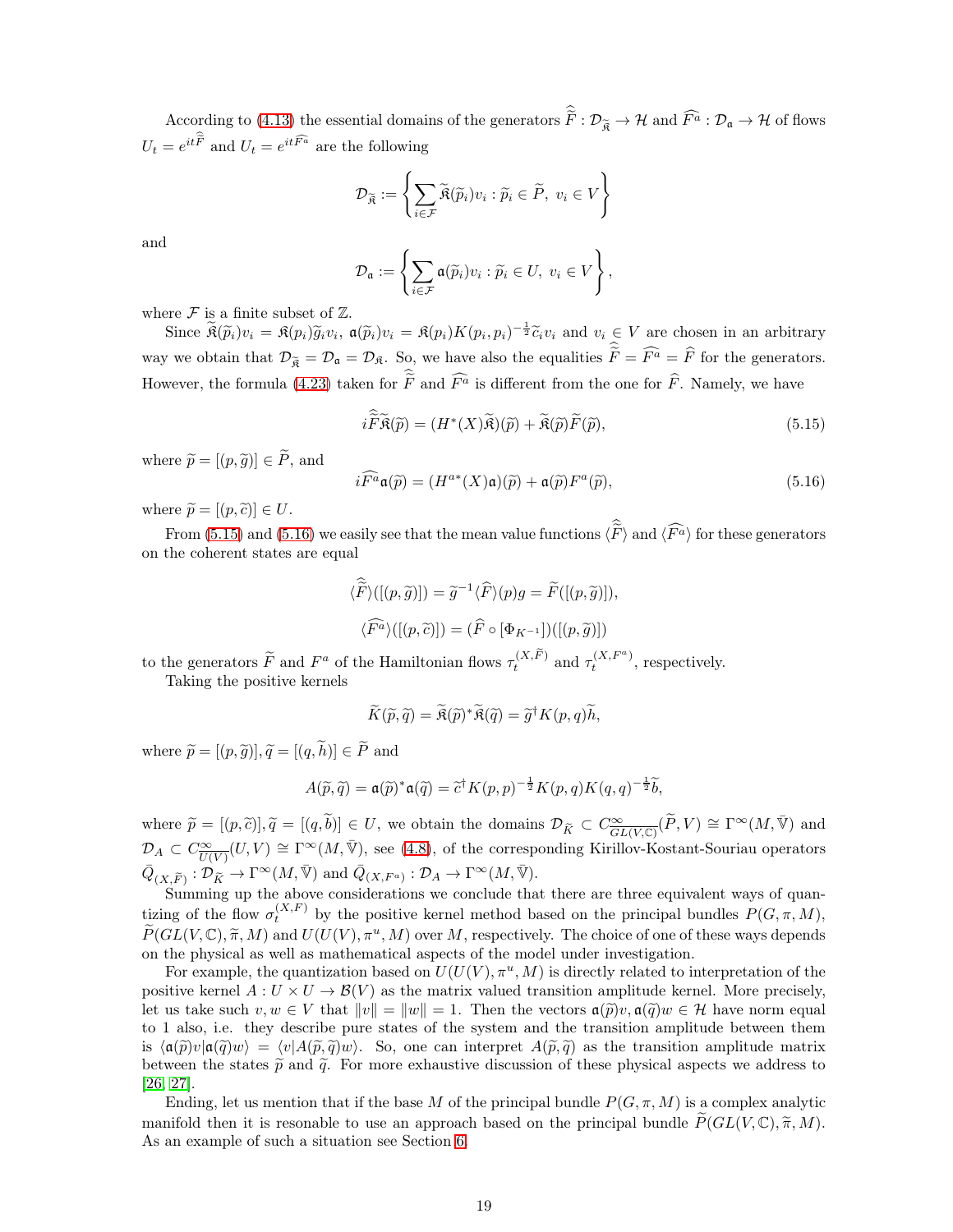## <span id="page-19-0"></span>6 Quantization of holomorphic flows on non-compact Riemann surfaces

In this section we will apply the method of quantization presented in Section [4](#page-9-0) to the case when  $P(GL(V, \mathbb{C}), \pi, M)$  is a holomorphic  $GL(V, \mathbb{C})$ -principal bundle over a non-compact Riemann surface  $M$ .

There are two reasons which motivated us to consider this case. The first one is its relative simplicity what allows to solve the system of differential equations [\(4.26\)](#page-14-5), [\(4.28\)](#page-14-3) on the kernel  $K_{\alpha\beta}$ :  $\mathcal{O}_{\alpha} \times \mathcal{O}_{\beta} \to \mathcal{B}(V)$  under the assumption that  $(X, F_{\alpha}) \in \mathcal{P}_{G}^{\infty}(P, \vartheta)$ . The above assumption, as was shown in Section [4,](#page-9-0) allows us to quantize the flow  $\tau_t^{(X,F)} \in \text{Aut}(P, \vartheta)$ , using the kernel  $K_{\bar{\alpha}\beta}$  obtained in such a way. The second reason is that this type of kernel (equivalently coherent state map) occurs in various problems of quantum optics, e.g. see [\[17\]](#page-34-8), [\[39\]](#page-35-9). We omit here the subcase when  $M$  is a compact Riemann surface, since then the Hilbert space  $\mathcal H$  postulated in Definition 4.1. has finite dimension, which makes the theory less interesting from a mathematical point of view, but not necessarily from a physical one, e.g. see [\[31\]](#page-35-10), [\[32\]](#page-35-11), [\[33\]](#page-35-12), [\[15\]](#page-34-9).

Using the invariants of the flows  $\tau_t^{(X,F)} \in \text{Aut}(P, \vartheta)$  and the appropriate gauge transformation, we will reduce the equations [\(4.26\)](#page-14-5) and [\(4.28\)](#page-14-3) to the linear ordinary differential equation [\(6.32\)](#page-24-0), which is solvable for  $(X, F) \in \mathcal{P}_G^{\infty}(P, \vartheta)$ . The solutions of [\(6.32\)](#page-24-0) are presented through the formula [\(6.29\)](#page-24-1) in Proposition [6.4](#page-25-0) and Proposition [6.5.](#page-25-1) We will also obtain the integral decompositions [\(6.54\)](#page-29-0) of the positive kernels  $K_{\bar{\beta}\beta}(\bar{v},z)$  invariant with respect to the flows  $\tau_t^{(X,F)}$  on the positive kernels  $K_{\bar{\beta}\beta}(\bar{v},z;\lambda)$ presented in Proposition [6.8.](#page-29-1) The relationship between the  $\mathcal{B}(V)$ -valued measures  $d(\Gamma_0^* E \Gamma_0)(\lambda)$  used for these decompositions and the spectral measure of the generator  $\hat{F}$  of the quantum flow  $U_t^{(X,F)}$  =  $e^{it\hat F}$  is described as well.

One proves, eg. see Section III par. 30 in [\[10\]](#page-34-10), that for a non-compact Riemann surface M one has  $H^1(M, GL(N, \mathcal{O})) = 0$ , i.e. any  $GL(N, \mathcal{O})$ -valued holomorphic transition 1-cocycle  $(g_{\alpha\beta}) \in$  $Z^1(\{O\}_{\alpha\in I}, GL(N, \mathcal{O}))$  is solvable  $g_{\alpha\beta} = \delta_{\alpha} \delta_{\beta}^{-1}$ , where the holomorphic maps  $\delta_{\alpha}: \mathcal{O}_{\alpha} \to GL(N, \mathbb{C}),$  $\alpha \in I$ , represent a holomorphic 0-cocycle. Therefore, all holomorphic vector bundles  $\mathbb{V} \to M$  as well as the holomorphic principal bundles  $P(GL(V, \mathbb{C}), \pi, M)$  over M are trivial.

Being in the framework of the above category we will quantize the holomorphic flows  $\tau_t^{(X,F)} \in$ Aut $(P, \vartheta)$  only. We will assume also that the coherent state map  $\mathfrak{K}: M \times GL(V, \mathbb{C}) \to \mathcal{B}(V, \mathcal{H})$  is a holomorphic map.

The existence of a holomorphic flow  $\sigma_t^X = \pi(\tau_t^{(X,F)}) \in \text{Aut}(M)$  on a Riemann surface M radically restricts the class of non-compact Riemann surfaces with this property. Namely, see eg. [\[11\]](#page-34-11), one proves that any non-compact Riemann surface M which admits a non-discrete group of automorphisms is biholomorphic to the one listed below:

- (i) the Gauss plane  $\mathbb{C} = \overline{\mathbb{C}} \setminus \{\infty\},\$
- (ii) the punctured Gauss plane  $\mathbb{C}^* := \overline{\mathbb{C}} \setminus {\infty, 0},$
- (iii) the unit disc  $\mathbb{D} := \{z \in \mathbb{C} : |z| < 1\},\$
- (iv) the punctured unit disc  $\mathbb{D}^*:=\mathbb{D}\setminus\{0\},$
- (v) an annulus  $A_r := \{ z \in \mathbb{C} : r < |z| < 1 \}$ , where  $0 < r < 1$ .

Since the groups  $\mathrm{Aut}(M)$  of automorphisms of  $M = \mathbb{C}, \mathbb{C}^*, \mathbb{D}, \mathbb{D}^*, \mathbb{A}_r \subset \overline{\mathbb{C}} \cong \mathbb{CP}(1)$  can be considered as the subgroups of Aut( $\mathbb{CP}(1)$ ) ≅  $SL(2,\mathbb{C})/\mathbb{Z}_2$  we find that:

- (i)  $\mathrm{Aut}(\mathbb{C}) = \{ z \mapsto \alpha z + \beta : \alpha \in \mathbb{C}^*, \beta \in \mathbb{C} \} \cong \mathbb{C}^* \ltimes \mathbb{C},$
- (ii)  $\mathrm{Aut}(\mathbb{C}^*) = \{ z \mapsto \alpha z \text{ or } z \mapsto \frac{\alpha}{z} : \alpha \in \mathbb{C}^* \} \cong \mathbb{Z}_2 \ltimes \mathbb{C}^*,$
- (iii)  $\mathrm{Aut}(\mathbb{D}) = \left\{ z \mapsto \frac{\alpha z + \beta}{\overline{\beta}z + \overline{\alpha}} : |\alpha|^2 |\beta|^2 = 1, \alpha, \beta \in \mathbb{C} \right\} \cong SU(1, 1) / \mathbb{Z}_2,$
- (iv)  $\text{Aut}(\mathbb{D}^*) = \{z \mapsto \alpha z : \alpha \in S^1\} \cong S^1,$
- (v)  $\mathrm{Aut}(\mathbb{A}_r) = \{ z \mapsto \alpha z \text{ or } z \mapsto r \frac{\alpha}{z} : \alpha \in S^1 \} \cong \mathbb{Z}_2 \ltimes S^1.$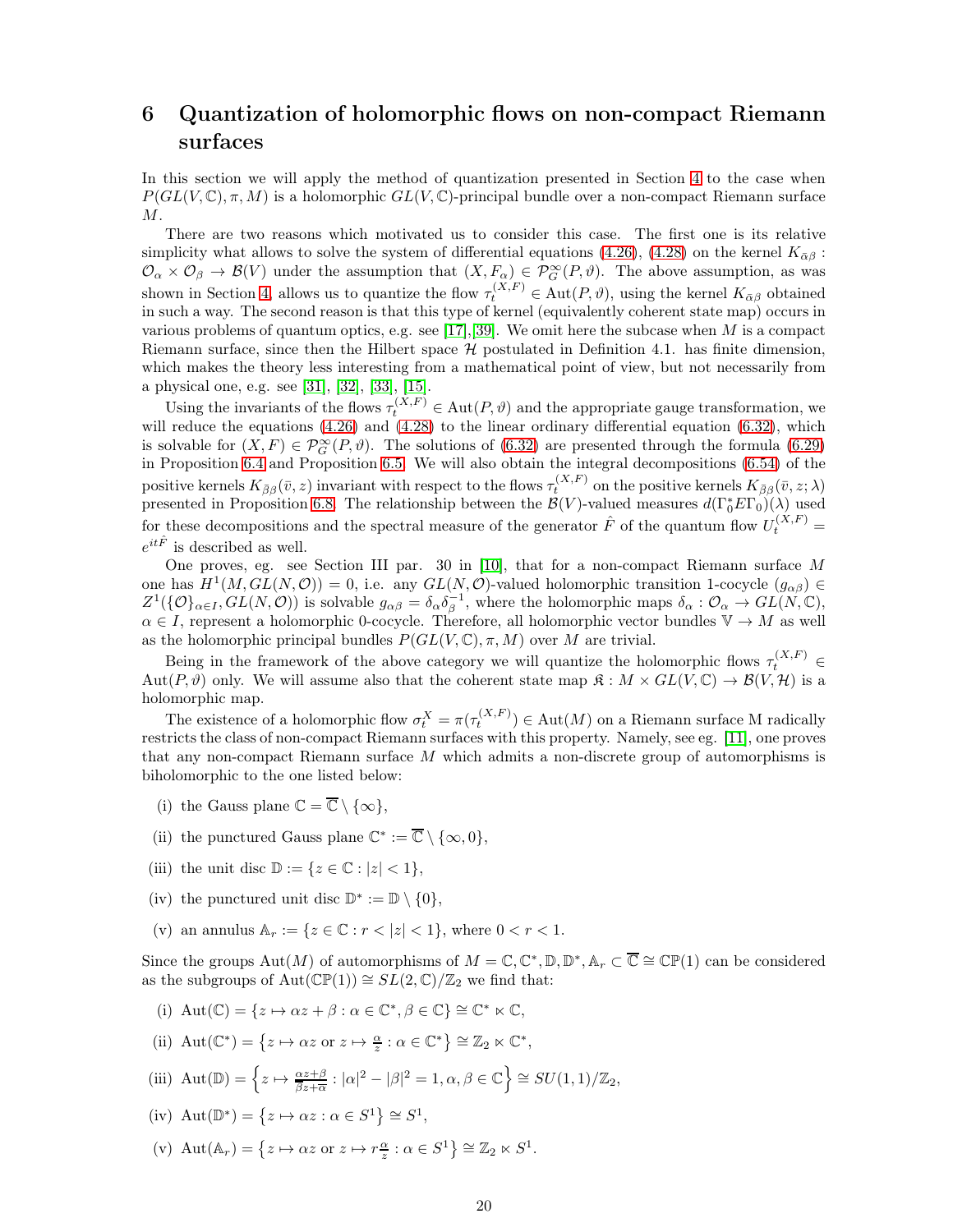For all these cases M is a circularly symmetric open subset in  $\mathbb{C}$ . So, the inclusion map  $M \ni m \mapsto$  $\iota(m) =: z \in \mathbb{C}$  defines the global chart which is common for all Riemann surfaces considered here. Hence, the vector field  $X \in \Gamma^\infty(TM)$  tangent to a holomorphic flow  $\sigma_t^X \in \text{Aut}(M)$  is given by

<span id="page-20-7"></span>
$$
X = w(z)\frac{\partial}{\partial z} + \overline{w(z)}\frac{\partial}{\partial \bar{z}},\tag{6.1}
$$

where  $w(z)$  is a second order polynomial

<span id="page-20-0"></span>
$$
w(z) = cz^2 + az + b \tag{6.2}
$$

with coefficients satisfying the following conditions

- (i)  $c = b = 0$  if  $M = \mathbb{C}^*, \mathbb{D}^*, \mathbb{A}_r$ ,
- (ii)  $c = 0$  if  $M = \mathbb{C}$ ,
- (iii)  $c = -\overline{b}$  and  $a = 2i\omega, \omega \in \mathbb{R}$ , if  $M = \mathbb{D}$ .

From the above conditions we see that if  $b = 0$  then one also has  $c = 0$  in [\(6.2\)](#page-20-0).

<span id="page-20-6"></span>Taking into account the above facts we present below the list of possible holomorphic flows  $\sigma_t^X$  on M.

Proposition 6.1 The following holomorphic flows are possible:

(i) for  $M = \mathbb{C}^*, \mathbb{D}^*, \mathbb{A}_r$  one has

<span id="page-20-3"></span>
$$
\sigma_t^X(z) = e^{at}z,\tag{6.3}
$$

where  $a \in \mathbb{C} \setminus \{0\}$  for  $\mathbb{C}^*$  and  $a = i\omega, \omega \in \mathbb{R} \setminus \{0\}$ , for  $\mathbb{D}^*$  and  $\mathbb{A}_r$ ;

(ii) for  $M = \mathbb{C}$  one has

<span id="page-20-1"></span>
$$
\sigma_t^X(z) = e^{at}z + \frac{b}{a}(e^{at} - 1),\tag{6.4}
$$

where  $a \in \mathbb{C} \setminus \{0\}$ . Note here that for  $a = 0$  the formula  $(6.4)$  reduces to

<span id="page-20-5"></span>
$$
\sigma_t^X(z) = z + bt; \tag{6.5}
$$

(*iii*) for  $M = \mathbb{D}$  one has

<span id="page-20-2"></span>
$$
\sigma_t^X(z) = \frac{z(\varrho \cosh \varrho t + i\omega \sinh \varrho t) + b \sinh \varrho t}{z\overline{b} \sinh \varrho t + \varrho \cosh \varrho t - i\omega \sinh \varrho t},\tag{6.6}
$$

if  $\varrho := \sqrt{-\omega^2 + |b|^2} \neq 0$  and

<span id="page-20-4"></span>
$$
\sigma_t^X(z) = \frac{z(1 + i\omega t) + bt}{z\overline{b}t + 1 - i\omega t},\tag{6.7}
$$

if  $\varrho = 0$ . For the formula [\(6.6\)](#page-20-2) it is reasonable to distinguish the following two subcases  $\varrho \in$  $\mathbb{R} \setminus \{0\}$  (- $\omega^2 + |b|^2 > 0$ ) and  $\varrho \in i\mathbb{R} \setminus \{0\}$  (- $\omega^2 + |b|^2 < 0$ ).

Remark 6.1 One can consider the flows [\(6.3-](#page-20-3)[6.7\)](#page-20-4) as a one-parameter subgroups of the Möbius group and in accordance with the standard classification of its elements we obtain:

- (i) The flows [\(6.3\)](#page-20-3) are elliptic for  $a = i\omega \in i\mathbb{R}$  and loxodromic in all other cases.
- (ii) The flows [\(6.4\)](#page-20-1) are parabolic for  $b \neq 0$  and for  $b = 0$  we obtain (i).
- (*iii*) The flows  $(6.5)$  are parabolic.
- (iv) The flows [\(6.6\)](#page-20-2) are hyperbolic for  $\rho^2 > 0$  and elliptic for  $\rho^2 < 0$ .
- (v) The flows  $(6.7)$  are parabolic.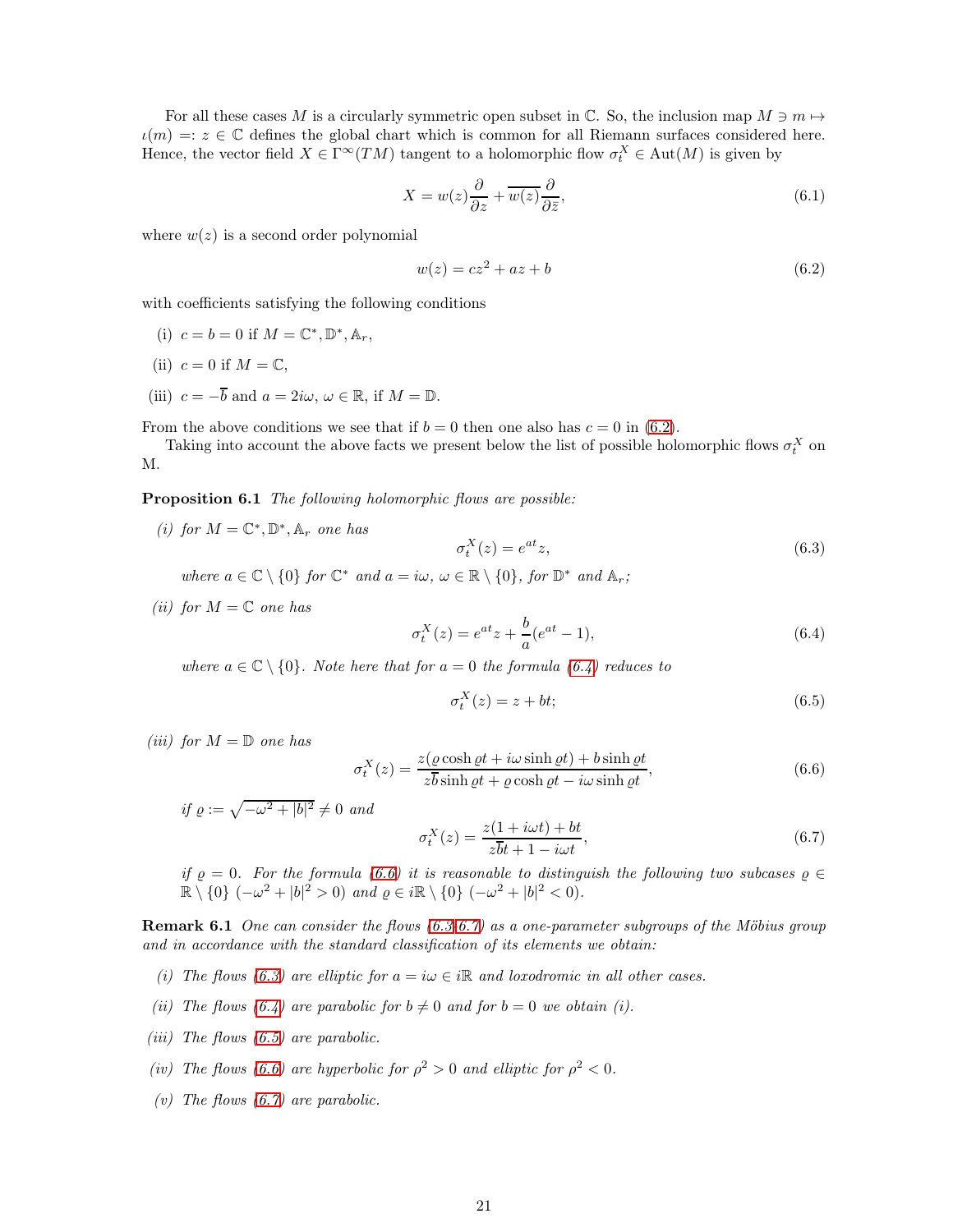In order to quantize the flows  $\tau_t^{(X,F)}$  whose projections  $\pi(\tau_t^{(X,F)}) = \sigma_t^X$  on M are listed in [\(6.3\)](#page-20-3)- $(6.7)$ , we recall that for every non-compact Riemann surface  $M$  the holomorphic principal bundle  $P(GL(V, \mathbb{C}), \pi, M)$  is trivial. So, there exist a holomorphic section  $s_{\alpha}: M \to P$  and the corresponding trivialization  $\mathfrak{K}_{\alpha}: M \to \mathcal{B}(V, \mathcal{H})$  of the coherent state map which are defined on the whole of M. The equations  $(4.29)$ ,  $(4.26)$  and  $(4.28)$  in this trivialization assume the following forms

<span id="page-21-5"></span>
$$
X(F_{\alpha})(\bar{z}, z) + [F_{\alpha}(\bar{z}, z), \phi_{\alpha}(z)] = 0, \quad \frac{\partial \phi_{\alpha}}{\partial \bar{z}}(\bar{z}, z) = 0,
$$
\n(6.8)

<span id="page-21-0"></span>
$$
\vartheta_{\alpha}(\overline{z},z) = K_{\bar{\alpha}\alpha}(\overline{z},z)^{-1} \frac{\partial K_{\bar{\alpha}\alpha}}{\partial z}(\overline{z},z)dz,
$$
\n(6.9)

<span id="page-21-2"></span>
$$
X(K_{\bar{\alpha}\alpha})(\bar{z},z) + K_{\bar{\alpha}\alpha}(\bar{z},z)\phi_{\alpha}(z) + \phi_{\alpha}(z)^{\dagger}K_{\bar{\alpha}\alpha}(\bar{z},z) = 0, \tag{6.10}
$$

respectively. Note here that the positive kernel  $K_{\bar{\alpha}\alpha}(\bar{z}, z) := \mathfrak{K}_{\alpha}(z)^* \mathfrak{K}_{\alpha}(z)$  is anti-holomorphic in the first variable and holomorphic in the second one.

The relation [\(3.23\)](#page-8-1) between the classical data  $\vartheta_{\alpha}$ ,  $F_{\alpha}$ , X in this case is the following

<span id="page-21-1"></span>
$$
\phi_{\alpha}(z) = -(X \llcorner \vartheta_{\alpha})(\bar{z}, z) + F_{\alpha}(\bar{z}, z). \tag{6.11}
$$

Substituting  $\vartheta_{\alpha}(\bar{z}, z)$  given by [\(6.9\)](#page-21-0), into [\(6.11\)](#page-21-1) we obtain the equation

<span id="page-21-3"></span>
$$
K_{\bar{\alpha}\alpha}(\bar{z},z)F_{\alpha}(\bar{z},z) = K_{\bar{\alpha}\alpha}(\bar{z},z)\phi_{\alpha}(z) + w(z)\frac{\partial K_{\bar{\alpha}\alpha}}{\partial z}(\bar{z},z)
$$
(6.12)

on the kernel  $K_{\bar{\alpha}\alpha}: M \times M \to \mathcal{B}(V)$  complementary to the equation [\(6.10\)](#page-21-2).

**Remark 6.2** Summarizing, we see that the flow  $\tau_t^{(X,F)} \in Aut(P, \vartheta)$  can be quantizable iff the kernel  $K_{\bar{\alpha}\alpha}$  satisfies [\(6.9\)](#page-21-0), [\(6.10\)](#page-21-2) and [\(6.12\)](#page-21-3) for given classical data  $\vartheta_{\alpha}$ ,  $F_{\alpha}$ , w.

For simplification of the equations  $(6.10)$  and  $(6.12)$  we make use of the gauge transformations listed in  $(3.31)$ – $(3.36)$ , which in this case are given by

<span id="page-21-4"></span>
$$
\vartheta_{\beta}(\bar{z}, z) = g_{\alpha\beta}^{-1}(z)\vartheta_{\alpha}(\bar{z}, z)g_{\alpha\beta}(z) + g_{\alpha\beta}^{-1}(z)(dg_{\alpha\beta})(z),
$$
  
\n
$$
F_{\beta}(\bar{z}, z) = g_{\alpha\beta}^{-1}(z)F_{\alpha}(\bar{z}, z)g_{\alpha\beta}(z),
$$
  
\n
$$
\phi_{\beta}(z) = g_{\alpha\beta}^{-1}(z)\phi_{\alpha}(z)g_{\alpha\beta}(z) - w(z)g_{\alpha\beta}^{-1}(z)\frac{\partial g_{\alpha\beta}}{\partial z}(z).
$$
 (6.13)

We see from [\(6.13\)](#page-21-4) that if the equation

<span id="page-21-6"></span>
$$
w(z)\frac{\partial g_{\alpha\beta}}{\partial z}(z) = \phi_{\alpha}(z)g_{\alpha\beta}(z)
$$
\n(6.14)

has a holomorphic solution  $g_{\alpha\beta}: M \to GL(V, \mathbb{C})$  for the given  $\phi_{\alpha}$  and w, then there exists a holomorphic section  $s_\beta : M \to P$  such that the equations [\(6.10\)](#page-21-2) and [\(6.12\)](#page-21-3) reduce to the following ones

<span id="page-21-7"></span>
$$
X(K_{\bar{\beta}\beta})(\bar{z},z) = 0,\tag{6.15}
$$

<span id="page-21-8"></span>
$$
K_{\bar{\beta}\beta}(\bar{z},z)F_{\beta}(\bar{z},z) = w(z)\frac{\partial K_{\bar{\beta}\beta}}{\partial z}(\bar{z},z)
$$
\n(6.16)

and equation [\(6.8\)](#page-21-5) reduces to

<span id="page-21-9"></span>
$$
X(F_{\beta})(\bar{z},z) = 0.\t\t(6.17)
$$

The existence of a holomorphic solution  $g_{\alpha\beta} \in \mathcal{O}(M, GL(V, \mathbb{C}))$  of the equation [\(6.14\)](#page-21-6) on M depends on  $\frac{1}{w}\phi_{\alpha}$  which is a holomorphic function at least on the domain  $M_0 := M \setminus \{z_1, z_2\}$ , where  $z_1, z_2 \in M$  are the roots of the polynomial w (the cases  $z_1 = z_2$  or  $\{z_1, z_2\} = \emptyset$  are admissible also).

For the cases mentioned in Proposition [6.1](#page-20-6) one has

- (i) if  $M = \mathbb{C}^*, \mathbb{D}^*, \mathbb{A}_r$  then  $M_0 = M;$
- (ii) if  $M = \mathbb{C}$  then  $M_0 = \mathbb{C} \setminus \{-\frac{b}{a}\}\$ for  $a \neq 0$  and  $M_0 = \mathbb{C}$  for  $a = 0$ ;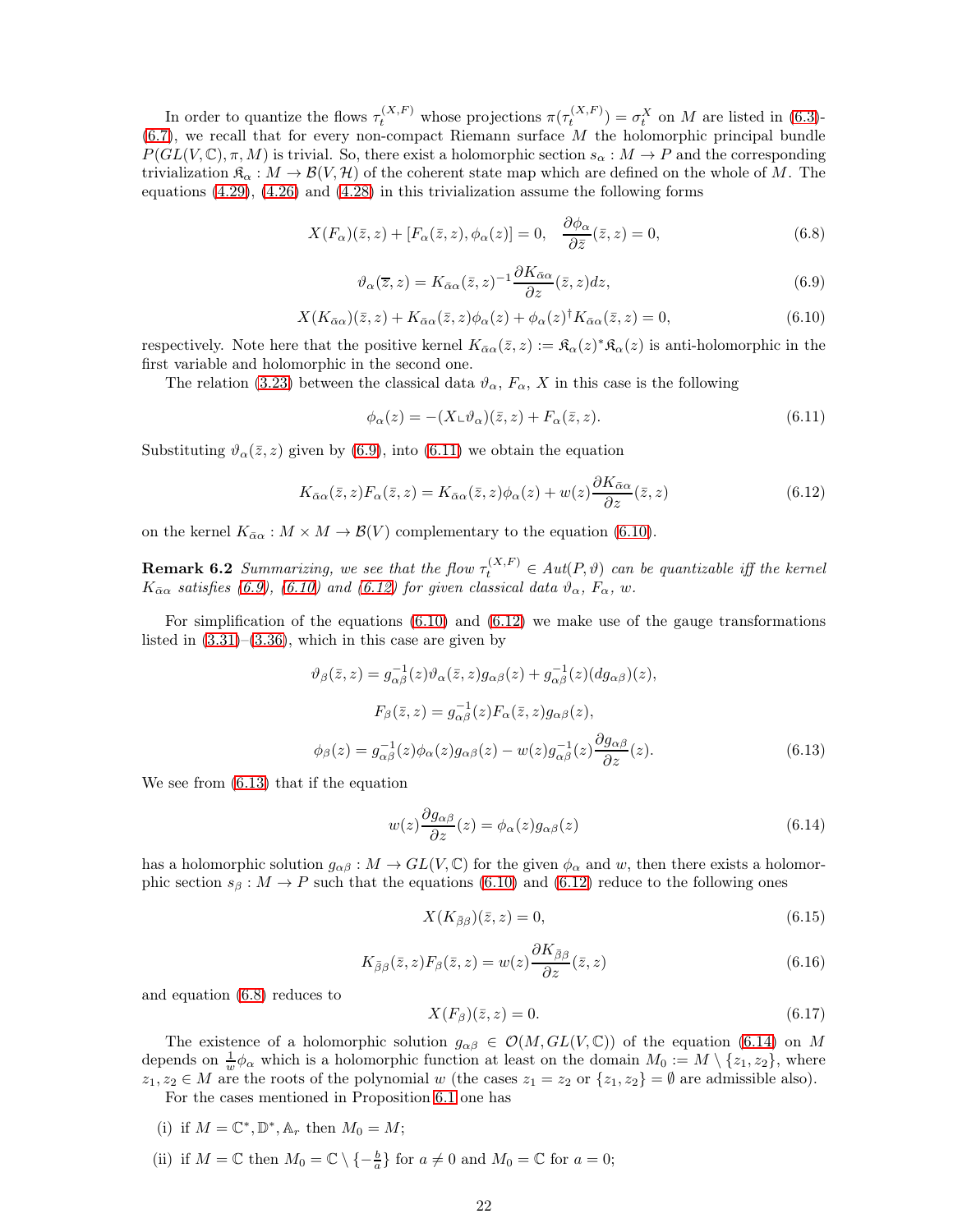(iii) if  $M = \mathbb{D}$  then  $M_0 = \mathbb{D} \setminus \{z_1\}$  for  $|b|^2 - \omega^2 < 0$  and  $M_0 = \mathbb{D}$  for  $|b|^2 - \omega^2 \ge 0$ .

From the above we have:

- (a) for the cases (ii) and (iii) if the function  $\frac{1}{w}\phi_{\alpha}$  extends as a holomorphic function to  $\mathbb{C}$  and to  $\mathbb{D}$ , respectively, then [\(6.14\)](#page-21-6) has a holomorphic solution;
- (b) for the remaining cases we note that the pull-back of the equation [\(6.14\)](#page-21-6) on the universal covering  $\tilde{M}_0$  of  $M_0$  always has a holomorphic solution and if this solution is invariant with respect to the natural action of the group  $Deck(M_0/M_0)$  on  $M_0$  then it defines a holomorphic solution of [\(6.14\)](#page-21-6) on M.

Hence we see that by the gauge transformation [\(6.13\)](#page-21-4) the large class of functions  $\phi_{\alpha}$  could be brought to  $\phi_{\beta} = 0$ . Further we will investigate this case only.

Let us note that for  $\phi_{\beta} = 0$  the local form [\(3.28\)](#page-8-4) of Hamilton equation [\(2.10\)](#page-3-0) is

$$
0 = \mathcal{L}_X \vartheta_\beta = X \llcorner d\vartheta_\beta + dF_\beta
$$

where the connection form  $\vartheta_{\beta}(\bar{z}, z) = \widetilde{\vartheta}_{\beta}(\bar{z}, z)dz$  is related by

<span id="page-22-0"></span>
$$
F_{\beta}(\bar{z}, z) = (X \sqcup \vartheta_{\beta})(\bar{z}, z) = w(z)\tilde{\vartheta}_{\beta}(\bar{z}, z)
$$
\n(6.18)

to the function  $F_\beta : M \to \mathcal{B}(V)$ . See equalities [\(3.23\)](#page-8-1) and [\(4.29\)](#page-14-4) for this reason. So, in order to consider the holomorphic flow  $\tau_t^{(X,F)}$  as a Hamiltonian flow generated by  $(X, F)$  we define  $\widetilde{\vartheta}_{\beta}(\bar{z}, z)$ by [\(6.18\)](#page-22-0). Therefore the kernel  $K_{\bar{\beta}\beta}$  quantizes the Hamiltonian flow  $\pi(\tau_t^{(X,F)}) = \sigma_t^X$  if and only if it satisfies the equations [\(6.15\)](#page-21-7) and [\(6.16\)](#page-21-8), while  $F_\beta$  satisfies equation [\(6.17\)](#page-21-9).

Due to the circular symmetry of  $M \subset \mathbb{C}$  we expand  $\mathfrak{K}_{\beta}: M \to \mathcal{B}(V, \mathcal{H})$  as a Laurent series

<span id="page-22-1"></span>
$$
\mathfrak{K}_{\beta}(z) = \sum_{n \in J} \Gamma_n z^n,\tag{6.19}
$$

by definition convergent in the norm topology of the Banach space  $\mathcal{B}(V, \mathcal{H})$ . Let us mention that because V is finite-dimensional the norm convergence of [\(6.19\)](#page-22-1) is equivalent to its strong convergence. The set of indices J, which numerate  $0 \neq \Gamma_n \in \mathcal{B}(V, \mathcal{H})$  in [\(6.19\)](#page-22-1), is an infinite subset  $J \subset \mathbb{Z}$  of the ring of integer numbers Z. For  $M = \mathbb{C}, \mathbb{D}$ , in particular, one has  $J = \mathbb{N} \cup \{0\}$ . The condition [\(4.3\)](#page-9-2) on the coherent state map  $\mathfrak{K}_{\beta}: M \to \mathcal{B}(V, \mathcal{H})$  implies

<span id="page-22-3"></span>
$$
\{\Gamma_n v : n \in J \text{ and } v \in V\}^{\perp} = \{0\}.
$$
 (6.20)

Taking into account the norm convergence of [\(6.19\)](#page-22-1) we can express

<span id="page-22-6"></span>
$$
\Gamma_n = \frac{1}{2\pi i} \oint_{S^1_\rho} \frac{\mathfrak{K}_\beta(z)}{z^{n+1}} dz
$$
\n(6.21)

the coefficients  $\Gamma_n$  by  $\mathfrak{K}_{\beta}: M \to \mathcal{B}(V, \mathcal{H})$ , where  $S^1_{\rho} := \{z \in \mathbb{C} : |z| = \rho\} \subset M$ .

From [\(6.19\)](#page-22-1) we obtain that

<span id="page-22-5"></span>
$$
K_{\bar{\beta}\beta}(\bar{z},z) = \mathfrak{K}_{\beta}(z)^{*}\mathfrak{K}_{\beta}(z) = \sum_{m,n \in J} \Gamma_{m}^{*} \Gamma_{n} \bar{z}^{m} z^{n}.
$$
 (6.22)

Using this expansion we find that the equation [\(6.15\)](#page-21-7) is equivalent to the two-variable second order difference equation

<span id="page-22-2"></span>
$$
\overline{c}(m-1)\Gamma_{m-1}^{*}\Gamma_{n} + c(n-1)\Gamma_{m}^{*}\Gamma_{n-1} + (an + \overline{a}m)\Gamma_{m}^{*}\Gamma_{n} ++b(n+1)\Gamma_{m}^{*}\Gamma_{n+1} + \overline{b}(m+1)\Gamma_{m+1}^{*}\Gamma_{n} = 0
$$
\n(6.23)

on the coefficients  $\Gamma_m^*\Gamma_n \in \mathcal{B}(V)$ , where one assumes that  $\Gamma_{-1} = 0$  if  $J = \mathbb{N} \cup \{0\}$ .

<span id="page-22-4"></span>In the next proposition we present some properties of the coefficients  $\Gamma_n \in \mathcal{B}(V, \mathcal{H})$  whenever they satisfy the equation [\(6.23\)](#page-22-2).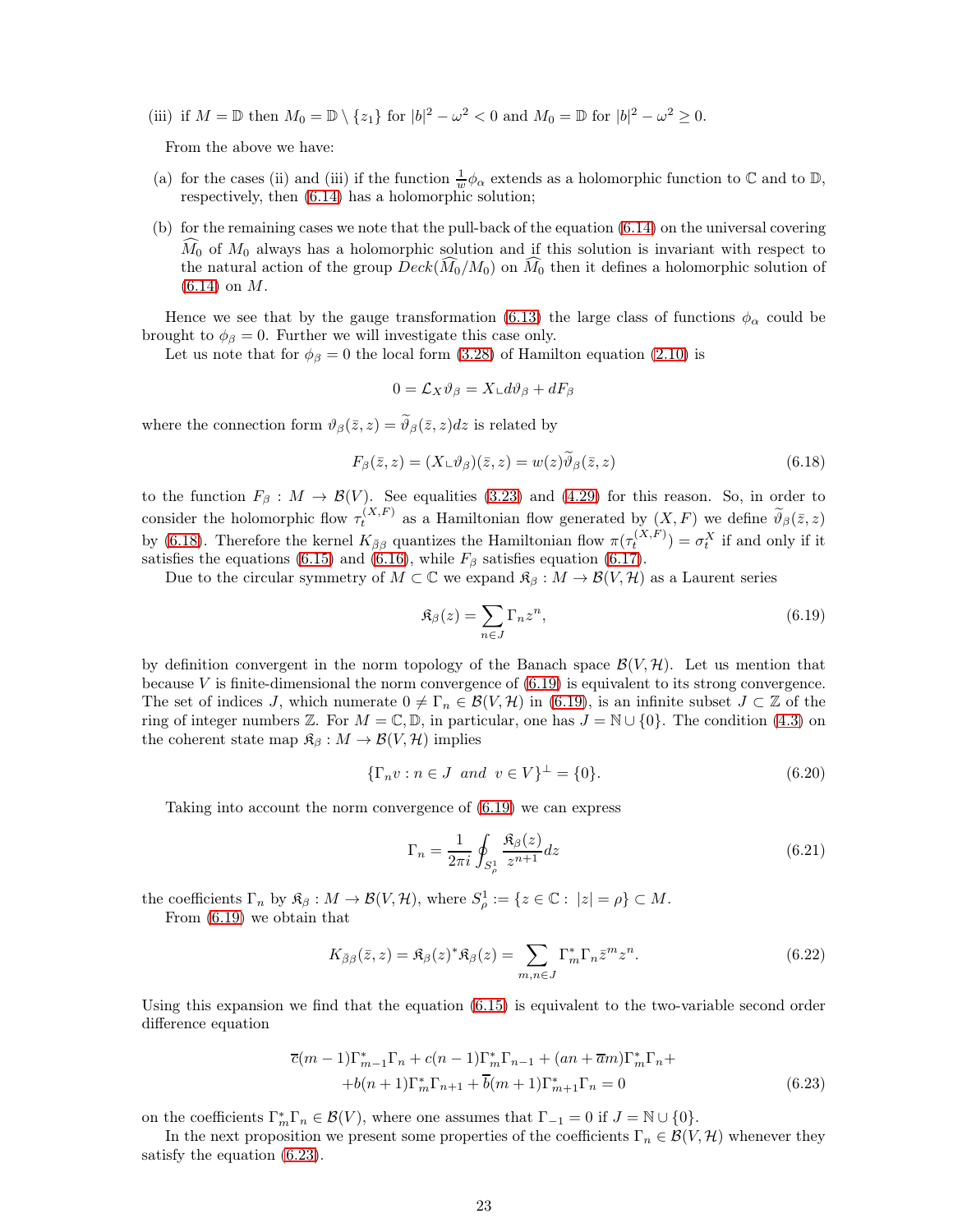**Proposition 6.2** (i) If  $b = c = 0$  and Re  $a \neq 0$ , then  $\Gamma_n = 0$  for  $n \in J \setminus \{0\}$ .

(ii) If  $b = c = 0$  and  $a = i\omega \in i\mathbb{R} \setminus \{0\}$ , then

<span id="page-23-3"></span>
$$
\Gamma_m^* \Gamma_n = \Gamma_n^* \Gamma_n \delta_{mn},\tag{6.24}
$$

for  $m, n \in J$ .

(iii) If  $b \neq 0$  then  $J = \mathbb{N} \cup \{0\}$  and  $\Gamma_n$  are linearly independent in  $\mathcal{B}(V, \mathcal{H})$ .

Proof:

For  $b = c = 0$  the equations [\(6.23\)](#page-22-2) reduces to

<span id="page-23-0"></span>
$$
(an + \overline{a}m)\Gamma_m^*\Gamma_n = 0\tag{6.25}
$$

for all  $m, n \in J$ . Thus, for  $Re\ a \neq 0$  one obtains that  $\Gamma_n = 0$  if  $n \neq 0$ . This proves (i). In the case  $Re\ a = 0$  the equations [\(6.25\)](#page-23-0) gives  $\Gamma_m^*\Gamma_n = 0$  for  $m \neq n$ , so (ii) holds.

(iii) If  $b \neq 0$  let us assume that operators  $\Gamma_n$ ,  $n \in \mathbb{N} \cup \{0\}$ , are linearly dependent. Then there exists  $N \in \mathbb{N}$  such that

<span id="page-23-1"></span>
$$
\Gamma_N = \sum_{n=0}^{N-1} s_n \Gamma_n \tag{6.26}
$$

Let us put in [\(6.23\)](#page-22-2)  $n = N$  and rewrite this equation as follows

<span id="page-23-2"></span>
$$
[c(m-1)\Gamma_{m-1} + b(m+1)\Gamma_{m+1}]^* \Gamma_N = -\Gamma_m^* [c(N-1)\Gamma_{N-1} + (aN + \bar{a}m)\Gamma_N + b(N+1)\Gamma_{N+1}],
$$
\n(6.27)

Next substituting  $\Gamma_N$  defined by [\(6.26\)](#page-23-1) into the left hand side of [\(6.27\)](#page-23-2) and using eq. [\(6.23\)](#page-22-2) again we find that

$$
b(N+1)\Gamma_m^*\Gamma_{N+1} = -\Gamma_m^*\left[ (aN+\bar{a}m)\Gamma_N + c(N-1)\Gamma_{N-1} \right] +
$$
  
+ 
$$
\Gamma_m^*\left[ \sum_{n=0}^{N-1} s_n[c(n-1)\Gamma_{n-1} + (an+\bar{a}m)\Gamma_n + b(n+1)\Gamma_{n+1}]\right]
$$

for arbitrary  $m \in \mathbb{N} \cup \{0\}$ . Thus, due to [\(6.20\)](#page-22-3), we have

$$
b(N+1)\Gamma_{N+1} = -(aN + \bar{a}m)\Gamma_N - c(N-1)\Gamma_{N-1} +
$$
  
+ 
$$
\sum_{n=0}^{N-1} s_n[c(n-1)\Gamma_{n-1} + (an + \bar{a}m)\Gamma_n + b(n+1)\Gamma_{n+1}],
$$

which means that  $\Gamma_{N+1}$  is a linear combination of  $\{\Gamma_0, \ldots, \Gamma_{N-1}\}\$  too. Repeating the above procedure we conclude that dim  $\mathcal{H} \leq N$ , which leads to the contradiction with the assumption that dim  $\mathcal{H} = \infty$ . Ending, let us note that for  $b \neq 0$  one has  $\Gamma_m \neq 0$  for all  $m \in \mathbb{N} \cup \{0\}$ . Since, assuming  $\Gamma_m = 0$  for certain m we obtain from eq. [\(6.23\)](#page-22-2) that  $c(m-1)\Gamma_{m-1} + b(m+1)\Gamma_{m+1} = 0$ . It leads to the linear dependence of  $\{\Gamma_n\}_{n\in\mathbb{N}\cup\{0\}}$ .

$$
\Box
$$

Corollary 6.1 The vector space

<span id="page-23-4"></span>
$$
\mathcal{D}_{\Gamma} := \left\{ \sum_{n \in \mathcal{F}} \Gamma_n v_n : v_n \in V \right\} \tag{6.28}
$$

is dense in  $H$ , where  $\mathcal F$  is a finite subset of  $\mathbb Z$ .

Let us observe that for  $M = \mathbb{C}$  the flows [\(6.3\)](#page-20-3) and [\(6.4\)](#page-20-1) are conjugated by the translation  $T_{\frac{b}{a}}(z) :=$  $z + \frac{b}{a}$ . From this and from the point (i) of Proposition [6.2](#page-22-4) we have:

**Corollary 6.2** If  $\text{Re } a \neq 0$ , then  $\Re(\zeta) = \gamma_0 = \text{const.}$  Therefore, the flows  $\sigma_t^X = \pi(\tau_t^{(X,F)})$  corresponding to this subcase are not quantizable by the coherent state map method.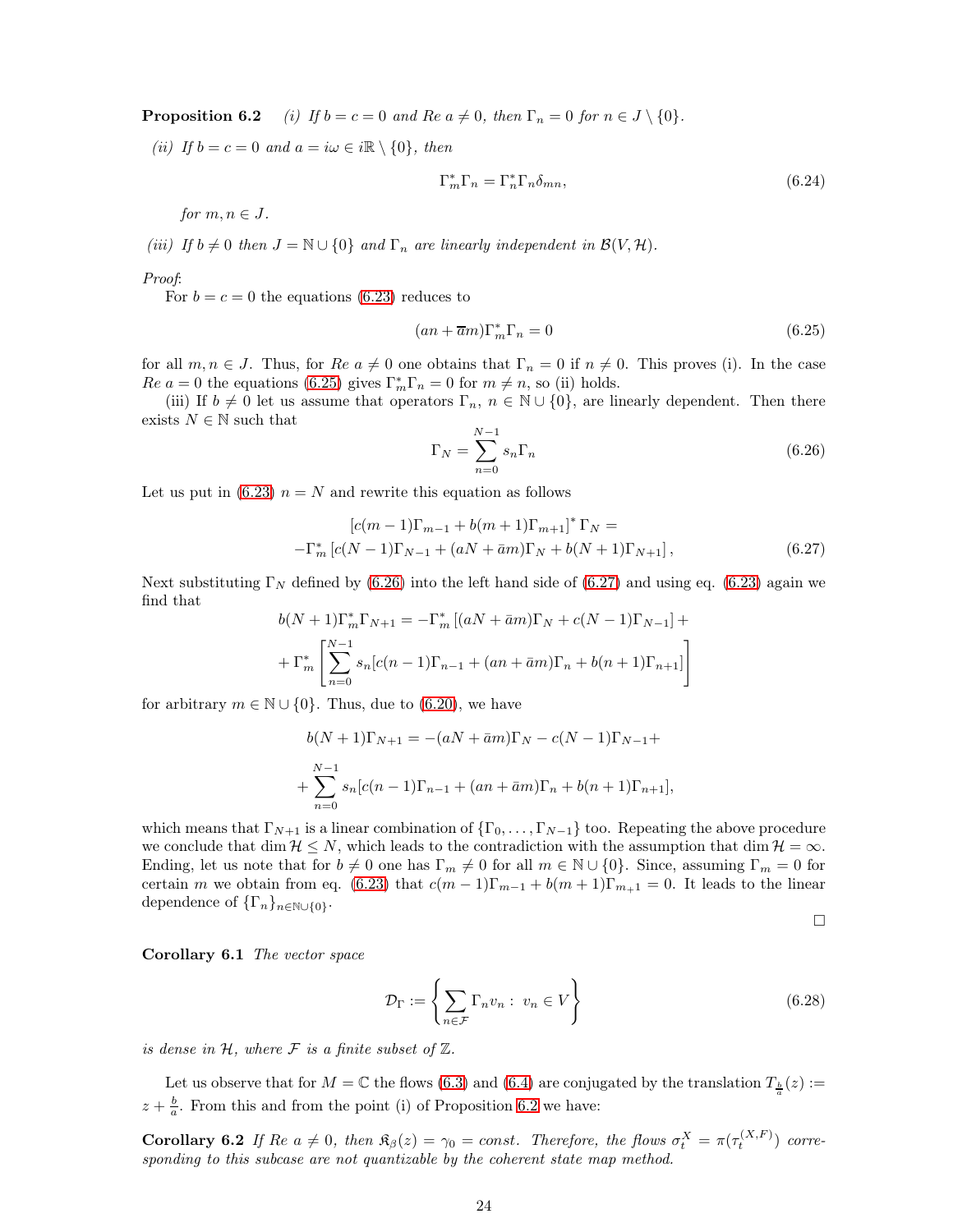Hence taking the above statement into account we will assume subsequently that  $a = i\omega$ , where  $\omega \in \mathbb{R}$ .

In order to find a solution  $K_{\bar{\beta}\beta}(\bar{z}, z)$  of the differential equations [\(6.15\)](#page-21-7) and [\(6.16\)](#page-21-8) we note that using [\(6.15\)](#page-21-7) and [\(6.17\)](#page-21-9) one can write  $K_{\bar{\beta}\beta}$  and  $F_{\beta}$  as the power series of a real variable  $I \in \Delta \subset \mathbb{R}$ :

<span id="page-24-1"></span>
$$
K_{\bar{\beta}\beta}(\bar{z},z) = \Phi_{\beta}(I(\bar{z},z)) = \sum_{n \in J} C_n I(\bar{z},z)^n,
$$
\n(6.29)

<span id="page-24-2"></span>
$$
F_{\beta}(\bar{z}, z) = \Psi_{\beta}(I(\bar{z}, z)) = \sum_{n \in J} Q_n I(\bar{z}, z)^n,
$$
\n(6.30)

where  $C_n = C_n^{\dagger}, Q_n \in \mathcal{B}(V)$ . By definition we assume the norm convergence of these power series expansions of the functions  $\Phi_{\beta}: \Delta \to \mathcal{B}(V)$  and  $\Psi_{\beta}: \Delta \to \mathcal{B}(V)$  defined on the range  $I(M) =: \Delta$  of an invariant  $I: M \to \mathbb{R}$ :

<span id="page-24-3"></span>
$$
X(I)(\bar{z}, z) = 0,\tag{6.31}
$$

of the flow  $\sigma_t^X$  tangent to the vector field X defined in [\(6.1\)](#page-20-7).

Substituting  $K_{\bar{\beta}\beta}$  and  $F_{\beta}$  given by [\(6.29\)](#page-24-1) and [\(6.30\)](#page-24-2) into the equation [\(6.16\)](#page-21-8) we reduce this equation to the ordinary linear equation on the function  $\Phi_{\beta}$ 

<span id="page-24-0"></span>
$$
\nu(I)\frac{d}{dI}\Phi_{\beta}(I) = \Phi_{\beta}(I)\Psi_{\beta}(I),\tag{6.32}
$$

where  $\Psi_{\beta}$  is defined by  $F_{\beta}$  through the equation [\(6.30\)](#page-24-2), and the *i*R-valued function  $\nu : \Delta \to i\mathbb{R}$  is defined

$$
\nu(I(\overline{z},z)) := w(z)\frac{\partial I}{\partial z}(\overline{z},z)
$$

by the invariant  $I(\overline{z}, z)$ . The correctness of this definition follows from the equation [\(6.31\)](#page-24-3) and from  $[w\frac{\partial}{\partial z}, X] = [w\frac{\partial}{\partial z}, w\frac{\partial}{\partial z} + \bar{w}\frac{\partial}{\partial \bar{z}}] = 0.$ 

Since  $\Phi_{\beta} = \Phi_{\beta}^{\dagger}$  and  $\nu = -\bar{\nu}$  we have from [\(6.32\)](#page-24-0) that  $\Phi_{\beta}\Psi_{\beta} + \Psi_{\beta}^{\dagger}\Phi_{\beta} = 0$  which in the case  $M = \mathbb{C}, \mathbb{D}$  is equivalent to  $\sum_{l=0}^{k} (C_l Q_{k-l} + Q_{k-l}^{\dagger} C_l) = 0.$ 

Summarizing the above facts we conclude:

**Corollary 6.3** The flow  $\tau_t^{(X,F)}$  is quantized by the positive kernel  $K_{\bar{\beta}\beta} = \Phi_{\beta} \circ I$  if and only if the function  $\Phi_{\beta}:\Delta\to\mathcal{B}(V)$  is a solution of the equation [\(6.32\)](#page-24-0), where  $\Psi_{\beta}$  and  $\nu$  are related to  $F_{\beta}$  and X through [\(6.30\)](#page-24-2) and [\(6.31\)](#page-24-3), respectively.

<span id="page-24-4"></span>In the next proposition we will present the invariants I and  $\nu \circ I$  in correspondence with flows  $\sigma_t^X$ listed in Proposition [6.1.](#page-20-6)

**Proposition 6.3** (i) For  $M = \mathbb{C}^*, \mathbb{D}^*, \mathbb{A}_r$  one has  $w(z) = i\omega z$ . Thus

<span id="page-24-5"></span>
$$
I(\overline{z}, z) = \overline{z}z, \quad \nu(I) = i\omega I,\tag{6.33}
$$

and  $I(\mathbb{C}^*) = \Delta = ]0, \infty[, I(\mathbb{D}^*) = \Delta = ]0,1[$  or  $I(\mathbb{A}_r) = \Delta = ]r^2,1[$ , respectively.

(ii) For  $M = \mathbb{C}$  one has  $w(z) = i\omega z + b$ . Thus

<span id="page-24-6"></span>
$$
I(\overline{z}, z) = \omega \overline{z}z + i\overline{b}z - ib\overline{z}, \quad \nu(I) = i(\omega I + |b|^2), \tag{6.34}
$$

and  $I(\mathbb{C}) = \Delta = \mathbb{R}$  if  $\omega = 0$ ,  $I(\mathbb{C}) = \Delta = \left[-\frac{|b|^2}{\omega}\right]$  $\frac{|b|^2}{\omega}, \infty$  [ if  $\omega > 0$  and  $I(\mathbb{C}) = \Delta = ]-\infty, -\frac{|b|^2}{\omega}$  $\frac{\partial \Gamma}{\partial \omega}$  if  $\omega < 0.$ 

(iii) For  $M = \mathbb{D}$  one has  $w(z) = -\overline{b}z^2 + 2i\omega z + b$ . Thus

<span id="page-24-7"></span>
$$
I(\overline{z}, z) = \frac{2\omega z \overline{z} + i\overline{b}z - ib\overline{z}}{1 - z\overline{z}}, \quad \nu(I) = i(I^2 + 2\omega I + |b|^2),\tag{6.35}
$$

and  $I(\mathbb{D}) = \Delta = \mathbb{R}$  for  $b \neq 0$ ,  $I(\mathbb{D}) = \Delta = ]-\infty, 0[$  for  $b = 0, \omega < 0$  and  $\Delta = ]0, \infty[$  for  $b = 0,$  $\omega > 0$ .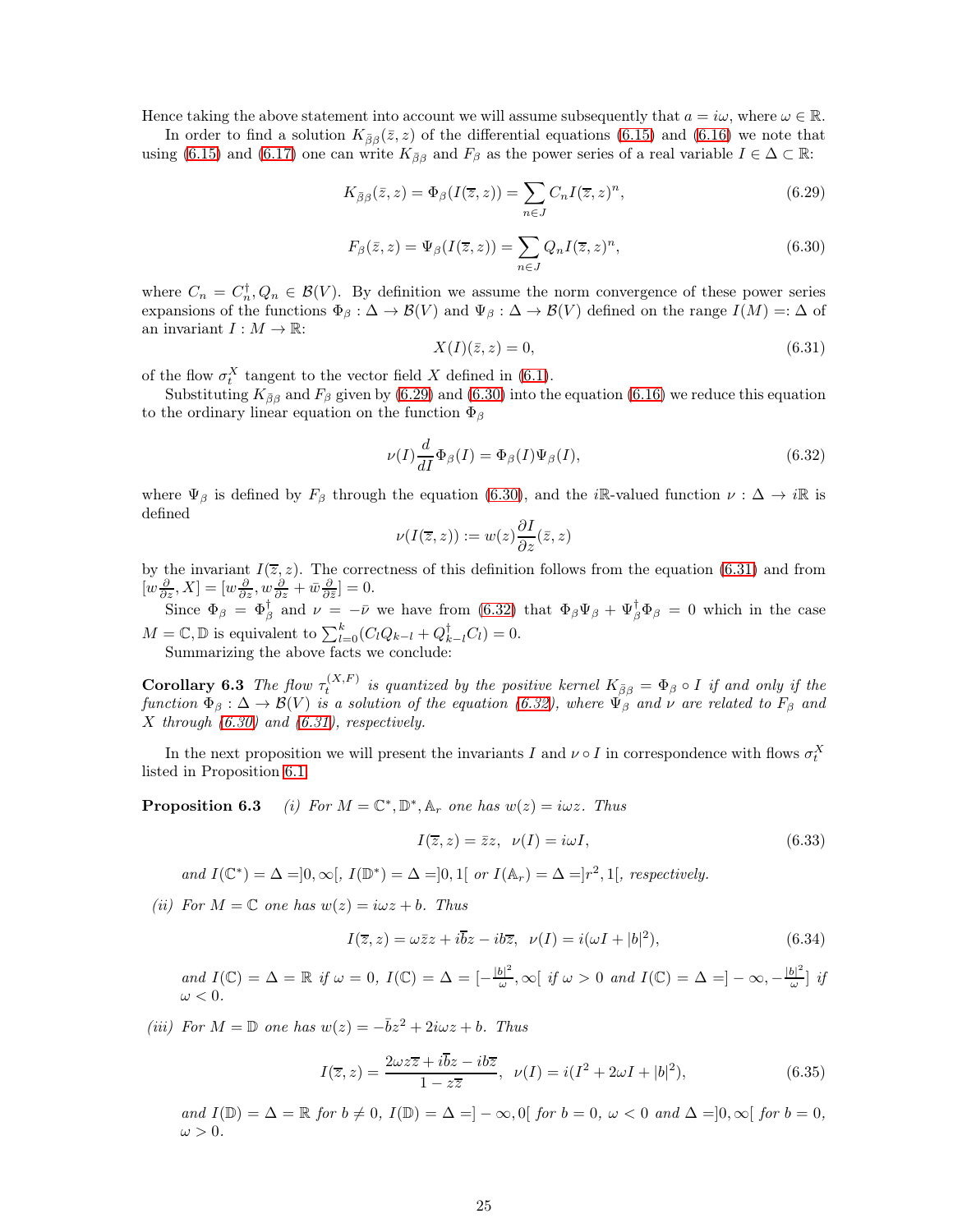Proof

By straightforward verification.

Now, based on the formulas given in Proposition [6.3](#page-24-4) we will find the dependence of  $\Gamma_m^*\Gamma_n \in \mathcal{B}(V)$ on the  $C_n \in \mathcal{B}(V)$ . This task is equivalent to solving the difference equation [\(6.23\)](#page-22-2) with the  $\{C_n\}_{n\in J}$ as initial data, see  $(6.41)$ . We will investigate the subcases mentioned in  $(6.33)$ ,  $(6.34)$  and  $(6.35)$ separately.

<span id="page-25-0"></span>**Proposition 6.4** For the case  $b = 0$ , see [\(6.33\)](#page-24-5), which concerns with an arbitrary  $M = \mathbb{C}, \mathbb{D}, \mathbb{C}^*, \mathbb{D}^*, \mathbb{A}_r$ we have

<span id="page-25-2"></span>
$$
\Gamma_m^* \Gamma_n = C_m \delta_{mn} \tag{6.36}
$$

for  $m, n \in J \subset \mathbb{Z}$ .

Proof

See formula [\(6.24\)](#page-23-3) of Proposition [6.2.](#page-22-4)

 $\Box$ 

 $\Box$ 

Now, let us shortly discuss the subcases presented in Proposition [6.4.](#page-25-0) From [\(6.36\)](#page-25-2) it follows that the Hilbert space  $H$  can be decomposed

$$
\mathcal{H} = \bigoplus_{n \in J} \Gamma_n V
$$

into the orthogonal  $\Gamma_n V \bot \Gamma_m V$ , for  $n \neq m$ , eigenspaces of  $\widehat{F}$  The eigenvalue of  $\widehat{F}$  corresponding to  $\Gamma_n V$  is  $n\omega \in \omega J$ , so the subset  $\omega J \subset \mathbb{R}$  is the spectrum of  $\widehat{F}$ . We note here that  $J \subset \mathbb{Z}$  could be chosen as an arbitrary infinite subset of  $\mathbb Z$ . Thus the spectral decomposition of the operator  $\hat F$  is given by

$$
\widehat{F}=\sum_{n\in J}n\omega\hat{P}_n
$$

where  $\hat{P}_n$  are the orthogonal projectors on the eigenspaces  $\Gamma_n V \subset \mathcal{H}$ . The kernels  $K_{\bar{\beta}\beta}(\bar{v}, z)$  for all these subcases are given by the same formula

$$
K_{\bar{\beta}\beta}(\bar{v},z) = \sum_{n \in J} C_n(\bar{v}z)^n,
$$

where  $0 < C_n \in \mathcal{B}(V)$ . For dim<sub>C</sub>  $V = 1$  this type of kernels was investigated in [\[28\]](#page-35-13), where their relationship with the theory of q-special functions was also shown.

For the remaining subcases, i.e. if  $b \neq 0$  we will obtain the dependence of  $\Gamma_m^*\Gamma_n$  on the  $C_n$ comparing the coefficients in front of monomials  $\bar{v}^m z^n$  occurring in the equality

$$
\sum_{m,n=0}^{\infty} \Gamma_m^* \Gamma_n \bar{v}^m z^n = \sum_{n=0}^{\infty} C_n I(\overline{v}, z)^n,
$$

<span id="page-25-1"></span>valid for arbitrary  $v, z \in \mathbb{C}, \mathbb{D}$ , which follows from [\(6.22\)](#page-22-5) and [\(6.29\)](#page-24-1).

**Proposition 6.5** (i) For the case  $M = \mathbb{C}$  and  $b \neq 0$  we have

<span id="page-25-4"></span>
$$
\Gamma_m^* \Gamma_n = \sum_{l=n}^{n+m} \beta_{mn}^l C_l,
$$
\n(6.37)

where

<span id="page-25-3"></span>
$$
\beta_{mn}^l = (i\bar{b})^{n-m} \binom{m}{l-n} \binom{l}{m} \omega^{m+n-l} |b|^{2l-2n},\tag{6.38}
$$

if  $m \leq n$ .

(ii) For the case  $M = \mathbb{D}$  and  $b = -\bar{c} \neq 0$  we have

$$
\Gamma_m^* \Gamma_n = \sum_{l=n-m}^{n+m} \beta_{mn}^l C_l,
$$
\n(6.39)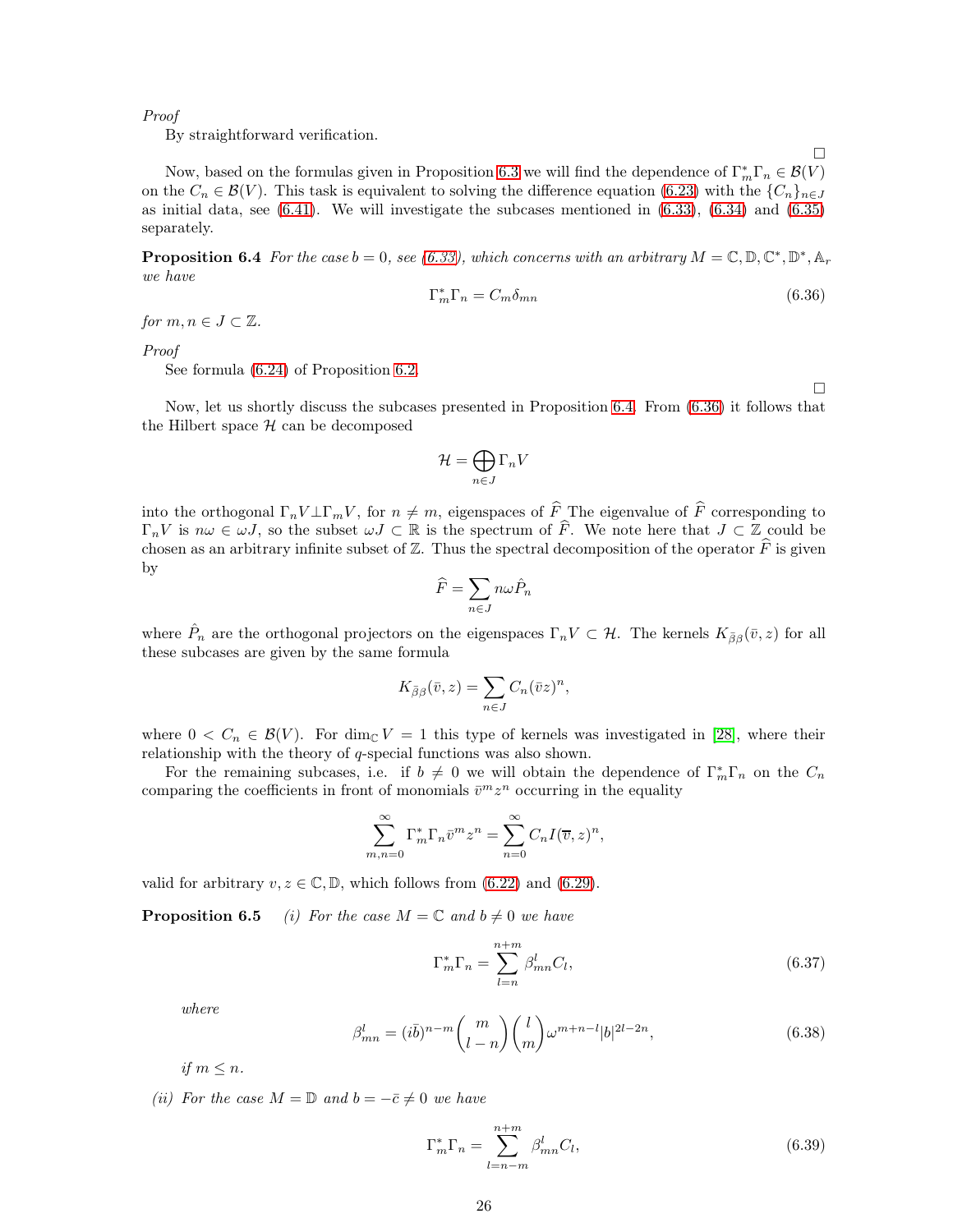where

<span id="page-26-1"></span>
$$
\beta_{mn}^l = i^{n-m} \sum_{j=0}^m {l-1+j \choose l-1} {l \choose 2l+2j-n-m} \times \times {2l+2j-n-m \choose j+l-n} (2\omega)^{n+m-l-2j} b^{j+l-n} \bar{b}^{j+l-m}
$$
\n(6.40)

if  $m \leq n$ .

The respective formulas for  $m > n$  one obtains by conjugation of the ones presented in [\(6.38\)](#page-25-3) and  $(6.40)$  and transposition of the indices.

(iii) For both cases described above one has

<span id="page-26-6"></span><span id="page-26-0"></span>
$$
\Gamma_0^*\Gamma_n = (i\bar{b})^n C_n. \tag{6.41}
$$

 $\Box$ 

 $\Box$ 

Proof

By straightforward verification.

Next proposition describes the action of generator  $\widehat{F}$  of the quantum flow  $U_t^{(X,F)} = e^{it\widehat{F}}$  on the coefficients  $\Gamma_n \in \mathcal{B}(V, \mathcal{H})$  of the Laurent expansion [\(6.19\)](#page-22-1).

**Proposition 6.6** The vector space  $\mathcal{D}_{\Gamma}$  defined in [\(6.28\)](#page-23-4) is contained  $\mathcal{D}_{\Gamma} \subset \mathcal{D}_{\widehat{F}}$  in the domain of  $\widehat{F}$ and one has

<span id="page-26-3"></span>
$$
iF\Gamma_n = c(n-1)\Gamma_{n-1} + an\Gamma_n + b(n+1)\Gamma_{n+1},\tag{6.42}
$$

for  $n \in J$ , where we assume  $\Gamma_{-1} = 0$  if  $J = \mathbb{N} \cup \{0\}$ .

Proof

After applying  $e^{it\widehat{F}}$  to both sides of equality [\(6.21\)](#page-22-6) we obtain

<span id="page-26-2"></span>
$$
e^{it\widehat{F}}\Gamma_n = e^{it\widehat{F}}\frac{1}{2\pi i}\oint_{S^1_{\rho}}\frac{1}{z^{n+1}}\mathfrak{K}_{\beta}(z)dz = \frac{1}{2\pi i}\oint_{S^1_{\rho}}\frac{1}{z^{n+1}}e^{it\widehat{F}}\mathfrak{K}_{\beta}(z)dz.
$$
 (6.43)

Since one has  $\|\frac{1}{z^{n+1}} e^{it \widehat{F}} \mathfrak{K}_{\beta}(z) \| \leq \frac{1}{\rho^{n+1}} \sup_{z \in S_{\rho}^1} \| \mathfrak{K}_{\beta}(z) \| < \infty$ , so due to Lebesgue's dominated convergence theorem the derivative  $\frac{d}{dt}|_{t=0}$  at  $t=0$  of the right-hand side of [\(6.43\)](#page-26-2) commutes with the integral over  $S^1_\rho$ . Thus, we have

$$
i\widehat{F}\Gamma_n = \frac{d}{dt} \left( \frac{1}{2\pi i} \oint_{S_\rho^1} \frac{1}{z^{n+1}} e^{it\widehat{F}} \mathfrak{K}_\beta(z) dz \right) |_{t=0} =
$$
  
\n
$$
= \frac{1}{2\pi i} \oint_{S_\rho^1} \frac{1}{z^{n+1}} \frac{d}{dt} \left( \mathfrak{K}_\beta(\sigma_t^X(z)) \right) |_{t=0} dz = \frac{1}{2\pi i} \oint_{S_\rho^1} \frac{1}{z^{n+1}} X(\mathfrak{K}_\beta)(z) dz =
$$
  
\n
$$
= \frac{1}{2\pi i} \oint_{S_\rho^1} \frac{1}{z^{n+1}} \sum_{l \in J} (clz^{l+1} + alz^l + blz^{l-1}) \Gamma_l dz =
$$
  
\n
$$
= \frac{1}{2\pi i} \oint_{S_\rho^1} \frac{1}{z^{n+1}} \sum_{l \in J} [c(l-1)\Gamma_{l-1} + al\Gamma_l + b(l+1)\Gamma_{l+1}] z^l dz =
$$
  
\n
$$
= c(n-1)\Gamma_{n-1} + an\Gamma_n + b(n+1)\Gamma_{n+1}.
$$
 (6.44)

Hence, using also Stone's Theorem, we find that the rank of  $\Gamma_n$  belongs to  $\mathcal{D}_{\hat{F}}$  and thus [\(6.42\)](#page-26-3) is valid. To obtain the successive equalities in [\(6.44\)](#page-26-4) we have used the norm convergence of the series  $(6.19).$  $(6.19).$ 

The expression [\(4.30\)](#page-14-0) for the generator  $F : \mathcal{D}_{\widehat{F}} \to \mathcal{H}$  and the expressions [\(4.31\)](#page-14-1) and [\(4.32\)](#page-14-6) for the Kirillov-Kostant-Souriau operators  $Q_{(X,F)} : \mathcal{D}(Q_{(X,F)}) \to \Gamma^{hol}(M, V)$  and  $\overline{Q}_{(X,F)} : \mathcal{D}(\overline{Q}_{(X,F)}) \to$  $\Gamma^{anthol}(M,\bar{V})$  in the case under consideration, i.e. when  $\phi_{\beta}=0$ , assume the following forms

<span id="page-26-5"></span><span id="page-26-4"></span>
$$
i\widehat{F}\mathfrak{K}_{\beta}(z)v = w(z)\left(\frac{\partial}{\partial z}\mathfrak{K}_{\beta}\right)(z)v,
$$
\n(6.45)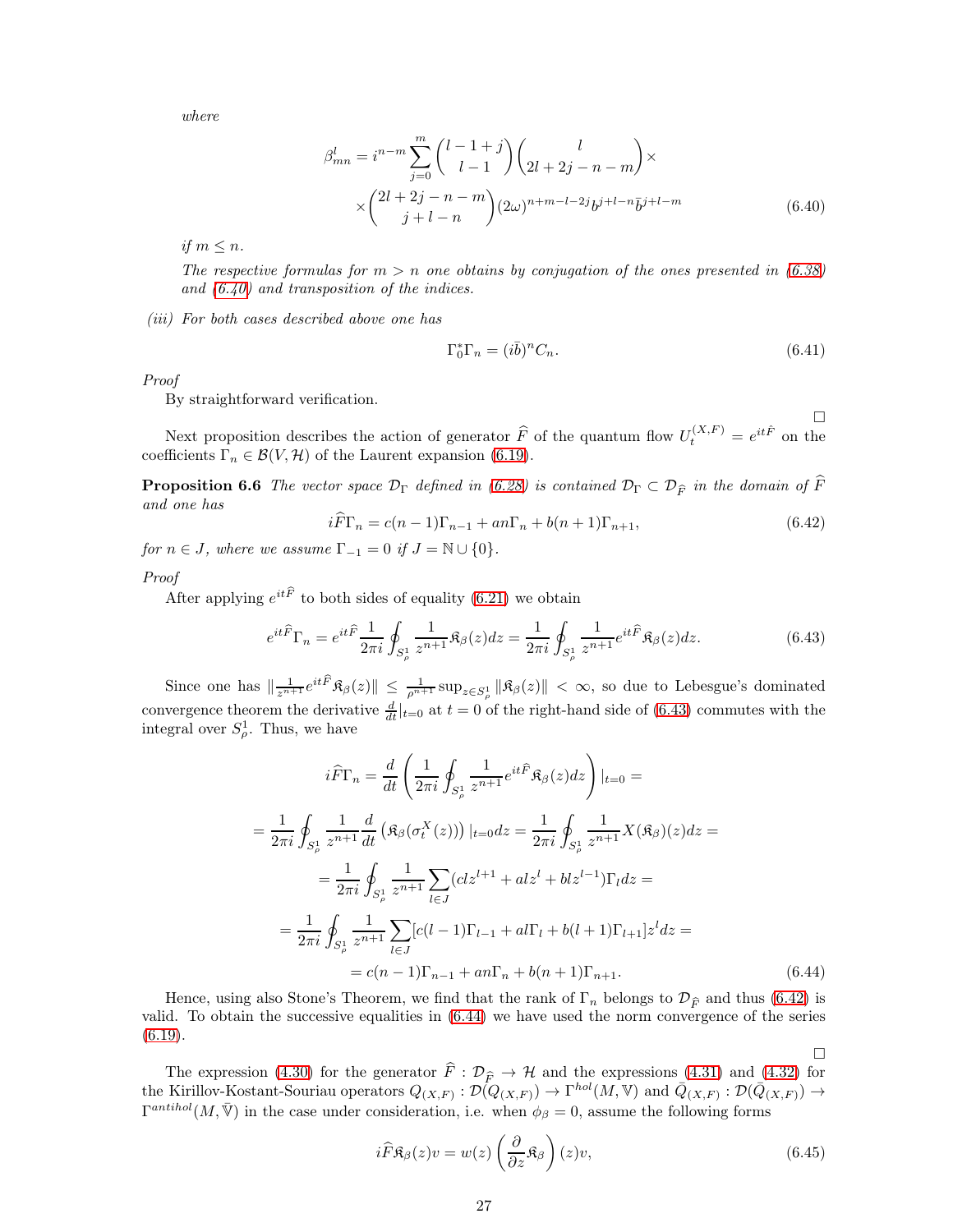and

$$
Q_{(X,F)} K_{\bar{\beta}\beta}(\bar{z},\cdot)v = w(z) \left(\frac{\partial}{\partial z} K_{\bar{\beta}\beta}\right)(\bar{z},\cdot)v,
$$
  

$$
\bar{Q}_{(X,F)} K_{\bar{\beta}\beta}(\cdot,z)v = \overline{w(z)} \left(\frac{\partial}{\partial \bar{z}} K_{\bar{\beta}\beta}\right)(\cdot,z)v
$$

The essential domains of the above operators are given by

$$
\mathcal{D}_{\mathfrak{K}} = \left\{ \psi = \sum_{j \in \mathcal{F}} \mathfrak{K}_{\beta}(z_j) v_j : z_j \in M, v_j \in V, \right\},\
$$

and by

$$
\mathcal{D}(Q_{(X,F)}) = \left\{ \psi = \sum_{j \in \mathcal{F}} K_{\bar{\beta}\beta}(\bar{z}_j, \cdot) v_j : z_j \in M, v_j \in V, \right\},
$$
  

$$
\mathcal{D}(\bar{Q}_{(X,F)}) = \left\{ \bar{\psi} = \sum_{j \in \mathcal{F}} K_{\bar{\beta}\beta}(\cdot, z_j) v_j : z_j \in M, v_j \in V, \right\},
$$

<span id="page-27-2"></span>respectively, where  $\mathcal F$  is a finite subset of  $\mathbb Z$ .

**Proposition 6.7** If  $b \neq 0$ , then  $\Gamma_0 = \mathfrak{K}_{\beta}(0) \in \mathcal{B}(V, \mathcal{H})$  is a generating element for  $i\widehat{F}$  in the Hilbert  $\mathcal{B}(V)$ -module  $\mathcal{B}(V,\mathcal{H})$ , i.e. the elements  $(i\widehat{F})^n\Gamma_0$ , where  $n \in \mathbb{N} \cup \{0\}$ , are linearly independent and they span a linearly dense subspace of  $\mathcal{B}(V, \mathcal{H})$ . Moreover, one has

<span id="page-27-0"></span>
$$
\Gamma_n = K_n(i\widehat{F})\Gamma_0,\tag{6.46}
$$

 $\Box$ 

where the polynomials

$$
K_n(i\lambda) = \sum_{l=0}^n a_l^n(i\lambda)^l
$$

are defined by the recurrence

<span id="page-27-1"></span>
$$
K_{n+1}(i\lambda) = \frac{1}{(n+1)b} \left[ i\lambda K_n(i\lambda) - naK_n(i\lambda) - (n-1)cK_{n-1}(i\lambda) \right]
$$
\n(6.47)

with the initial conditions  $K_{-1}(i\lambda) \equiv 0$  and  $K_0(i\lambda) \equiv 1$ .

Proof

The linear dependence between  $\Gamma_0, i\overline{F}\Gamma_0, \ldots, (i\overline{F})^n\Gamma_0 \in \mathcal{B}(V, \mathcal{H})$  and  $\Gamma_0, \Gamma_1, \ldots, \Gamma_n \in \mathcal{B}(V, \mathcal{H}),$ where  $n \in \mathbb{N} \cup \{0\}$ , given by the equations

$$
\Gamma_k = \sum_{l=0}^k a_l^k (i\widehat{F})^k \Gamma_0,
$$

where  $k = 0, 1, \ldots, n$ , is invertible. Hence, and from the linear independence of  $\Gamma_n \in \mathcal{B}(V, \mathcal{H})$  we conclude that the vectors  $(i\widehat{F})^n\Gamma_0 \in \mathcal{B}(V,\mathcal{H}), n \in \mathbb{N} \cup \{0\}$ , are linearly independent.

From Proposition [6.2](#page-22-4) it follows that the operators  $\Gamma_n$  span a dense subset of  $\mathcal{B}(V, \mathcal{H})$ , so,  $(i\widehat{F})^n\Gamma_0$ span too.

Now, let us describe the relationship between the coherent state representation [\(6.45\)](#page-26-5) and the spectral representation of the generator  $\widehat{F}$  of the quantum flow  $U_t^{(X,F)} = e^{it\widehat{F}}$ . Therefore, let  $E : \mathbb{R} \to$  $\mathcal{L}(\mathcal{H})$  denote the resolution of identity or equivalently the spectral measure  $E : \mathcal{B}(\mathbb{R}) \to \mathcal{L}(\mathcal{H})$  of the self-adjoint operator  $\widehat{F}$ , i.e.  $\psi \in \mathcal{D}_{\widehat{F}}$  if and only if

$$
\int_{\mathbb{R}} \lambda^2 d\langle E\psi | \psi \rangle(\lambda) < \infty
$$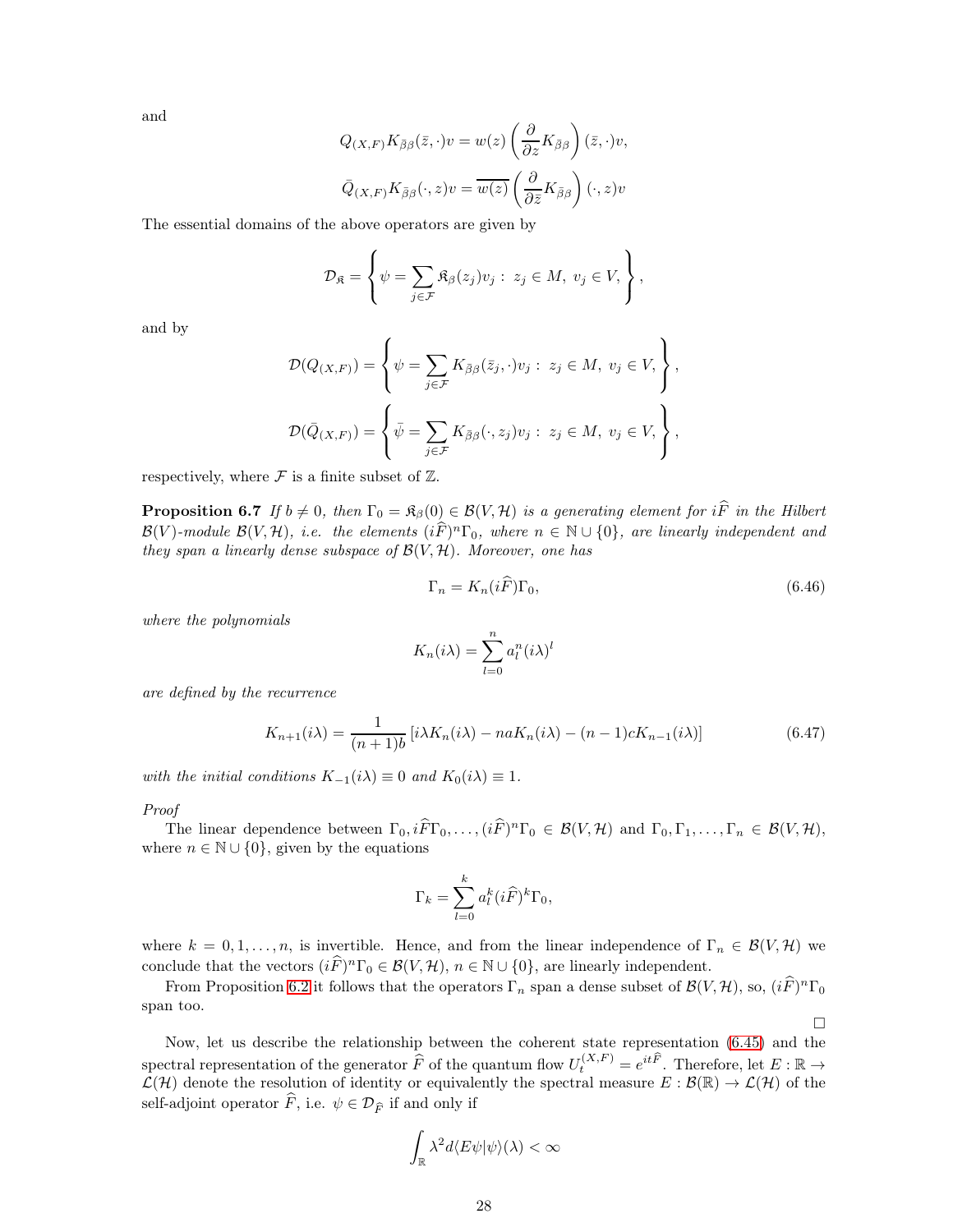and one has

<span id="page-28-0"></span>
$$
\widehat{F}\psi = \int_{\mathbb{R}} \lambda d(E\psi)(\lambda) \tag{6.48}
$$

for  $\psi \in \mathcal{D}_{\widehat{F}}$ , see Chapter VI §66 in [\[2\]](#page-34-12) for details. Above by  $\mathcal{L}(\mathcal{H})$  and by  $\mathcal{B}(\mathbb{R})$  we denoted the lattices of orthogonal projections of  $H$  and Borel subsets of  $\mathbb{R}$ , respectively.

From Proposition [6.6](#page-26-6) follows that  $\Gamma_n V \subset \mathcal{D}_{\widehat{F}}$ , so, using [\(6.46\)](#page-27-0) and [\(6.48\)](#page-28-0) we find that

<span id="page-28-1"></span>
$$
\Gamma_n = K_n(i\widehat{F})\Gamma_0 = \int_{\mathbb{R}} K_n(i\lambda)d(E\Gamma_0)(\lambda).
$$
 (6.49)

Next, substituting  $\Gamma_n$  given by [\(6.49\)](#page-28-1) into [\(6.41\)](#page-26-0) we obtain

<span id="page-28-2"></span>
$$
C_n = (i\bar{b})^{-n} \Gamma_0^* \Gamma_n = \int_{\mathbb{R}} (i\bar{b})^{-n} K_n(i\lambda) d(\Gamma_0^* E \Gamma_0)(\lambda) = \sum_{l=0}^n i^{l-n} (\bar{b})^{-n} a_l^n \mu_l,
$$
(6.50)

where  $\mu_l \in \mathcal{B}(V)$  defined by

<span id="page-28-3"></span>
$$
\mu_n := \Gamma_0^* \widehat{F}^n \Gamma_0 = \int_{\mathbb{R}} \lambda^n d(\Gamma_0^* E \Gamma_0)(\lambda)
$$
\n(6.51)

are the moments of the positive  $\mathcal{B}(V)$ -valued measure

$$
d(\Gamma_0^* E \Gamma_0)(\lambda) := d[(E \Gamma_0)^*(E \Gamma_0)](\lambda).
$$

Summing up we conclude from [\(6.29\)](#page-24-1) and [\(6.50\)](#page-28-2) that through the Hamburger moment problem defined by [\(6.51\)](#page-28-3) one obtains the relationship between the positive kernel  $K_{\bar{\beta}\beta}(\bar{v}, z)$  and the resolution of identity  $E : \mathbb{R} \to \mathcal{L}(\mathcal{H})$  of  $\widehat{F}$ .

Let us define the Hilbert  $\mathcal{B}(V)$ -module  $L^2(\mathbb{R}, d(\Gamma_0^* E\Gamma_0))$  of  $\mathcal{B}(V)$ -valued Borel square integrable functions  $\gamma : \mathbb{R} \to \mathcal{B}(V)$ , i.e. such ones that  $\langle \gamma; \gamma \rangle_{L^2} \leq M 1 \mathbb{1}_V$ , where  $0 \leq M \in \mathbb{R}$ , in sense of  $\mathcal{B}(V)$ -valued scalar product

$$
\langle \gamma ; \delta \rangle_{L^2} := \int_{\mathbb{R}} \gamma(\lambda)^* d(\Gamma_0^* E \Gamma_0)(\lambda) \delta(\lambda)
$$

of the square integrable  $\mathcal{B}(V)$ -valued functions  $\gamma, \delta \in L^2(\mathbb{R}, d(\Gamma_0^* E\Gamma_0))$ . As it follows from [\(6.28\)](#page-23-4) and [\(6.46\)](#page-27-0)  $\Gamma_0 \in \mathcal{B}(V, \mathcal{H})$  is a generating element in  $\mathcal{B}(V, \mathcal{H})$  for  $\widehat{F}$ , so we have the isomorphism

$$
\mathcal{I}: L^2(\mathbb{R}, d(\Gamma_0^* E \Gamma_0)) \ni \gamma \stackrel{\sim}{\longrightarrow} \int_{\mathbb{R}} d(E \Gamma_0)(\lambda) \gamma(\lambda) =: \Gamma \in \mathcal{B}(V, \mathcal{H})
$$

of the defined above Hilbert  $\mathcal{B}(V)$ -modules.

Using the isomorphism  $\mathcal I$  and [\(6.46\)](#page-27-0) we find that

$$
\Gamma_n = \mathcal{I}(K_n(i \cdot) \mathbb{1}_V)
$$

and, thus

<span id="page-28-4"></span>
$$
\mathfrak{K}_{\beta}(z) = \sum_{n=0}^{\infty} \Gamma_n z^n = \mathcal{I}(\mathfrak{K}_{\beta}(z; \cdot)),\tag{6.52}
$$

where the function  $\mathfrak{K}_{\beta}(z; \cdot) \in L^2(\mathbb{R}, d(\Gamma_0^* E \Gamma_0))$  is defined by the power series

<span id="page-28-5"></span>
$$
\mathfrak{K}_{\beta}(z;\lambda) := \left(\sum_{n=0}^{\infty} K_n(i\lambda) z^n\right) 1\!\!1_V,\tag{6.53}
$$

convergent in the norm  $\|\cdot\|_{L^2} := \|\langle \cdot, \cdot \rangle_{L^2}\|$ , where by  $\|\cdot\|$  we denoted the norm on  $\mathcal{B}(V)$ . Later on we will see in Proposition [6.8](#page-29-1) that it is also point-wise convergent.

We note here that the equivariance condition

$$
\mathfrak{K}_{\beta}(\sigma_{t}^{X}(z))=e^{it\widehat{F}}\mathfrak{K}_{\beta}(z)
$$

written in terms of  $\mathfrak{K}_{\beta}(z; \lambda)$  assumes the following form

$$
\mathfrak{K}_{\beta}(\sigma_t^X(z); \lambda) = e^{it\lambda} \mathfrak{K}_{\beta}(z; \lambda).
$$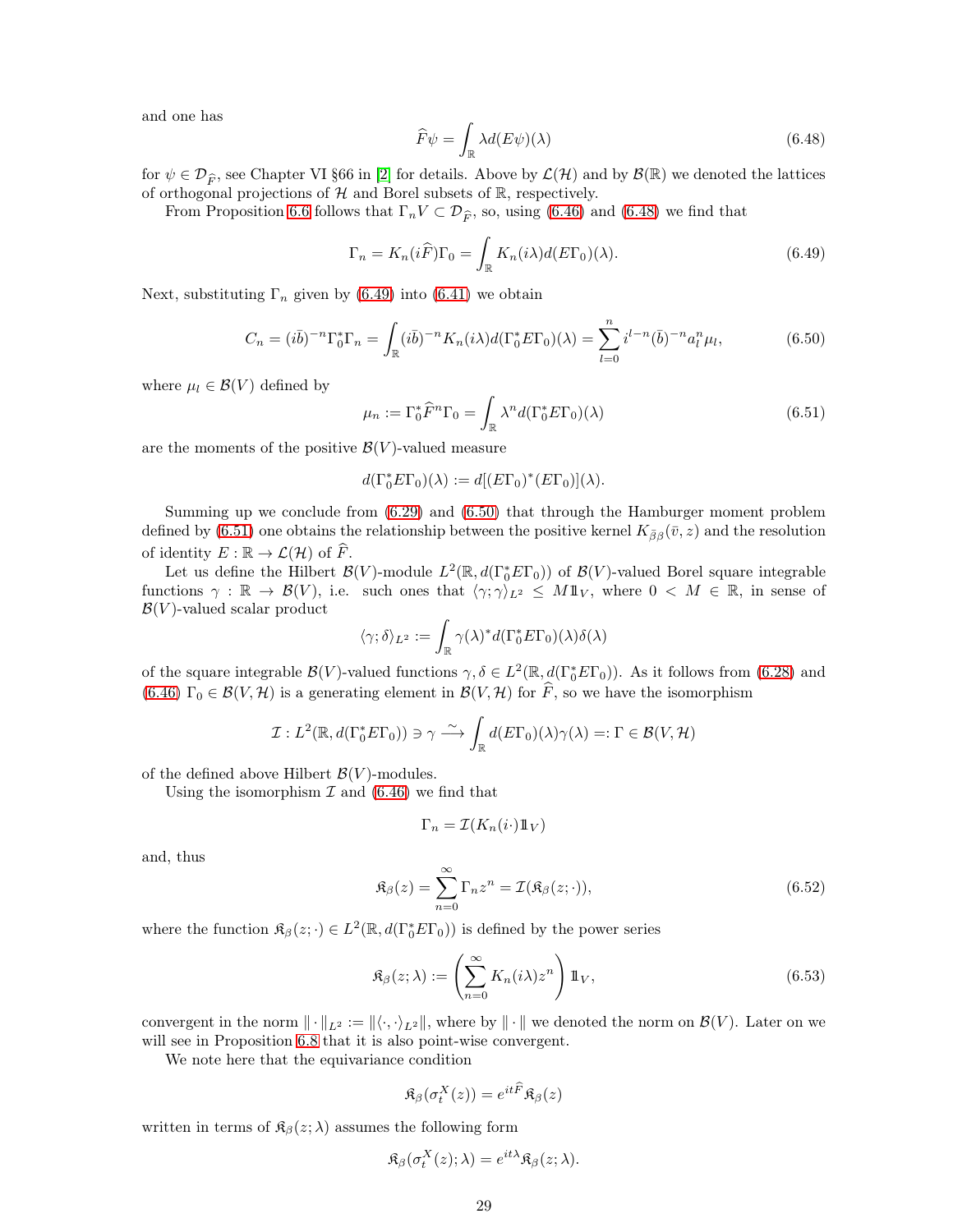Taking into account [\(6.52\)](#page-28-4) and that  $\langle \mathfrak{K}_{\beta}(v); \mathfrak{K}_{\beta}(z)\rangle = \langle \mathfrak{K}_{\beta}(v; \cdot) \rangle; \mathfrak{K}_{\beta}(z; \cdot) \rangle_{L^2}$  we obtain the integral decomposition

<span id="page-29-0"></span>
$$
K_{\bar{\beta}\beta}(\bar{v},z) = \int_{\mathbb{R}} K_{\bar{\beta}\beta}(\bar{v},z;\lambda) d(\Gamma_0^* E \Gamma_0)(\lambda), \tag{6.54}
$$

where

<span id="page-29-2"></span>
$$
K_{\bar{\beta}\beta}(\bar{v}, z; \lambda) = \mathfrak{K}_{\beta}(v; \lambda)^{\dagger} \mathfrak{K}_{\beta}(z; \lambda) = \left(\sum_{m,n=0}^{\infty} \overline{K_m(i\lambda)} K_n(i\lambda) \bar{v}^m z^n \right) 1\!\!1_V,\tag{6.55}
$$

of the kernel  $K_{\bar{\beta}\beta}(\bar{v},z) = \mathfrak{K}_{\beta}(v)^* \mathfrak{K}_{\beta}(z)$  invariant with respect to the flow  $\sigma_t^X$  quantized by  $e^{it\hat{F}}$ . Combining [\(6.29\)](#page-24-1) and [\(6.50\)](#page-28-2) we obtain the expression

<span id="page-29-3"></span>
$$
K_{\bar{\beta}\beta}(\bar{v}, z; \lambda) := \left(\sum_{n=0}^{\infty} K_n(i\lambda) \frac{1}{(i\bar{b})^n} I(\bar{v}, z)^n \right) 1\!\!1_V
$$
 (6.56)

on the kernel  $K_{\bar{\beta}\beta}(\bar{v}, z; \lambda)$  which is different to [\(6.55\)](#page-29-2).

The equivalence of  $(6.55)$  and  $(6.56)$  follows from the equality

$$
\overline{K_m(i\lambda)}K_n(i\lambda) = \sum_{l=L}^{m+n} \frac{1}{(i\overline{b})^l} \beta_{mn}^l K_l(i\lambda),
$$

valid for the polynomials  $K_n(i\lambda)$ , where  $\beta_{mn}^l$  are given: by [\(6.38\)](#page-25-3) and  $L = n$  for  $M = \mathbb{C}$ ; by [\(6.40\)](#page-26-1) and  $L = n - m$  for  $M = \mathbb{D}$ .

Comparing the right-hand sides of [\(6.53\)](#page-28-5) and [\(6.56\)](#page-29-3) we obtain

$$
K_{\bar{\beta}\beta}(\bar{v}, z; \lambda) = \mathfrak{K}_{\beta}\left(\frac{1}{i\bar{b}}I(\bar{v}, z); \lambda\right),\tag{6.57}
$$

<span id="page-29-1"></span>where  $I(\bar{z}, z)$  is the  $\sigma_t^X$ -invariant presented in [\(6.34\)](#page-24-6) and [\(6.35\)](#page-24-7) of the Proposition [6.3.](#page-24-4) In the next proposition we will present expressions on  $K_n(i\lambda)$ ,  $\mathfrak{K}_{\beta}(z)$  and  $K_{\bar{\beta}\beta}(\bar{v}, z; \lambda)$  for the cases when  $b \neq 0$ .

**Proposition 6.8** (i) If  $M = \mathbb{C}$  and  $b \neq 0$  then we have

<span id="page-29-5"></span>
$$
K_n(i\lambda) = \frac{(-i\omega)^{n-1}}{n!b^n} \left(-\frac{1}{\omega}\lambda\right)_n,
$$
\n(6.58)

where  $(x)_n = x(x+1)...(x+n-1)$  is the Pochhammer symbol,

<span id="page-29-8"></span>
$$
\mathfrak{K}_{\beta}(z;\lambda) = \frac{i}{\omega} {}_1F_0 \left( -\frac{1}{\omega} \lambda; -\frac{i\omega}{b} z \right) 1\!\!1_V, \tag{6.59}
$$

<span id="page-29-9"></span>
$$
K_{\bar{\beta}\beta}(\bar{v}, z; \lambda) = \frac{i}{\omega} {}_1F_0 \left( -\frac{1}{\omega}\lambda; -\frac{\omega^2}{|b|^2}\bar{v}z - \frac{i\omega}{b}z + \frac{i\omega}{b}\bar{v} \right) 1\!\!1_V. \tag{6.60}
$$

If  $a = i\omega = 0$  the formulas above take the form

<span id="page-29-10"></span>=

<span id="page-29-4"></span>
$$
K_n(i\lambda) = \frac{1}{n!} \left(\frac{i\lambda}{b}\right)^n,\tag{6.61}
$$

<span id="page-29-6"></span>
$$
\mathfrak{K}_{\beta}(z;\lambda) = e^{i\frac{\lambda}{b}z} \mathbb{1}_V, \tag{6.62}
$$

<span id="page-29-7"></span>
$$
K_{\bar{\beta}\beta}(\bar{v}, z; \lambda) = e^{i\lambda \left(\frac{z}{b} - \frac{\bar{v}}{b}\right)} 1\!\!1_V. \tag{6.63}
$$

(ii) If  $M = \mathbb{D}$  and  $b \neq 0$  then for  $|b|^2 - \omega^2 \neq 0$  we find that polynomials  $K_n$  are given by (nonorthogonal) Meixner-Pollaczek polynomials  $P_n^{(0)}(x;\varphi)$  as follows

$$
K_n(i\lambda) = \left(\frac{A}{2ib\sin\varphi}\right)^n P_n^{(0)}(-i\lambda/A;\varphi) =
$$

$$
\left(\frac{Ae^{i\varphi}}{2ib\sin\varphi}\right)^n \frac{(2\mu)_n}{n!} {}_2F_1\left(-n,\mu-\frac{i\lambda}{A};2\mu;1-e^{-2i\varphi}\right)|_{\mu=0}
$$
(6.64)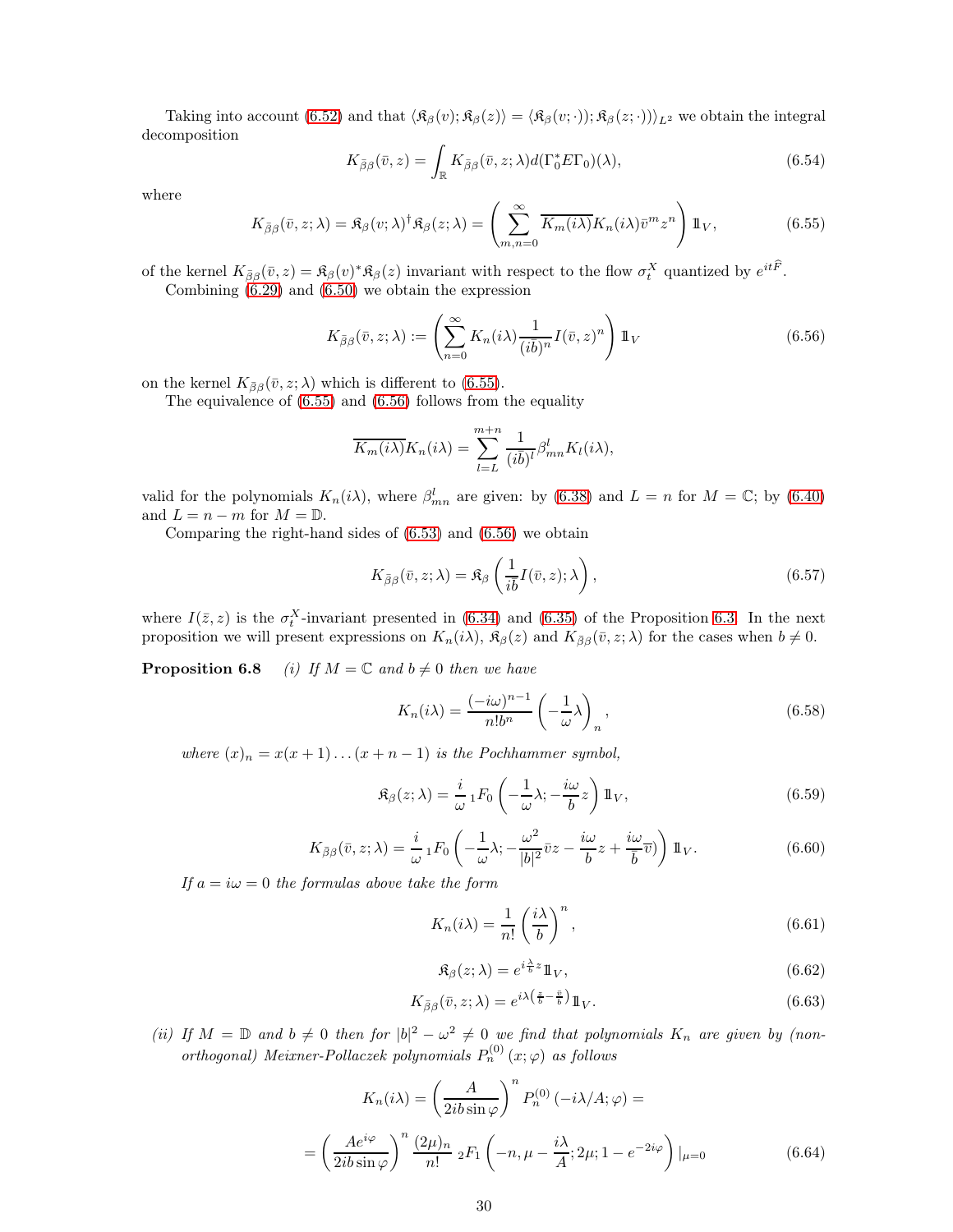where  $A := -\frac{2\omega}{|\omega|} \sqrt{|b|^2 - \omega^2}$  and  $\cos \varphi := \frac{|\omega|}{|b|}$  $\frac{|\omega|}{|b|}$  (if  $|b|^2 - \omega^2 > 0$ , then  $\varphi \in [0, \pi/2]$ , if  $|b|^2 - \omega^2 < 0$ , then A and  $\varphi$  are imaginary,  $A, \varphi \in i\mathbb{R}$ , and  $\varphi/i \in [1, \infty[)$  and

<span id="page-30-1"></span>
$$
\mathfrak{K}_{\beta}(z;\lambda) = \left(\frac{2ib\sin\varphi - Ae^{-i\varphi}z}{2ib\sin\varphi - Ae^{i\varphi}z}\right)^{\frac{i\lambda}{A}}1\!\!1_V,\tag{6.65}
$$

<span id="page-30-2"></span>
$$
K_{\bar{\beta}\beta}(\bar{v}, z; \lambda) = \left(\frac{2|b|^2 \sin \varphi + Ae^{-i\varphi}I(\bar{v}, z)}{2|b|^2 \sin \varphi + Ae^{i\varphi}I(\bar{v}, z)}\right)^{\frac{i\lambda}{A}} 1\!\!1_V,
$$
\n(6.66)

where  $I(\bar{v}, z)$  is given in [\(6.35\)](#page-24-7).

For  $b \neq 0$  and  $|b|^2 - \omega^2 = 0$  we have that the polynomials  $K_n$  are expressed by (non-orthogonal) Laguerre polynomials  $L_n^{(-1)}(x)$  by

<span id="page-30-0"></span>
$$
K_n(i\lambda) = \left(\frac{\omega}{ib}\right)^n L_n^{(-1)}(\lambda/\omega) =
$$
  
= 
$$
\left(\frac{\omega}{ib}\right)^n \frac{(\alpha+1)_n}{n!} {}_1F_1(-n; \alpha+1; \lambda/\omega)|_{\alpha=-1},
$$
 (6.67)

and

<span id="page-30-3"></span>
$$
\mathfrak{K}_{\beta}(z;\lambda) = \exp\left(\frac{\lambda z}{\omega z - ib}\right) 1\!\!1_V,\tag{6.68}
$$

<span id="page-30-4"></span>
$$
K_{\bar{\beta}\beta}(\bar{v}, z; \lambda) = \exp\left(\frac{\lambda I(\bar{v}, z)}{\omega I(\bar{v}, z) + |b|^2}\right) 1\!\!1_V,\tag{6.69}
$$

where  $I(\bar{v}, z)$  is given in [\(6.35\)](#page-24-7).

Proof

For  $M = \mathbb{C}$  one can put in  $(6.47)$   $c = 0$  (see  $(6.2)$ ). Thus it is easy to check that  $(6.61)$  and  $(6.58)$ are solutions of this recurrence equation for  $a = 0$  and  $a = i\omega \neq 0$ , respectively. The relations [\(6.62\)](#page-29-6),  $(6.63)$ ,  $(6.59)$  and  $(6.60)$  follow immediately from  $(6.53)$ ,  $(6.56)$  and the definition of the hypergeometric functions.

For  $M = \mathbb{D}$  one has  $c = -\bar{b}$  and  $a = 2i\omega$ . Let us introduce the polynomials  $Q_n$  defined by

$$
Q_n(\lambda) := \frac{n! b^n i^n}{A^n} K_n(-iA\lambda),\tag{6.70}
$$

where  $A \in \mathbb{C} \setminus \{0\}$ . Then [\(6.47\)](#page-27-1) takes the form

$$
\lambda Q_n(\lambda) = Q_{n+1}(\lambda) - n \frac{2\omega}{A} Q_n(\lambda) + n(n-1) \frac{|b|^2}{A^2} b Q_{n-1}(\lambda).
$$

This is a three-term recurrence formula on monic polynomials  $Q_n$  with the initial conditions  $Q_{-1}(\lambda) \equiv$ 0 and  $Q_0(\lambda) \equiv 1$ . By Favard's Theorem, see e.g. [\[7\]](#page-34-13) Theorem 4.4, the solutions of [\(6.71\)](#page-31-0) are non-orthogonal polynomials described in [\[22\]](#page-35-14). Namely, for  $|b|^2 - \omega^2 \neq 0$  and  $A = -\frac{2\omega}{|\omega|} \sqrt{|b|^2 - \omega^2}$  the polynomials  $Q_n$  are the (non-orthogonal) monic Meixner-Pollaczek polynomials  $Q_n(\lambda) = \frac{n!}{(2 \sin \varphi)^n} P^{(0)}(\lambda; \varphi)$ and for  $|b|^2 - \omega^2 = 0$  and  $A = -\omega$  the polynomials  $Q_n$  are the (non-orthogonal) monic Laguerre polynomials  $Q_n(\lambda) = n!(-1)^n L^{(-1)}(\lambda)$ . This proves [\(6.64\)](#page-29-10) and [\(6.67\)](#page-30-0).

To prove  $(6.65)$ ,  $(6.66)$ ,  $(6.68)$  and  $(6.69)$  it is enough to observe that  $(6.53)$  and  $(6.56)$  is nothing else than the generating function for the family of polynomials  $\{K_n\}_{n=0}^{\infty}$ , which for Meixner-Pollaczek and Laguerre polynomials may be found in [\[22\]](#page-35-14) as well.

 $\Box$ 

The integral decomposition [\(6.54\)](#page-29-0) taken for the case dim<sub>C</sub>  $V = 1, b \neq 0$  and  $a = 0$  leads to Bochner's Theorem, see e.g. [\[36\]](#page-35-7), which is one of most important instruments in the operator theory [\[2\]](#page-34-12) as well as the probability theory. So, as a by-product of our method of quantization applied to the case  $M = \mathbb{C}, \mathbb{D}$  we obtain a family of Bochner type integral decompositions presented in Proposition [6.8](#page-29-1) for the positive definite kernels invariant with respect to suitable holomorphic flows  $\sigma_t^X$  on the Riemann surfaces  $\mathbb C$  and  $\mathbb D$  as well as on the ones which are biholomorphic to them. We stress here that these decompositions are valid for the arbitrary dimension of the Hilbert space  $V$ .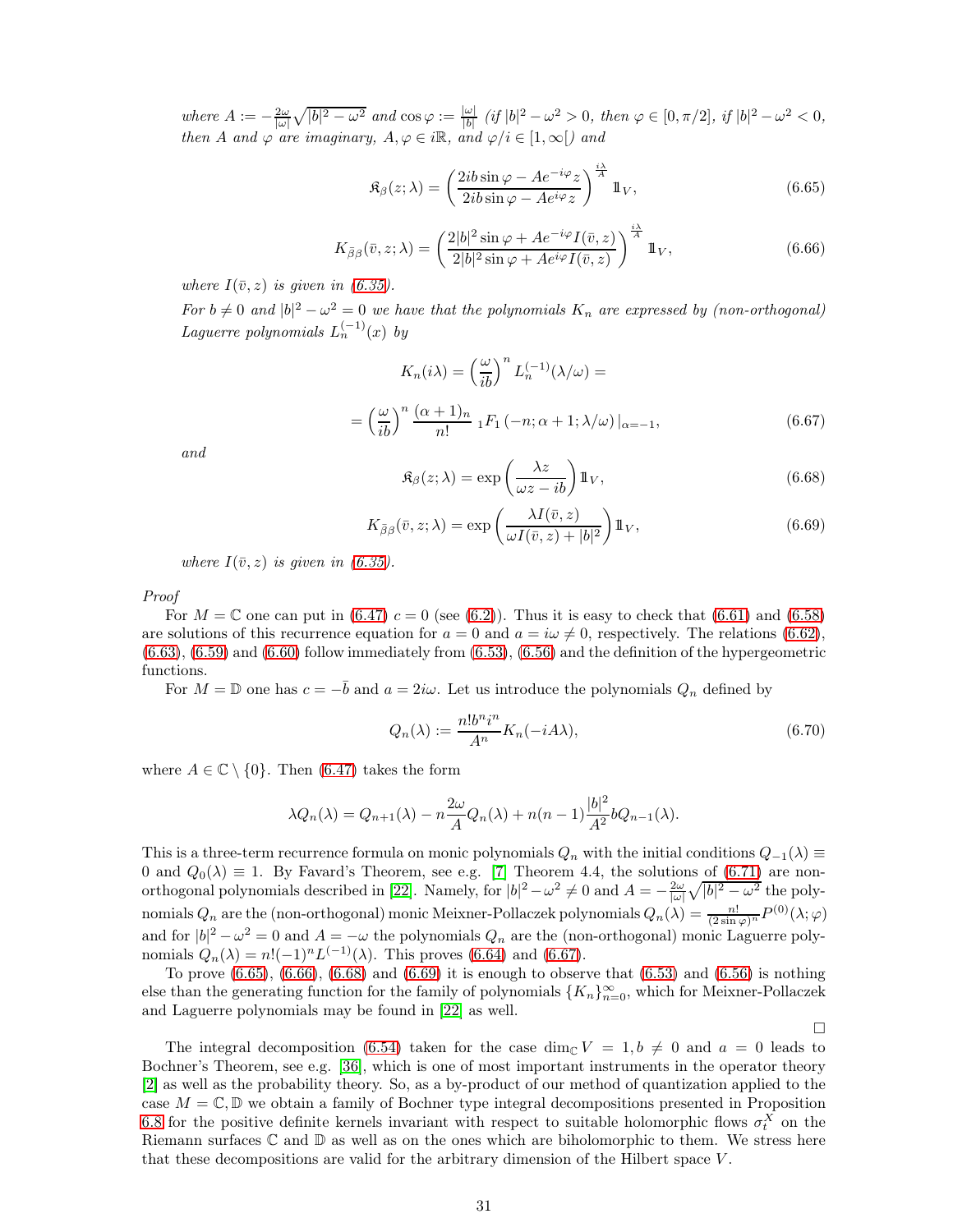Now let us discuss in details the case when dim<sub>C</sub>  $V = 1$ . In this case one has the natural isomorphism  $\mathcal{B}(V, \mathcal{H}) \cong \mathcal{H}$ . Therefore, after applying the Gram-Schmidt orthonormalization procedure to the elements  $\widehat{F}^n\Gamma_0 \in \mathcal{H}$ , where  $n \in \mathbb{N} \cup \{0\}$ , which according to Proposition [6.7](#page-27-2) are linearly independent and span the vector subspace  $\mathcal{D}_{\Gamma} \subset \mathcal{D}_{\widehat{F}} \subset \mathcal{H}$  dense in  $\mathcal{H}$ , we obtain the orthonormal basis

<span id="page-31-0"></span>
$$
|n\rangle := P_n(\hat{F})\Gamma_0 \in \mathcal{D}_{\Gamma} \tag{6.71}
$$

in  $H$ .

The polynomials  $P_n(\lambda)$  of degree n appearing in [\(6.71\)](#page-31-0) are orthogonal with respect to the positive measure  $d(\Gamma_0^* E \Gamma_0)(\lambda)$ . They satisfy the three term recurrence

$$
\lambda P_n(\lambda) = b_{n-1} P_{n-1}(\lambda) + a_n P_n(\lambda) + b_n P_{n+1}(\lambda)
$$

defined by infinite Jacobi matrix J. One can express the coefficients  $a_n$  and  $b_n$  of this matrix as well as the polynomials  $P_n(\lambda)$  in terms of the moments  $\mu_n$ , see [\(6.51\)](#page-28-3), of the measure  $d(\Gamma_0^* E\Gamma_0)(\lambda)$ . For the respective formulas see Chapter I of [\[1\]](#page-34-5).

The self-adjoint operator  $\widehat{F}$  expressed in the basis [\(6.71\)](#page-31-0) assumes the three-diagonal form

$$
\widehat{F}|n\rangle = b_{n-1}|n-1\rangle + a_n|n\rangle + b_n|n+1\rangle, \tag{6.72}
$$

as well as in the basis  $\Gamma_n$ ,  $n \in \mathbb{N} \cup \{0\}$ , see [\(6.42\)](#page-26-3).

We summarize the facts mentioned above defining

$$
\Gamma|n\rangle := \Gamma_n,
$$
  
\n
$$
P(\widehat{F}^n \Gamma_0) := P_n(\widehat{F})\Gamma_0 = |n\rangle,
$$
  
\n
$$
K(\widehat{F}^n \Gamma_0) := K_n(i\widehat{F})\Gamma_0 = \Gamma_n
$$

the operators

$$
\begin{array}{c}\n\mathcal{D}_{\Gamma} \\
P \swarrow \\
\mathcal{D}_{\Gamma} \stackrel{\Gamma}{\longrightarrow} \mathcal{D}_{\Gamma}\n\end{array}
$$

which by definition intertwine the bases  $\{\Gamma_n\}_{n=0}^{\infty}$ ,  $\{\widehat{F}^n\Gamma_0\}_{n=0}^{\infty}$ , and  $\{|n\rangle\}_{n=0}^{\infty}$  of the Hilbert space  $\mathcal{H}$ .

**Proposition 6.9** The domain  $\mathcal{D}_{\Gamma^*}$  of the operator  $\Gamma^*$  adjoint to  $\Gamma$  contains  $\mathcal{D}_{\Gamma}$ , which is also the range of Γ. Hence  $\mathcal{D}_{\Gamma^*}$  is dense in  $\mathcal{H}$ .

Proof

For  $\varphi \in \mathcal{H}$  and  $\psi = \sum_{n \in \mathcal{F}} c_n |n\rangle \in \mathcal{D}_{\Gamma}$  one has

$$
|\langle \varphi | \Gamma \psi \rangle|^2 = \left| \sum_{n \in \mathcal{F}} c_n \langle \varphi | \Gamma_n \rangle \right|^2 \le \langle \psi | \psi \rangle \sum_{n \in \mathcal{F}} |\langle \varphi | \Gamma_n \rangle|^2 \le \langle \psi | \psi \rangle \sum_{n \in J} |\langle \varphi | \Gamma_n \rangle|^2
$$

Thus we see that if  $\sum_{n\in J} |\langle \varphi | \Gamma_n \rangle|^2 < \infty$  then  $\varphi \in \mathcal{D}(\Gamma^*)$ , so, we need to prove that

<span id="page-31-1"></span>
$$
\sum_{n\in J} |\langle \Gamma_m | \Gamma_n \rangle|^2 < \infty \tag{6.73}
$$

for any  $m \in J$ . Let us consider three subcases mentioned in Proposition [6.4](#page-25-0) and Proposition [6.5](#page-25-1) separately.

For the subcase of Proposition [6.4](#page-25-0) it follows from [\(6.36\)](#page-25-2) that  $\sum_{n\in J} |\langle \Gamma_m|\Gamma_n\rangle|^2 = |\langle \Gamma_m|\Gamma_m\rangle|^2 < \infty$ . To prove [\(6.73\)](#page-31-1) for the subcase (i) of Proposition [6.5](#page-25-1) where  $M = \mathbb{C}$  let us observe that the quantities  $\beta_{m,n}^l$ ,  $l = n, \ldots, n+m$ , given by [\(6.38\)](#page-25-3) form, up to the factor  $(i\bar{b})^n$ , a finite family of polynomials of the variable n of degree no greater than m with coefficients depends on  $b, \omega, m$ . Thus from [\(6.37\)](#page-25-4) we obtain that for fixed  $m \in \mathbb{N} \cup \{0\}$  one has

$$
\sqrt[n]{\langle \Gamma_m | \Gamma_n \rangle} \leq \sqrt[n]{\sum_{l=n}^{n+m} |\beta_{m,n}^l| |C_l|} \xrightarrow[n \to \infty]{} 0
$$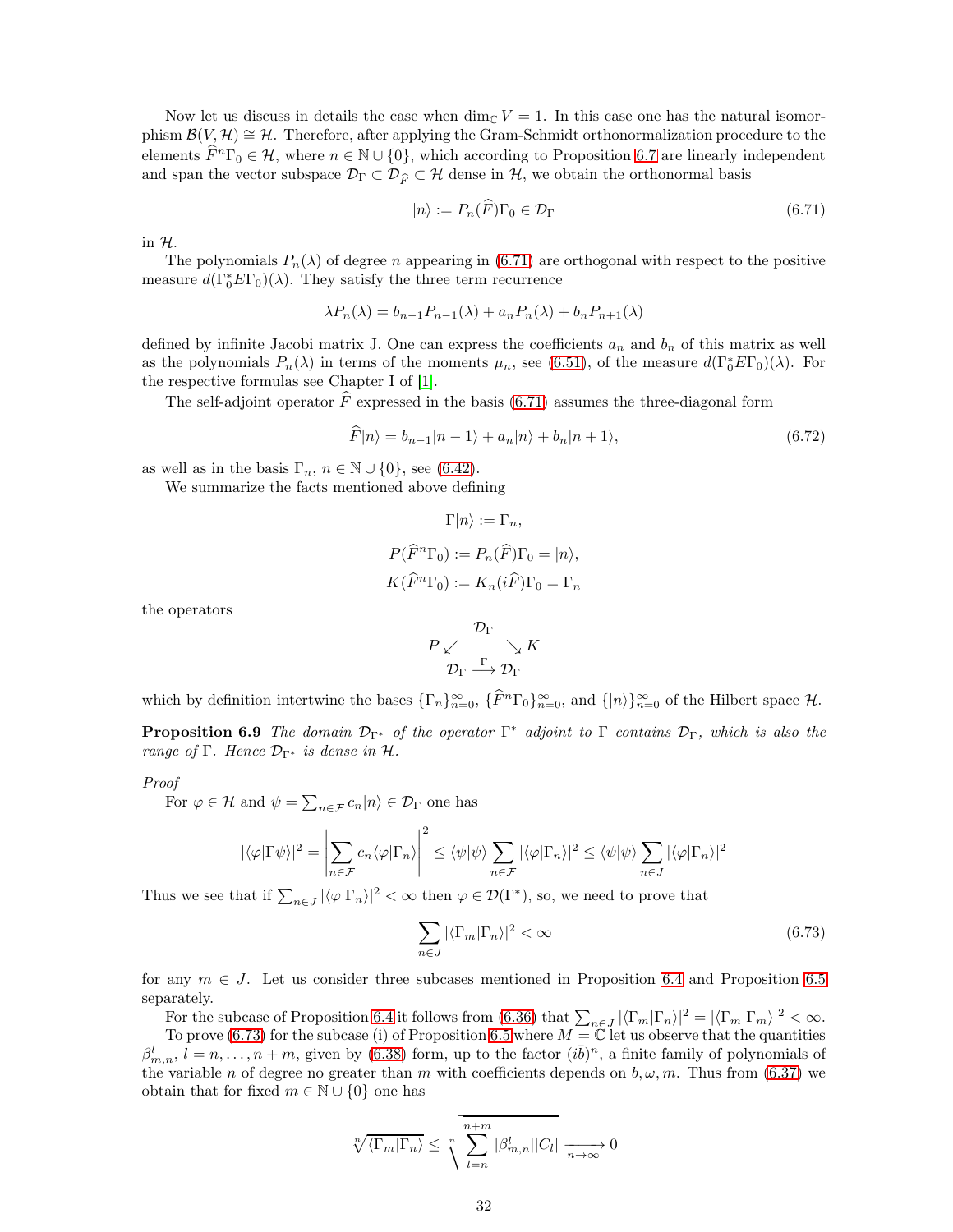where the last limit follows from the fact that the right hand side of  $(6.29)$  is convergent for arbitrary  $I \in \mathbb{R}$  (see [\(6.34\)](#page-24-6)), i.e.  $\sqrt[n]{|C_n|} \to 0$ , and  $\sqrt[n]{|\beta^l_{m,n}|} \to |b|$ . Finally, [\(6.73\)](#page-31-1) holds due to the root test for the convergence of a series.

The proof of [\(6.73\)](#page-31-1) for the subcase (ii) of Proposition [6.5](#page-25-1) where  $M = \mathbb{D}$  is similar to the previous case. Namely, from [\(6.40\)](#page-26-1) follows that the quantities  $\beta_{m,n}^l$ ,  $l = n-m, \ldots, n+m$  form, up to the factor  $(i\bar{b})^n$ , a finite family of polynomials of the variable n of degree no greater than 3m with coefficients depending on  $b, \omega, m$ . Thus

$$
\sqrt[n]{\langle \Gamma_m | \Gamma_n \rangle} \le |b| \sqrt[n]{\sum_{l=n-m}^{n+m} |\beta_{m,n}^l| |C_l|} \xrightarrow[n \to \infty]{} 0
$$

because the right hand side of [\(6.29\)](#page-24-1) is convergent for arbitrary grates  $|I| \in \mathbb{R}$  (see [\(6.35\)](#page-24-7)), i.e.  $\sqrt[n]{|C_n|} \to 0.$ 

We see from the above proposition that the assumption of the Theorem VIII.1 in [\[36\]](#page-35-7) are fulfilled and thus we have:

**Proposition 6.10** (i) The adjoint operator  $\Gamma^*$  is closed.

- (ii) The operator  $\Gamma$  is closable and one has  $\bar{\Gamma} = \Gamma^{**}$ ,  $(\bar{\Gamma})^* = \Gamma^*$ .
- (iii) The operator  $\bar{\Gamma}^* \bar{\Gamma} = \Gamma^* \Gamma^{**}$  defined on the dense domain  $\mathcal{D}_{\bar{\Gamma}^* \bar{\Gamma}} = \{ \psi \in \mathcal{D}_{\bar{\Gamma}} : \bar{\Gamma} \psi \in \mathcal{D}_{\bar{\Gamma}^*} \}$  is self-adjoint (see Exercise 45 in Chapter VIII of [\[36\]](#page-35-7)).

Let us mention an interesting possibility to describe the coherent state map  $\mathfrak{K}_{\beta}: \mathbb{D} \to \mathcal{H}$  which quantizes a holomorphic flow  $\sigma_t^X : \mathbb{D} \to \mathbb{D}$  on the disc. Namely, let us define  $\mathfrak{K}_0 : \mathbb{D} \to \mathcal{H}$  by

<span id="page-32-0"></span>
$$
\mathfrak{K}_0(z) := \sum_{n=0}^{\infty} z^n |n\rangle.
$$
\n(6.74)

 $\Box$ 

From [\(6.74\)](#page-32-0) and from the closability of  $\Gamma : \mathcal{D}_{\Gamma} \to \mathcal{D}_{\Gamma}$  we find that

$$
\mathfrak{K}_{\beta}(z) = \bar{\Gamma} \mathfrak{K}_{0}(z).
$$

The above allows us to represent

$$
K_{\bar{\beta}\beta}(\bar{v},z) = \sum_{m,n=0}^{\infty} \langle m|\bar{\Gamma}^*\bar{\Gamma}|n\rangle \bar{v}^m z^n
$$

<span id="page-32-2"></span>the positive kernel  $K_{\bar{\beta}\beta}$  in terms of the matrix elements  $\langle m|\bar{\Gamma}^*\bar{\Gamma}|n\rangle$  of the positive self-adjoint operator  $\Gamma^*\Gamma^{**}=\bar{\Gamma}^*\bar{\Gamma}.$ 

**Proposition 6.11** If dim  $V = 1$  then for the flow  $\sigma_t(z) = e^{at}z$ ,  $z \in M = \mathbb{C}, \mathbb{D}, \mathbb{C}^*, \mathbb{D}^*, \mathbb{A}_r$  there exists a holomorphic section  $s_\beta : M \to P(GL(1,\mathbb{C}), \pi, M)$  for which  $\phi_\beta(z) =: \phi_0 = const.$ 

Proof:

We need to show that when dim  $V = 1$  the equation [\(6.13\)](#page-21-4) has solution  $g_{\alpha\beta}: M \to \mathbb{C} \setminus \{0\}$  for  $\phi_{\beta}(z) = \phi_0$ . Let us rewrite this equation in the following form

<span id="page-32-1"></span>
$$
\frac{\partial g_{\alpha\beta}}{\partial z}(z) = -\frac{\phi_{\alpha}(z) - \phi_0}{az} g_{\alpha\beta}(z). \tag{6.75}
$$

Because each M is a circularly symmetric domain in  $\mathbb{C}$ , the holomorphic function  $\phi_{\alpha}: M \to \mathbb{C}$  is globally defined by its Laurent expansion

$$
\phi_{\alpha}(z) = \sum_{n \in J} p_n z^n.
$$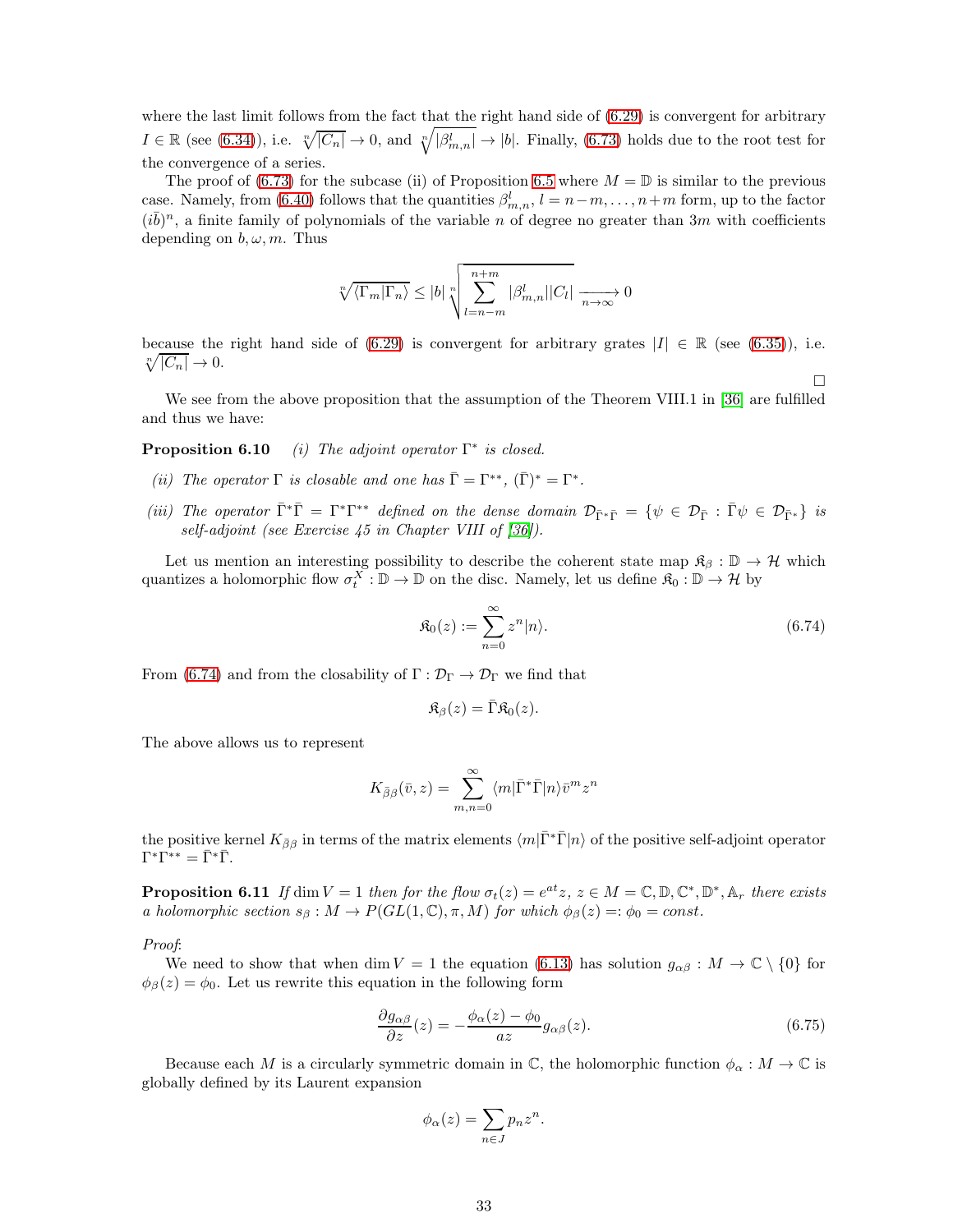Let us define a holomorphic function on M

$$
\psi(z):=\sum_{n\in J\backslash\{0\}}\frac{1}{n}p_nz^n.
$$

This definition is correct since  $\sqrt[n]{n} \to 1$  for  $n \to \infty$ .

Because  $z\frac{\partial\psi(z)}{\partial z} = \phi(z) - p_0$ , then for  $\phi_0 = p_0$  the holomorphic function  $g_{\alpha\beta}(z) = e^{\frac{1}{\alpha}\psi(z)}$  is a solution of [\(6.75\)](#page-32-1) holomorphic on M.

 $\Box$ 

 $\Box$ 

**Corollary 6.4** If  $Re \phi_0 \neq 0$ , then the flows mentioned in Proposition [6.11](#page-32-2) are not quantizable.

Proof:

If  $\phi_{\beta}(z) = \phi_{\beta}(0) = \phi_0 \neq 0$ , then for  $b = 0$  the equations [\(6.10\)](#page-21-2) and [\(6.19\)](#page-22-1) give

$$
[\delta(m+n) + 2\mu + i\omega(m-n)]\langle\Gamma_m|\Gamma_n\rangle = 0,
$$

where  $\delta := Re a, \omega := Im a$  and  $\mu := Re \phi_0$ . Hence, we find that  $\Gamma_n \neq 0$  iff  $n = -\frac{\mu}{\delta} \in \mathbb{Z}$ . So,  $\mathfrak{K}_{\beta}(z) = \Gamma_n z^n$  and from defining property of  $\mathfrak{K}_{\beta}: M \to H$  it follows that  $\dim_{\mathbb{C}} \mathcal{H} = 1$ . The above contradicts the postulates of Definiction [4.1.](#page-9-6)

In the next section we will shortly discuss a possible physical applications of the obtained results.

### <span id="page-33-0"></span>7 Remarks about physical applications

In the theory of quantum mechanical systems there are two naturally distinguished ways of representing quantum Hamiltonians. The first one is by Schrödinger differential operator having domain in the Hilbert space  $L^2(\mathbb{R}^N, d^Nx)$  of square-integrable functions. The second one, called Fock representation, is given by using the creation and annihilation operators which are the weighted shift operators acting in an abstract Hilbert space. The Schrödinger approach is used if one defines a quantum system starting from its classical counterpart (Schrödinger quantization). The Fock approach is usually applied to systems which do not have the classical equivalents. This for example happens in quantum optics [\[12,](#page-34-14) [13,](#page-34-15) [40\]](#page-35-15) and nuclear physics [\[20\]](#page-34-16), where the annihilation operators describe the quantum amplitudes of distinguished modes of a quantum physical system.

In order to integrate a quantum system, i.e. to obtain its evolution in time, one needs to find the spectral resolution of the Hamiltonian. This is the main mathematical task of quantum mechanics leading to the spectral representation of a quantum Hamiltonian.

The coherent states representation of the physical system investigated in this paper was initiated by E. Schrödinger in 1926 in the paper [\[38\]](#page-35-16) and next was investigated by V. Fock [\[9\]](#page-34-17) and V. Bargmann [\[4\]](#page-34-18), and is known in quantum mechanics as the Bargmann-Fock representation. Later it was revitalized in quantum optics by R.J. Glauber [\[13\]](#page-34-15). Let us also mention also the contribution of A. Perelomov, see [\[35\]](#page-35-17), to this subject, i.e. the construction of coherent state maps through the irreducible representations of Lie groups.

In the papers [\[26,](#page-35-1) [27\]](#page-35-8) a method of quantization of an arbitrary Hamiltonian system based on the notion of coherent state map was proposed and its generalization to the case of an arbitrary G-principal bundle we investigated here. Therefore, the illustration of the above method by its application to concrete physical systems is desirable. The coherent state method of quantization of the harmonic oscillator [\[38\]](#page-35-16) is the most known and one can find it also in the textbooks of quantum mechanics. The two cases related to atomic physics crucial from the physical point of view, i.e. Kepler and MIC-Kepler systems, were quantized by the coherent state map method in [\[16\]](#page-34-2) and [\[30\]](#page-35-3), respectively. One can find a large class of systems quantizable by the coherent state method in optics [\[15,](#page-34-9) [17,](#page-34-8) [39\]](#page-35-9), where one usually considers a finite number of modes of an electromagnetic field self-interacting through a nonlinear medium [\[12,](#page-34-14) [34,](#page-35-18) [40\]](#page-35-15). In the papers [\[31,](#page-35-10) [32,](#page-35-11) [33\]](#page-35-12) the classical and quantum reduction procedures were applied to the system of nonlinearly coupled harmonic oscillators (modes) which leads to quantization of the Hamiltonian systems on circularly symmetric surfaces called Kummer shapes [\[14,](#page-34-19) [31\]](#page-35-10). This is a case to which one can apply the results obtained in Section [6.](#page-19-0) The detailed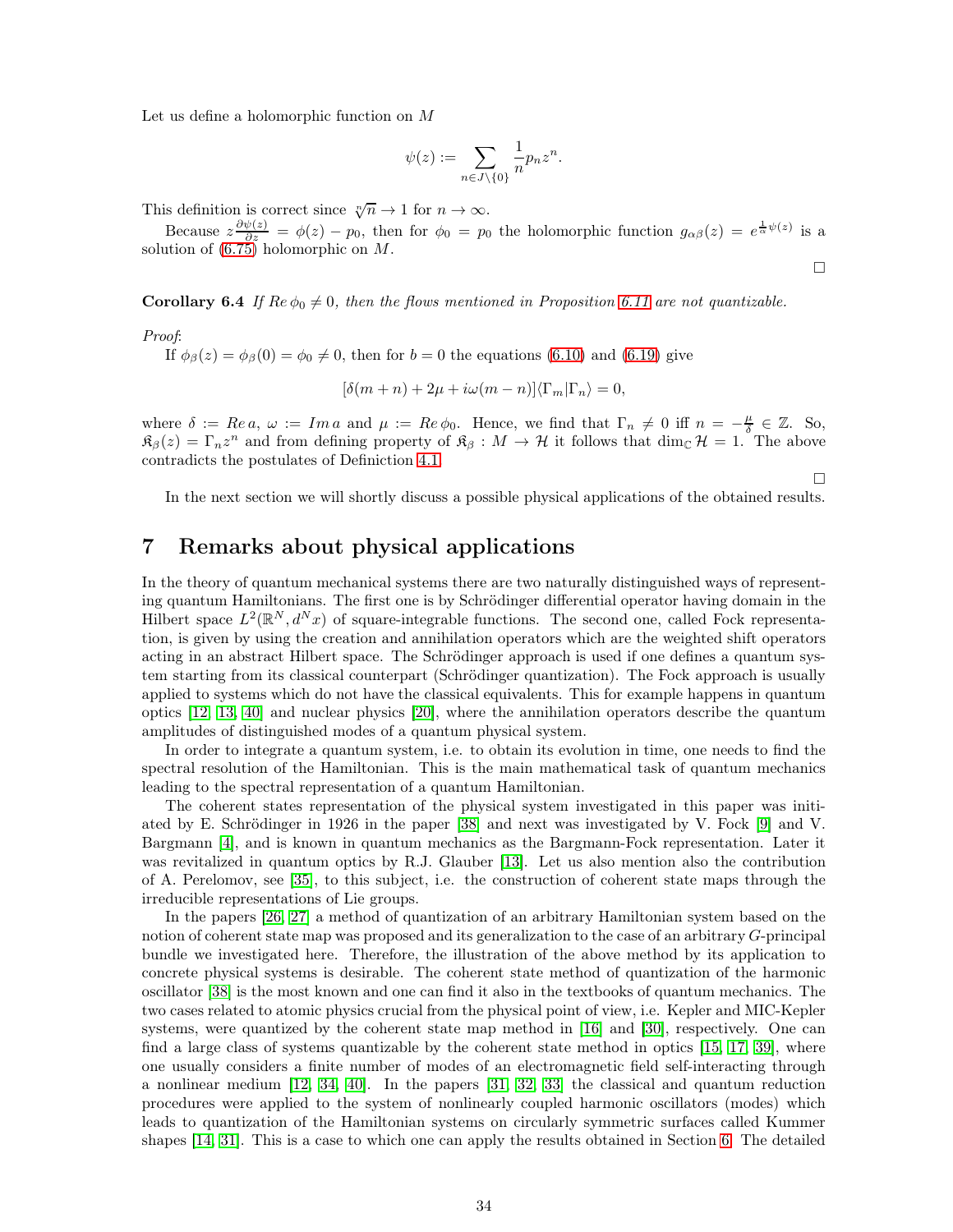discussion of all mentioned cases would require considerable extension of the paper, so we plan to make it the subject of a subsequent publication.

Finally, let us mention our belief that the kernel decomposition [\(6.54\)](#page-29-0) presented in Proposition [6.8,](#page-29-1) which generalizes the one considered in Bochner's Theorem to arbitrary noncompact Riemann surfaces, will find applications in probability theory problems.

### <span id="page-34-5"></span>References

- <span id="page-34-12"></span>[1] N.I. Ahiezer: The Classical Moment Problem, Hafner Publ. Co., N.Y., 1965
- [2] N.I. Ahiezer, I.M. Glazman: Theory of Linear Operators in Hilbert Space, Nauka, Moscow, 1966 (in Russian)
- <span id="page-34-18"></span><span id="page-34-7"></span>[3] N. Aronszajn, Theory of reproducing kernels, Trans. Am. Math. Soc. 68 (1950) 337-401.
- [4] V. Bargmann, On a Hilbert space of analytic functions and associated integral transform I, Communications on Pure and Applied Mathematics 14 (1961): 187–214
- <span id="page-34-3"></span>[5] D. Beltită, J. Galé, Universal objects in categories of reproducing kernels, Revista Matemática Iberoamericana 27 (1), 123-179.
- <span id="page-34-4"></span> $[6]$  D. Beltită, J. Galé, Linear connections for reproducing kernels on vector bundles, Mathematische Zeitschrift, 277:1-2 (2014), 29-62
- <span id="page-34-13"></span>[7] T.S. Chihara: An introduction to orthogonal polynomials, Gordon and Breach, New York, 1978
- <span id="page-34-17"></span>[8] W. Feller: An Introduction to Probability Theory and its Applications, vol.2, New York, 1971
- <span id="page-34-10"></span>[9] V. Fock, Konfigurationsraum und zweite Quantelung, Zeitschrift für Physik 75 (1932), 622–647
- <span id="page-34-11"></span>[10] O. Forster, Riemannsche Flächen, Springer-Verlag Berlin Heidelberg New York 1977.
- <span id="page-34-14"></span>[11] H.M. Farkas, I. Kra, Riemann Surfaces, Springer-Verlag Berlin Heidelberg New York 1980.
- [12] J. Fiurášek, J. Peřina, in "Coherence and Satistics of Photons and Atoms", edited by J. Peřina Wiley, New York, 2001.
- <span id="page-34-19"></span><span id="page-34-15"></span>[13] R.J. Glauber, The Quantum Theory of Optical Coherence, Phys. Rev. 130, (1963) p. 2529-2539.
- [14] D.D. Holm, Geometric Mechanics, Part I: Dynamics and Symmetry, London: Imperial College Press (2008)
- <span id="page-34-9"></span>[15] M. Horowski, G. Chadzitaskos, A. Odzijewicz, A. Tereszkiewicz, Systems with intensitydependent conversion integrable by finite orthogonal polynomials, J. Phys. A: Math. Gen. 37 (2004) p. 6115-6128.
- <span id="page-34-2"></span>[16] M. Horowski, A. Odzijewicz, Geometry of the Kepler System in Coherent States Approach, Ann. Inst. Henri Poincare, Vol. 59, No. 1, 1993, 69-89.
- <span id="page-34-8"></span>[17] M. Horowski, A. Odzijewicz, A. Tereszkiewicz, Some integrable systems in nonlinear quantum optics, J. Math. Phys. 44 (2003) 480-506.
- <span id="page-34-0"></span>[18] A.A. Kirillov, Geometric quantization, Itogi Nauki i Tekhniki. Ser. Sovrem. Probl. Mat. Fund. Napr., Volume 4, 141-176 (1985).
- <span id="page-34-1"></span>[19] B. Kostant, Quantization and unitary representation, Lect. Notes in Math., Vol. 170. Berlin, Heidelberg, New York, Springer 1970, 87-208.
- <span id="page-34-16"></span>[20] A. Klein, E. Marshalek, Boson realizations of Lie algebras with applications to nuclear physics, Rev. Mod. Phys. 63, 375-558 (1991).
- <span id="page-34-6"></span>[21] S. Kobayashi, K. Nomizu, Foundations of differential geometry, Interscience Publishers New York London 1963.